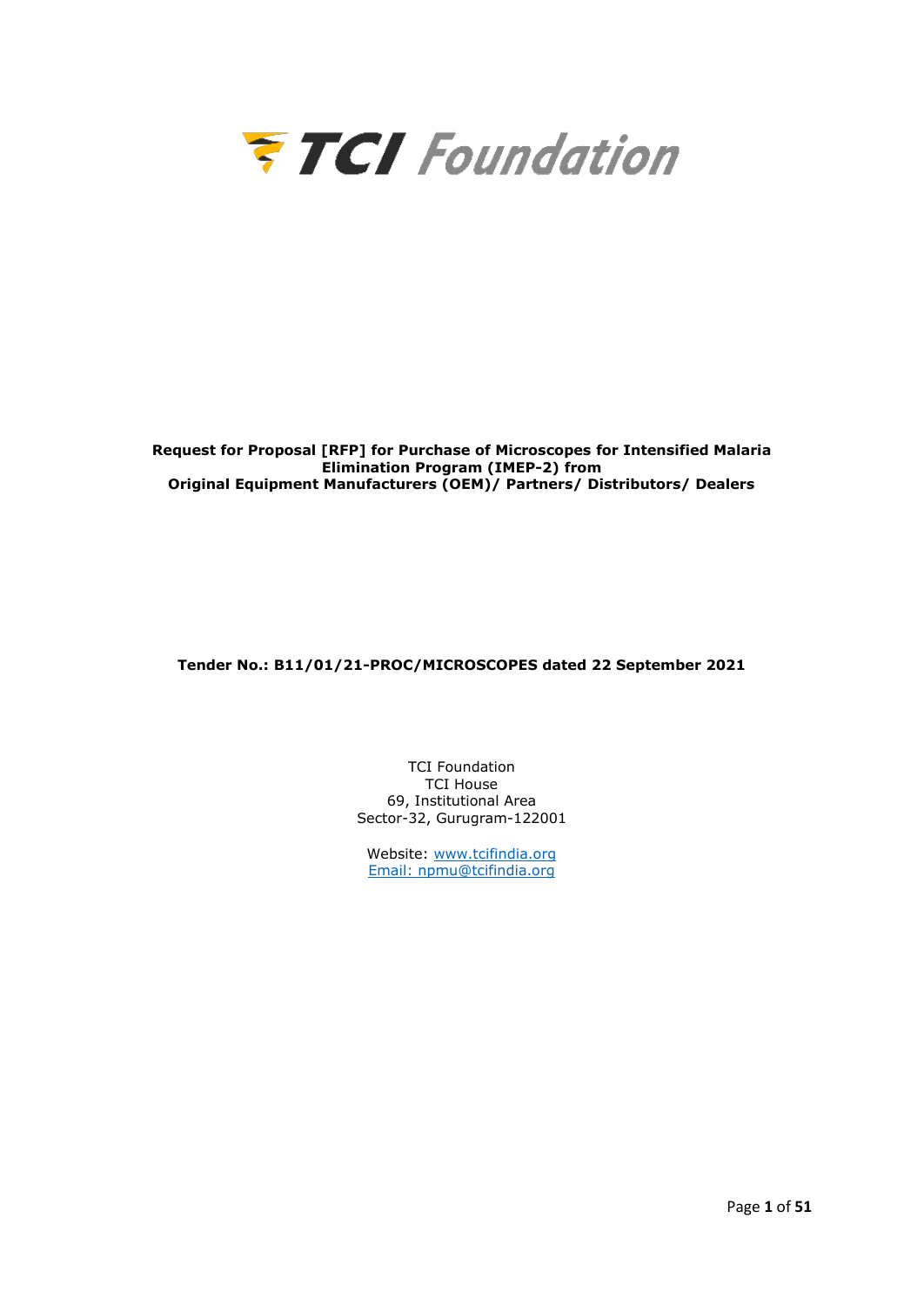| <b>Table of Contents</b>                                        | Page No |
|-----------------------------------------------------------------|---------|
| <b>Section 1- Introduction and Disclaimers</b>                  |         |
| 1.1. Purpose of RFP                                             |         |
| 1.2. Information Provided                                       |         |
| 1.3. Disclaimer                                                 | 4       |
| 1.4. Costs to be borne by Respondents                           |         |
| 1.5. No Legal Relationship                                      |         |
| 1.6. Recipient Obligation to Inform Itself                      |         |
| 1.7. Evaluation of Bids                                         |         |
| 1.8. Acceptance of Selection Process                            |         |
| 1.9. Errors and Omissions                                       | 5       |
| 1.10. Acceptance of Terms                                       |         |
| 1.11. Requests for Proposal                                     |         |
| 1.12. Notification                                              | 6       |
|                                                                 |         |
| Section 2 - Background                                          |         |
| 2.1. About TCI Foundation (TCIF)                                | 7       |
| 2.2. Specifications of Equipment                                |         |
| 2.3. Tender Methodology                                         |         |
| 2.4. Pre-Qualification Criteria [Minimum Eligibility Criteria]: | 8       |
| 2.5. Schedule of Events                                         | 9       |
|                                                                 |         |
| <b>Section 3</b>                                                |         |
| 3.1. Clarification of Bids                                      | 10      |
| 3.2. Amendment/Corrigendum to the bidding document              |         |
| 3.3. Language of Bid                                            |         |
| 3.4. Documents Comprising the Bid                               | 11      |
| 3.5. Signing, Sealing and Marking of Bids                       |         |
| 3.6. Bid Currency                                               | 12      |
| 3.7. Earnest Money Deposit (EMD):                               |         |
| 3.8. Period of validity of Bids                                 |         |
| 3.9. Deadline for submission of Bids                            |         |
| 3.10. Late bids                                                 | 13      |
| 3.11. Modification and/or withdrawal of Bids                    |         |
| 3.12. Openings of Bids by TCIF                                  |         |
| 3.13. Evaluation Methodology                                    |         |
| 3.13.1 Clarification of Bids                                    | 14      |
| 3.13.2 Preliminary Examination                                  |         |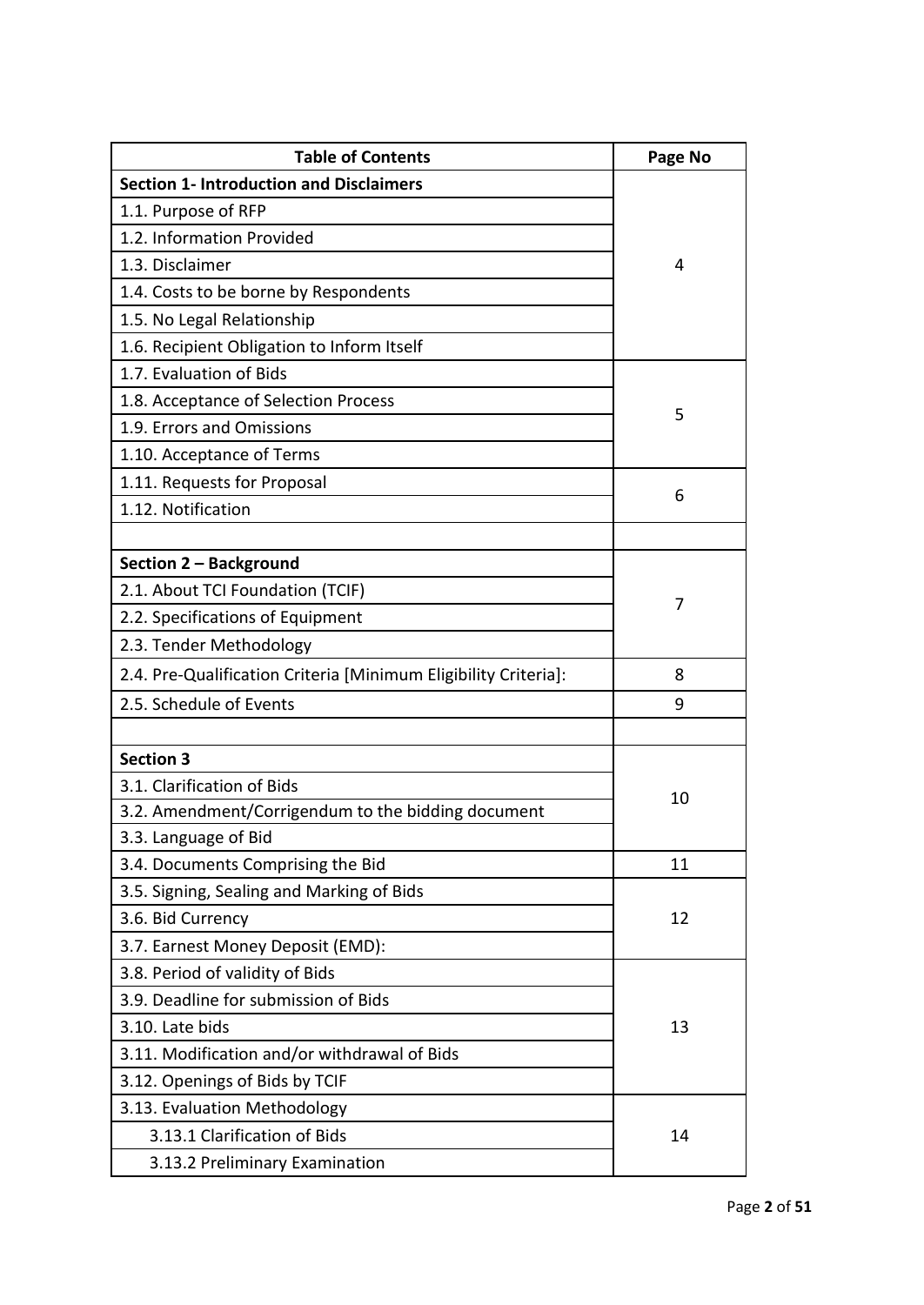| 3.13.3 Technical Evaluation                      |    |  |  |  |
|--------------------------------------------------|----|--|--|--|
| 3.13.4 Commercial Evaluation                     |    |  |  |  |
| 3.13.5 Arithmetic error correction               | 15 |  |  |  |
| 3.14<br><b>Conditional Bids</b>                  |    |  |  |  |
| 3.15<br><b>Contacting TCIF</b>                   |    |  |  |  |
| <b>Award of Contract</b><br>3.16                 | 16 |  |  |  |
| 3.17<br>Delivery and installation Schedule       |    |  |  |  |
| Delivery locations<br>3.18                       | 17 |  |  |  |
| 3.19<br>Delivery & Documents                     |    |  |  |  |
|                                                  |    |  |  |  |
| <b>Section 4- General Terms &amp; Conditions</b> |    |  |  |  |
| 4.1 Definitions                                  |    |  |  |  |
| 4.2 Use of contract Documents & Information      | 18 |  |  |  |
| 4.3 Subcontracts                                 |    |  |  |  |
| 4.4 Price                                        |    |  |  |  |
| 4.5 Terms of Payment                             | 19 |  |  |  |
| 4.6 Technical Information                        | 20 |  |  |  |
| 4.7 Acceptance                                   |    |  |  |  |
| 4.8 Governing Language                           |    |  |  |  |
| 4.9 Applicable Law                               |    |  |  |  |
| 4.10 Performance Security                        |    |  |  |  |
| 4.11 Warranty                                    | 21 |  |  |  |
| 4.12 Post warranty maintenance                   |    |  |  |  |
| 4.13 Repeat order                                |    |  |  |  |
| 4.14 Forfeiture of                               |    |  |  |  |
| 4.15 Penalty for delayed delivery                | 22 |  |  |  |
| 4.16 Taken/Bought over of Company                |    |  |  |  |
| 4.17 Termination                                 |    |  |  |  |
| 4.18 Patent rights                               |    |  |  |  |
| 4.19 Force Majeure                               | 23 |  |  |  |
| 4.20 Resolution of dispute                       |    |  |  |  |
| Annexures                                        | 25 |  |  |  |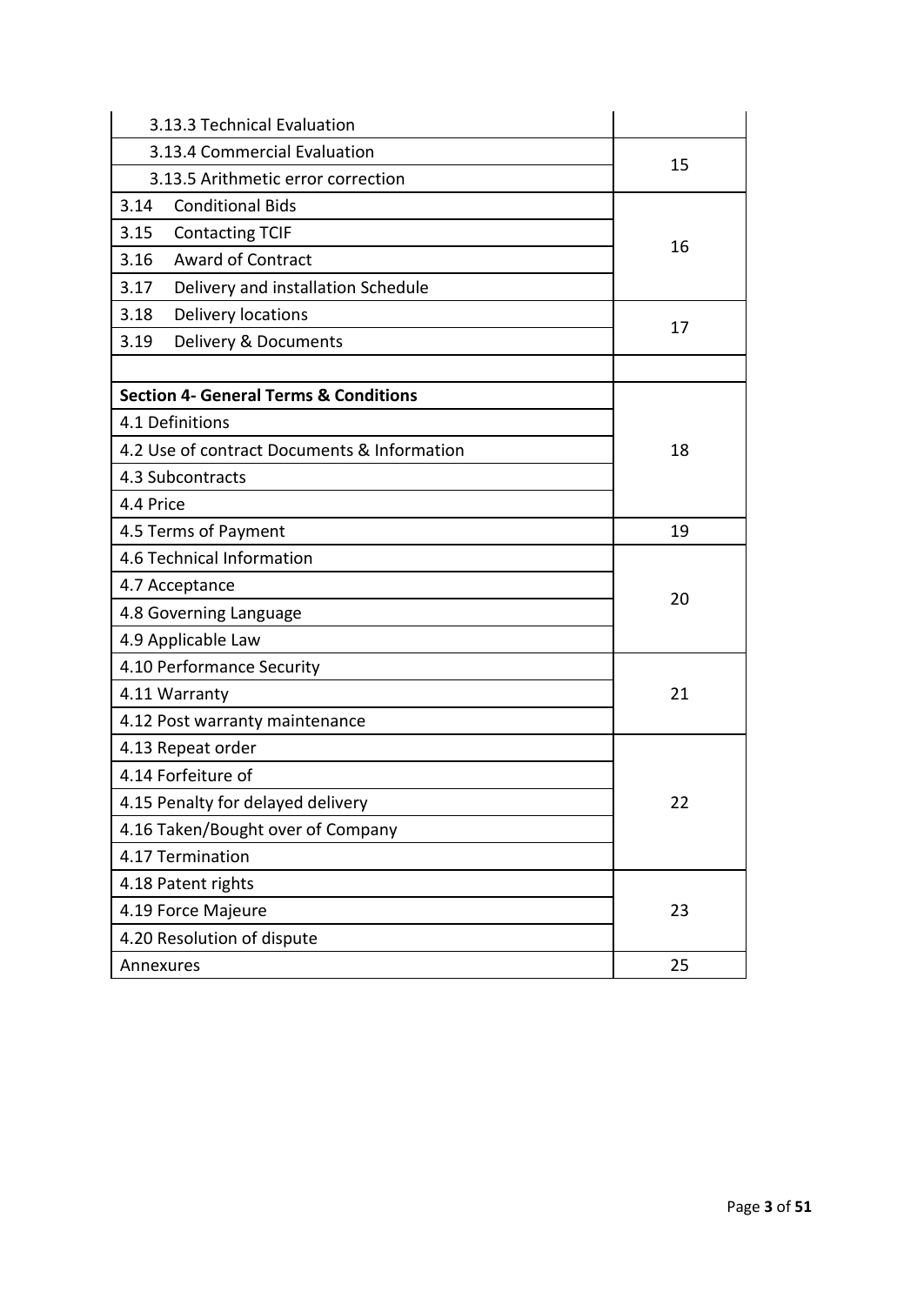## **Section 1 - Introduction and Disclaimers**

### **1.1.Purpose of RFP**

The purpose of RFP is to shortlist original equipment manufacturers (OEM)/ Authorized agents (herein afterwards referred as 'Suppliers') for supply and installation of microscopes for Intensified Malaria Elimination Programme (IMEP-2) in India under National Vector Borne Diseases Control Programme (NVBDCP) MoHFW. The details of the specifications required are given in the subsequent sections of this tender document.

### **1.2.Information Provided**

The Request for Proposal document contains statements derived from information that is believed to be relevant at the date but does not purport to provide all of the information that may be necessary or desirable to enable an intending contracting party to determine whether or not to enter into a contract or arrangement with TCI Foundation (TCIF). Neither TCIF nor any of its employees, agents, contractors, or advisers gives any representation or warranty, express or implied, as to the accuracy or completeness of any information or statement given or made in this document. Neither TCIF nor any of its employees, agents, contractors, or advisers has carried out or will carry out an independent audit or verification exercise in relation to the contents of any part of the document.

### **1.3.Disclaimer**

Subject to any law to the contrary, and to the maximum extent permitted by law, TCIF and its officers, employees, contractors, agents, and advisers disclaim all liability from any loss or damage (whether foreseeable or not) suffered by any person acting on or refraining from acting because of any information including forecasts, statements, estimates, or projections contained in this RFP document or conduct ancillary to it whether or not the loss or damage arises in connection with any negligence, omission, default, lack of care or misrepresentation on the part of TCIF or any of its officers, employees, contractors, agents, or advisers.

### **1.4.Costs to be borne by Respondents**

All costs and expenses incurred by Respondents in any way associated with the development, preparation, and submission of responses, including but not limited to the attendance at meetings, discussions, demonstrations, etc. and providing any additional information required by TCIF, will be borne entirely and exclusively by the Respondent.

### **1.5.No Legal Relationship**

No binding legal relationship will exist between any of the Respondents and TCIF until execution of a contractual agreement.

### **1.6.Recipient Obligation to Inform Itself**

The Recipient must conduct its own investigation and analysis regarding any information contained in the RFP document and the meaning and impact of that information.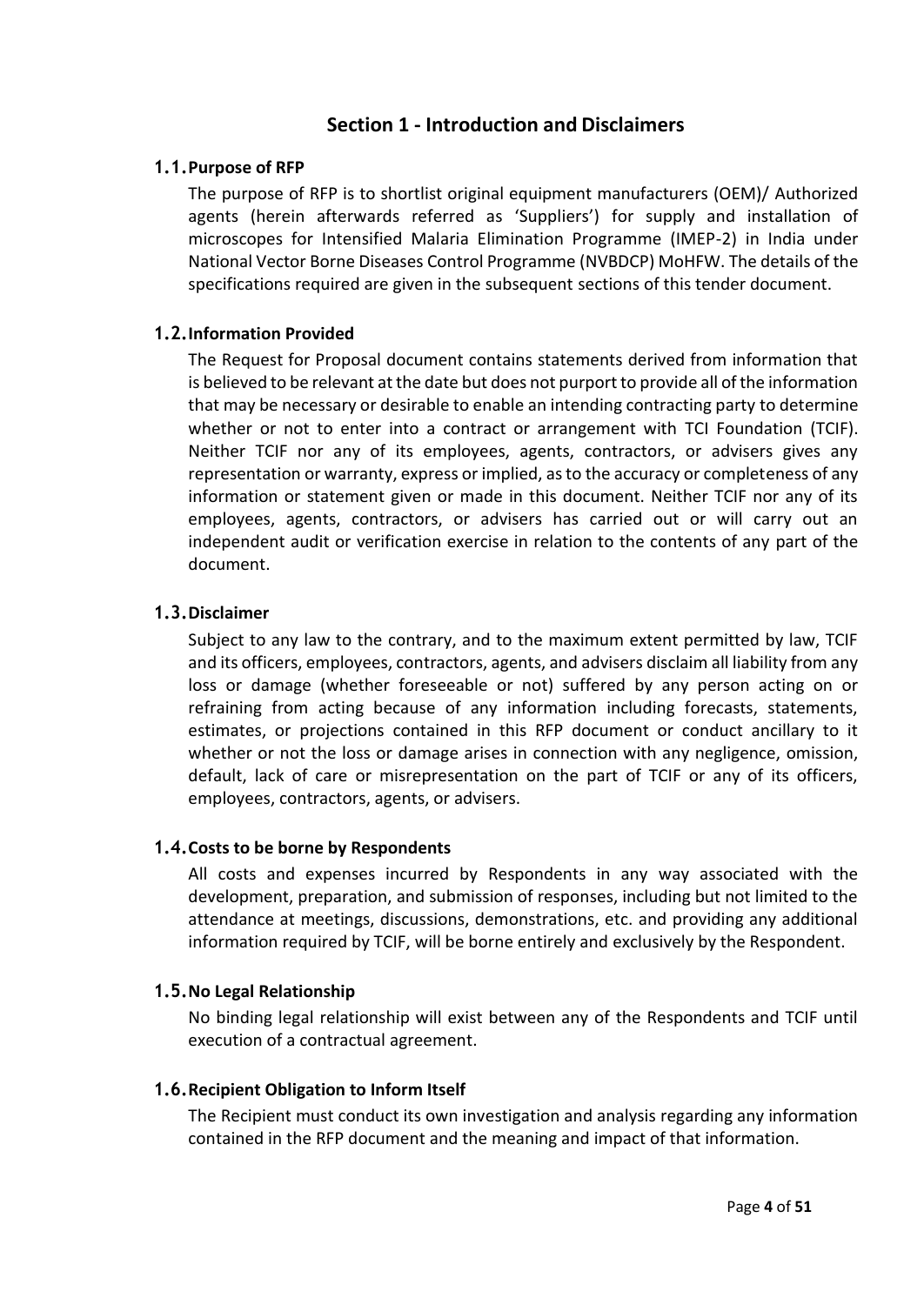## **1.7.Evaluation of Bids**

- 1. Each Recipient acknowledges and accepts that TCIF may in its absolute discretion apply selection criteria specified in the document for evaluation of bids for short listing / selecting the eligibleBidders. The RFP document will not form part of any contract or arrangement, which may result from the issue of this document or any investigation or review, carried out by a Recipient.
- 2. TCIF will constitute a Tender Evaluation Committee to evaluate the responses of the bidders.
- 3. The Tender Evaluation Committee constituted by the TCIF shall evaluate the responses to the RFP and all supporting documents/ documentary evidence. Any Bidder's inability to submit requisite supporting documents/ documentary evidence, may lead to rejection.
- 4. Each of the responses shall be evaluated as per the criteria and requirements specified in this RFP in **Annexure VII**.
- 5. The decision of the Tender Evaluation Committee in the evaluation of responses to the RFP shall be final. No correspondence will be entertained outside the process of evaluation with the Committee.
- 6. The Tender Evaluation Committee may ask for meetings with the Bidders to seek clarifications on their proposals.
- 7. The Tender Evaluation Committee reserves the right to reject any or all proposals on the basis of any deviations.
- 8. Initially Pre-qualification /Minimum Eligibility Criteria scrutiny of all the documents and forms as per clause 2.4 will be done as mentioned in the **Annexures VII** of this RFP.
- 9. All responsive Bids will be considered for further processing as mentioned below. TCIF will prepare a list of responsive bidders, who comply with all the Terms and Conditions of the Tender. All eligible bids will be considered for further evaluation by a committee according to the Evaluation process defined in this RFP document. The decision of the Committee will be final in this regard.

## **1.8.Acceptance of Selection Process**

Each Recipient having responded to this RFP acknowledges to have read, understood and accepted the selection & evaluation process mentioned in this RFP document. The Recipient ceases to have any option to object against any of these processes at any stage subsequent to submission of its responses to this RFP.

### **1.9.Errors and Omissions**

Each Recipient should notify TCIF of any error, omission, or discrepancy found in this RFP document.

### **1.10. Acceptance of Terms**

A Recipient, by submitting their bids to this RFP, will be deemed to have accepted the terms of this Introduction and Disclaimer.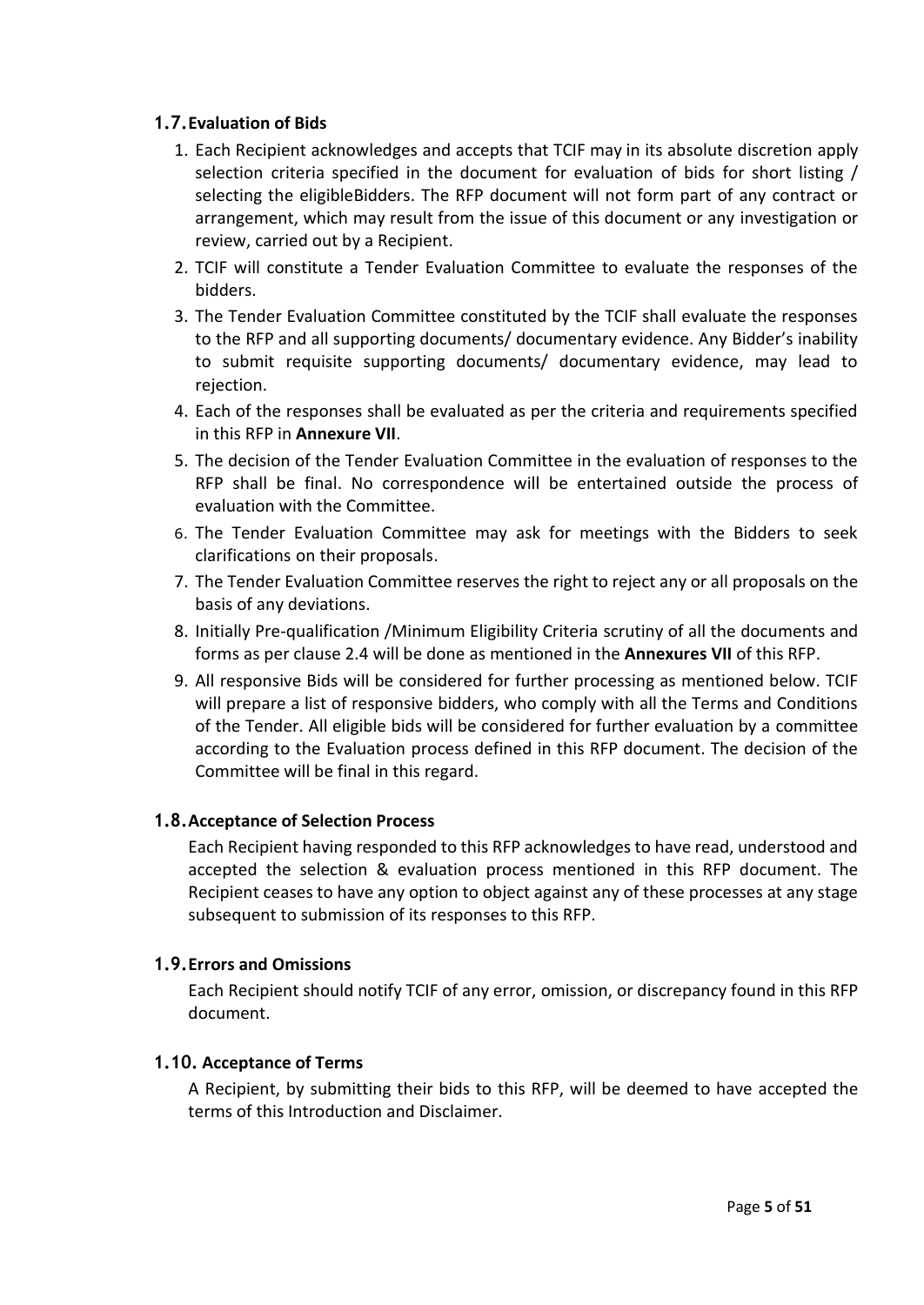### **1.11. Requests for Proposal**

Recipients are required to direct all communications related to this RFP, through the Nominated Point of Contact person:

## **Contact: Dr Tarique Ajiz, Regional Coordinator Email**: **npmu@tcifindia.org Telephone: +91 (124) 2381603-07**

TCIF may, in its absolute discretion, seek additional information or material from any of the Respondents after the RFP closes and all such information and material provided must be taken to form part of that Respondent's response.

Respondents should provide details of their contact person, telephone, fax, email and full address(s) to ensure that replies to RFP could be conveyed promptly.

## **1.12. Notification**

TCIF will notify all short-listed Respondents in writing or by mail as soon as practicable about the outcome of their RFP. TCIF is not obliged to provide any reasons for any such acceptance or rejection.

-Section 1 ends-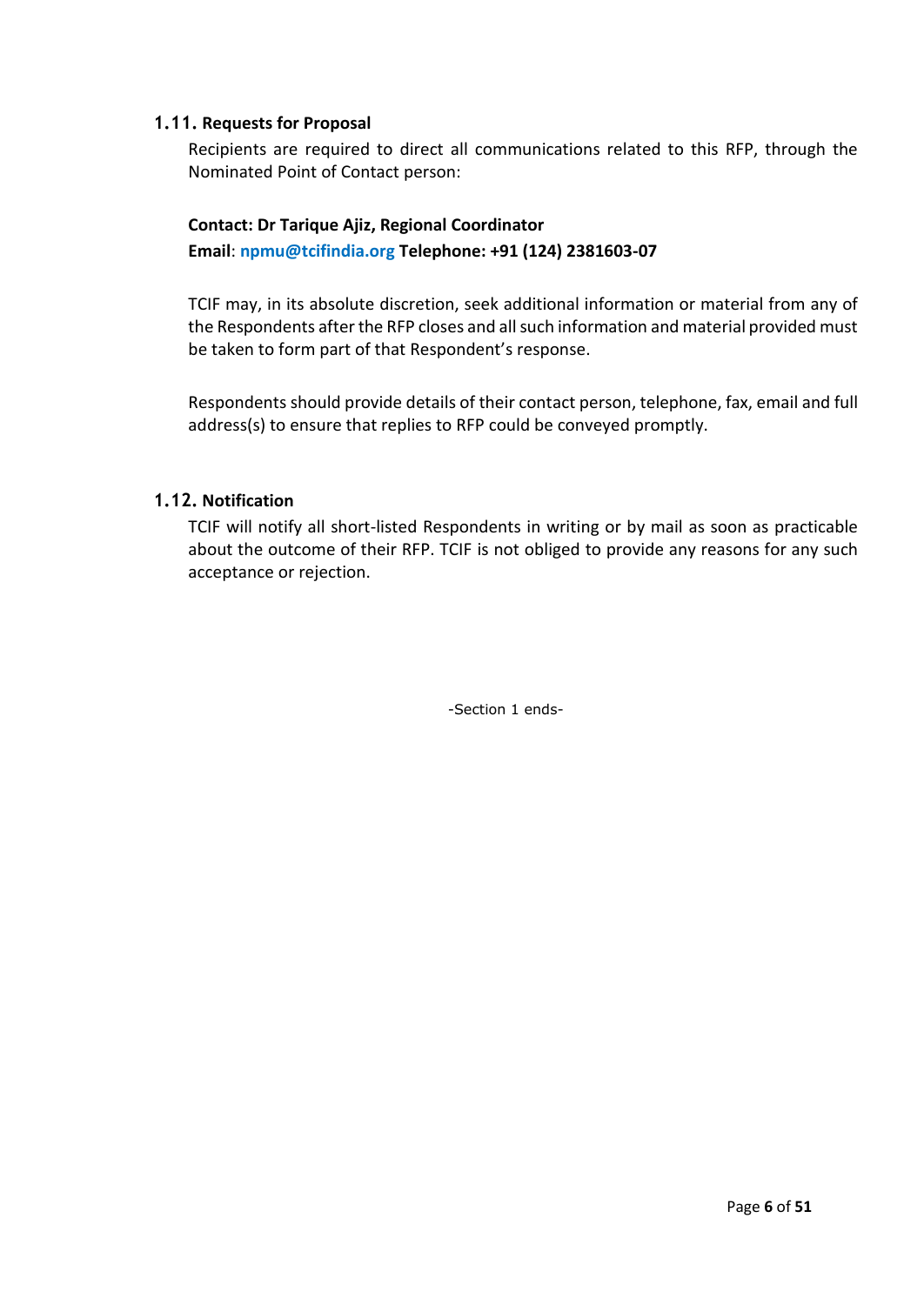## **Section 2 - Background**

## **2.1.About TCI Foundation (TCIF)**

TCI Foundation is a registered and autonomous entity in India. The Foundation works for societal initiatives across India in coordination and as a partner of the Government in national strategic projects. The NVBDCP, MoHFW has entrusted a project "Saksham" to TCI Foundation under the Global Fund Grant initiative for Intensified Malaria Elimination Program (IMEP-2).

### **About Microscopes**

The microscopes to be procured through this tender shall be used solely by the National, State and District Vector Borne Diseases Control Programme. This procurement is not for commercial purpose and thus for the purpose of Intensified Malaria Elimination Programme (IMEP-2) under NVBDCP, Ministry of Health & Family Welfare.

### **2.2.Specifications of Equipment**

The technical specifications of the equipment specified in the schedule **(Annexure IV, V, VI)** are basic or minimum requirements where Products will be identified that's meets minimum technical requirements and specifications. All offered products by the bidder will be evaluated against the technical specification set by TCIF.

- **2.2.1.** TCIF shall procure the microscopes directly from the Original Equipment Manufacturers (OEM) or its authorized agent who are authorized by Original Equipment Manufacturers (OEM) to sell products manufactured by OEM manufacturer.
- **2.2.2.** The purpose behind issuing this RFP is to invite pre-qualification, technical and commercial bids from the eligible bidders and selection of bidder(s) for award of contract.

### **2.3.Tender Methodology**

- **2.3.1.** The tender methodology to be adopted by TCIF will be **"THREE Bid System"** i.e., (i) Prequalification /Minimum Eligibility Criteria, (ii) Technical Bid and (iii) Commercial Bid.
- **2.3.2.** Bidders who qualify in the pre-qualification /minimum eligibility criteria would only be considered for evaluation of Technical bids.
- **2.3.3.** The bidders whose technical bids are found as qualified shall be short listed for commercial evaluation.
- **2.3.4.** TCIF reserves the right to open the commercial bid on a pre-decided date and time in the presence of the representatives of the bidders.
- **2.3.5.** TCIF would enter into contract with the bidder(s) whose commercial bids are determined as Lowest Commercial Bid [L1] for each types of the microscopes.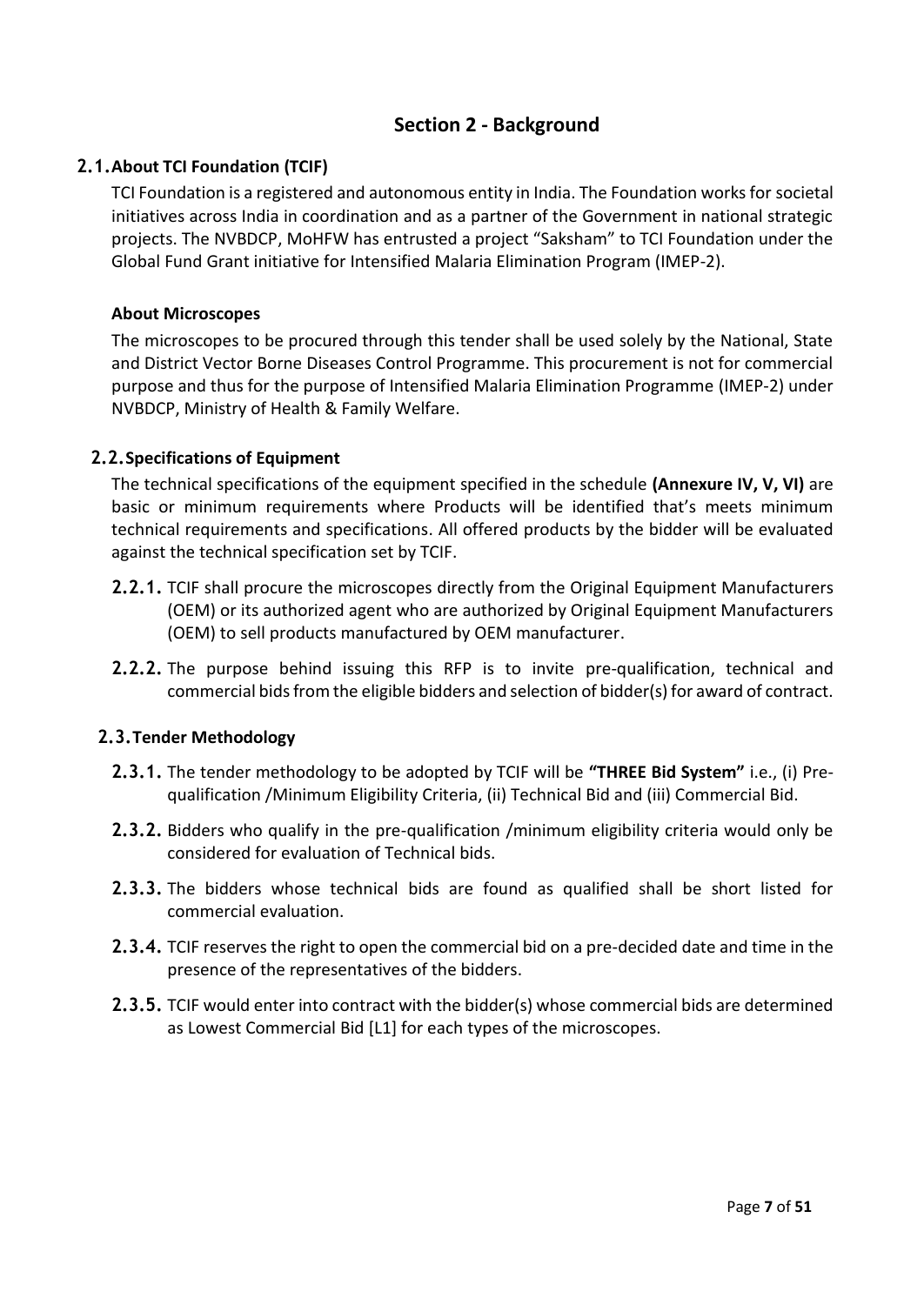### **2.4. Pre-Qualification Criteria Minimum Eligibility Criteria:**

- **2.4.1.** The bidder should be a registered company under the laws applicable in the country of registration.
- **2.4.2.** The bidder should be Original Equipment Manufacturers (OEM). The bidder if not OEM, must be in possession of valid certificate of being authorized agent issued by the Original Equipment Manufacturer (OEM) with certificate validity of next year(s).
- **2.4.3.** The bidder should have annual turnover equivalent to 25 crores in Indian Rupees each for the last three financial years.
- **2.4.4.** The bidder should be in the business of supply, installation and after sales-service of microscopes or medical or scientific equipment for at least five [5] years as on date of publishing of the tender.
- **2.4.5.** The Bidder must not have been blacklisted/ debarred/ suspended / banned by any other entity of GOI or any other State Government/ Government of India/ any Government organization or any other funding agency.
- **2.4.6.** The bidder should have direct support or indirect i.e. support through service partners at all the delivery locations. Bidders must submit a detailed support matrix as per **Annexure – XVI**.
- **2.4.7.** In compliance with quality standards, Bidders must provide **ISO-13485** applicable for in-vitro and imaging equipment diagnostic product (microscopes) recognized by one of the regulatory authorities of the founding members of Global Harmonization Task Force (GHTF) and as per the Medical Devices (Amendment) Rules, 2020 notified by the Government of India.
- **2.4.8.** In compliance with quality standards, Bidders must provide **ISO 9000** series for diagnostic products (Microscopes) / recognized by one of the regulatory authorities of the Founding Members of Global Harmonization Task Force (GHTF).
- **2.4.9.** In accordance with the regulatory standards of quality and safety of the medical devices in India, the Bidder must be registered under the Drugs and Cosmetics Act, 1940 and also registered as per Medical Devices (Amendment) Rules, 2020 to import or manufacture medical devices (microscopes). The registration certificates be annexed with the bids.
- **2.4.10.**Bidders must also submit certificates, license or any other relevant documents in case the bidder intends to import the product item/ microscope from outside India (refer to point no 3.13.4.4 for detail)
- **2.4.11.** The bidders must submit documentary evidence in support of facts/ claims submitted/ made in response to the Pre-qualification/ minimum eligibility criteria. Documents should be submitted along with **Annexure VII** [Pre-Qualification / Minimum Eligibility Criteria]. Proposals of bidders who do not fulfil the above criteria or who fail to submit the documentary evidence thereon would not be considered for further evaluation viz. Technical and Commercial.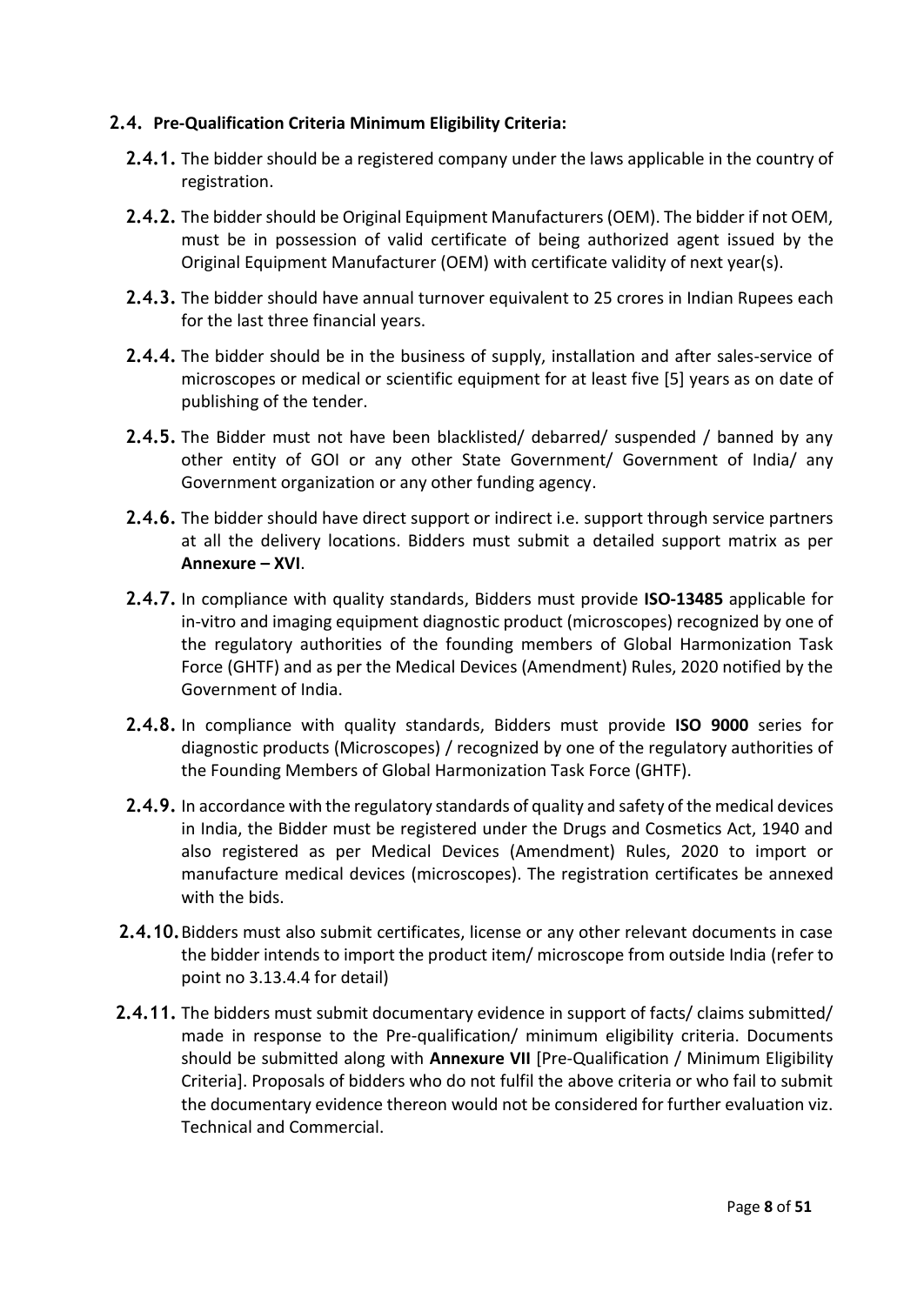## **2.5. Schedule of Events:**

The bidder should follow the schedule of events accordingly to avoid rejection. It is mandatory for the bidder (Original Equipment Manufacturer [OEM]/Authorized agents) to comply with the **"THREE BID SYSTEM"** for each type of the microscope, specifying all the details and specifications.

| $\mathbf 1$                                                   | Purpose of RFP                                                                          |                                              | Supply and Installation of New & Branded Microscopes                                                                                    |                                   |  |  |  |
|---------------------------------------------------------------|-----------------------------------------------------------------------------------------|----------------------------------------------|-----------------------------------------------------------------------------------------------------------------------------------------|-----------------------------------|--|--|--|
|                                                               |                                                                                         |                                              | <b>Binocular Microscope</b>                                                                                                             |                                   |  |  |  |
| $\overline{2}$                                                | <b>Bid Applying for</b><br>(Tick Mark)                                                  | Training Microscope with Penta Head & Camera |                                                                                                                                         |                                   |  |  |  |
|                                                               |                                                                                         |                                              |                                                                                                                                         | Stereo Type Dissecting Microscope |  |  |  |
| 3                                                             | <b>RFP Number</b>                                                                       |                                              |                                                                                                                                         | B/11/01/21-PROC/MICROSCOPES       |  |  |  |
| 4                                                             | Date of Issue of RFP                                                                    |                                              |                                                                                                                                         | 22 September 2021                 |  |  |  |
| 5                                                             | <b>Earnest Money Deposit [EMD]</b>                                                      |                                              |                                                                                                                                         | <b>ANNEXURE - III</b>             |  |  |  |
| 6                                                             | Date of Pre-Bid Meeting                                                                 |                                              |                                                                                                                                         | 01 October 2021                   |  |  |  |
| 7                                                             | Last date of submission of clarification<br>questions/pre-bid queries                   |                                              |                                                                                                                                         | 06 October 2021                   |  |  |  |
| 8                                                             | Last date for submission of hard copy of<br>bids from issue / publishing of the tender. |                                              |                                                                                                                                         | <b>20 October 2021</b>            |  |  |  |
| 9                                                             | Address for submission of bids                                                          |                                              | Director<br>National Project Management Unit (PR-2)<br>TCI Foundation, TCI House, 69 Institutional<br>Area, Sector-32, Gurgaon - 122001 |                                   |  |  |  |
| 10                                                            | <b>Bid Validity</b>                                                                     |                                              | Proposals shall remain valid for 6 months<br>(Six Months) from the last date of<br>submission of bids.                                  |                                   |  |  |  |
| 11                                                            | Date of Opening of Prequalification<br>Criteria Bids                                    |                                              |                                                                                                                                         | <b>22 October 2021</b>            |  |  |  |
|                                                               | 12 Date of Opening of Technical Bids                                                    |                                              |                                                                                                                                         | 29 October 2021                   |  |  |  |
|                                                               | 13 Date of opening of Commercial bids.                                                  |                                              |                                                                                                                                         | 08 November 2021                  |  |  |  |
| 14                                                            | Venue for pre-bid meeting & opening of<br>bids.                                         |                                              | National Project Management Unit (PR-2)<br>TCI Foundation, TCI House, 69 Institutional<br>Area, Sector-32, Gurgaon - 122001             |                                   |  |  |  |
|                                                               | <b>Contact Details:</b>                                                                 |                                              |                                                                                                                                         |                                   |  |  |  |
| Phone<br>E-mail<br>Designation<br><b>Name</b>                 |                                                                                         |                                              |                                                                                                                                         |                                   |  |  |  |
| 15<br>Consultant - Regional<br>Dr Tarique Ajiz<br>Coordinator |                                                                                         | $(0124)$ 2381603 - 07                        | npmu@tcifindia.org                                                                                                                      |                                   |  |  |  |

-Section 2 Ends-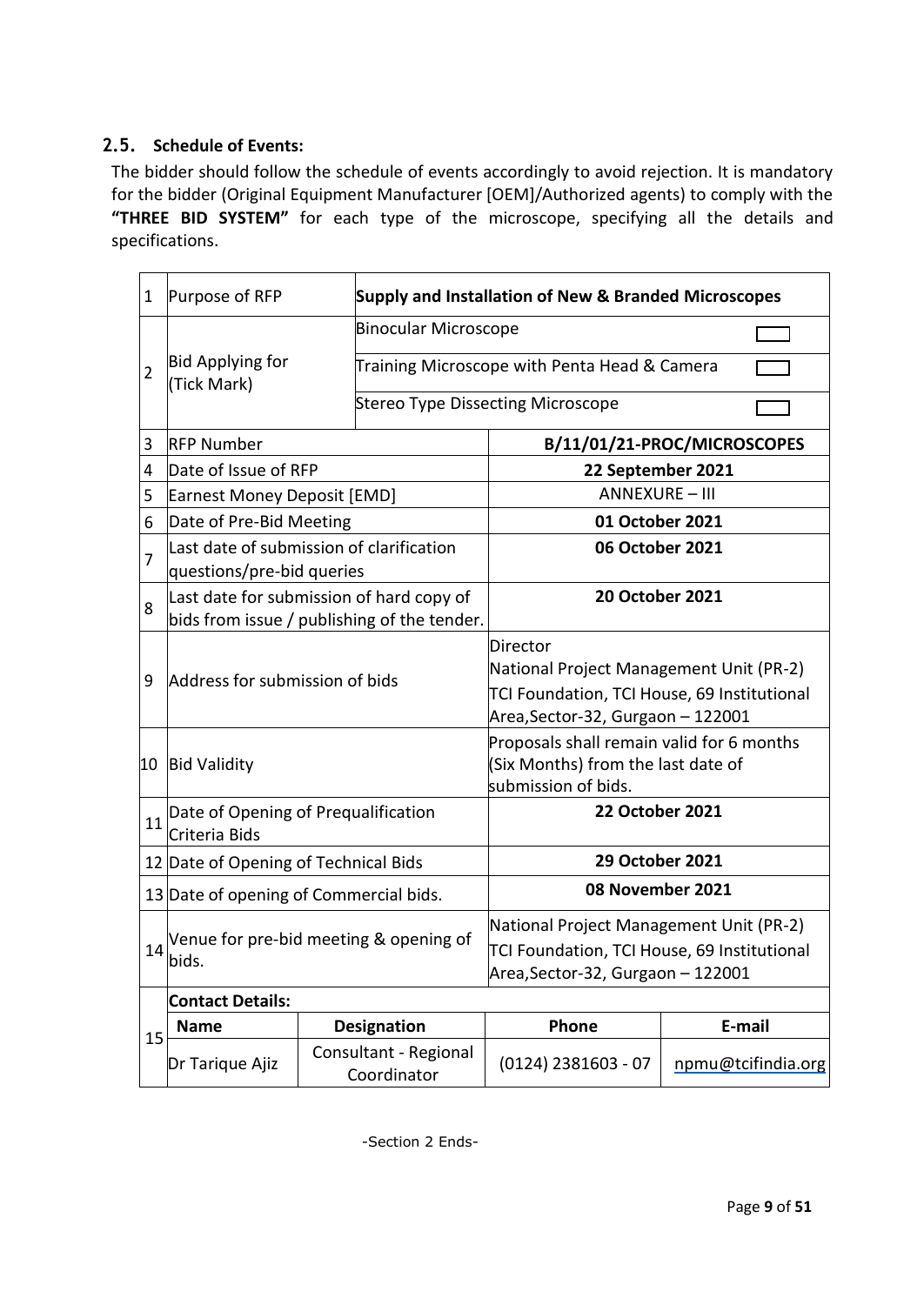# **Section- 3**

## **3.1. Clarification of Bids**

- **3.1.1.** The bidder or its official representative will be invited to attend the opening of Technical, and Commercial bids on the date, time and venue as mentioned in Section 2.5. It would be the responsibility of the Bidders representatives (only one person per OEM/ authorized agent) to be present at the mentioned venue.
- **3.1.2.** Clarification sought by bidder should be made in writing in excel sheet and submitted (via E-mail) as mentioned in Schedule of Events (Section 2.5) and in a pre-bid query format as per **Annexure – I**.
- **3.1.3.** The text of the clarifications asked (without identifying the source of enquiry) and the response given by TCIF, together with amendment to the bidding document, if any, will be posted daily on the official website of TCIF **[www.tcifindia.org.](http://www.tcifindia.org/)** No individual clarifications will be sent to the bidders. It would be responsibility of the bidder to necessarily check the website before final submission of bids.
- **3.1.4.** In case of any clarification required by TCIF to assist in the examination, evaluation and comparison of bids, TCIF may, at its discretion, ask the bidder for clarification. The response / Clarification shall be in writing and no change in the price of substance of the bid shall be sought, offered or permitted.

### **3.2. Amendment/Corrigendum to the bidding document:**

- **3.2.1.** At any time prior to the date of submission of Bids, TCIF, for any reason, may modify the Tender Document, by amendment.
- **3.2.2.** The amendment will be posted on official website of TCIF **[www.tcifindia.org](http://www.tcifindia.org/)**.
- **3.2.3.** All Bidders must ensure that such clarifications have been considered by them before submitting the bid. TCIF will not have any responsibility in case some omission is done by any bidder. In order to allow prospective Bidders reasonable time in which to take the amendment into account in preparing their Bids, TCIF, at its discretion, may extend the deadline for the submission of Bids.

### **3.3. Language of Bid**

The bid prepared by the Bidders as well as all correspondence and documents relating to the bid exchanged by the Bidder and TCIF and supporting documents and printed literature shall be written in English.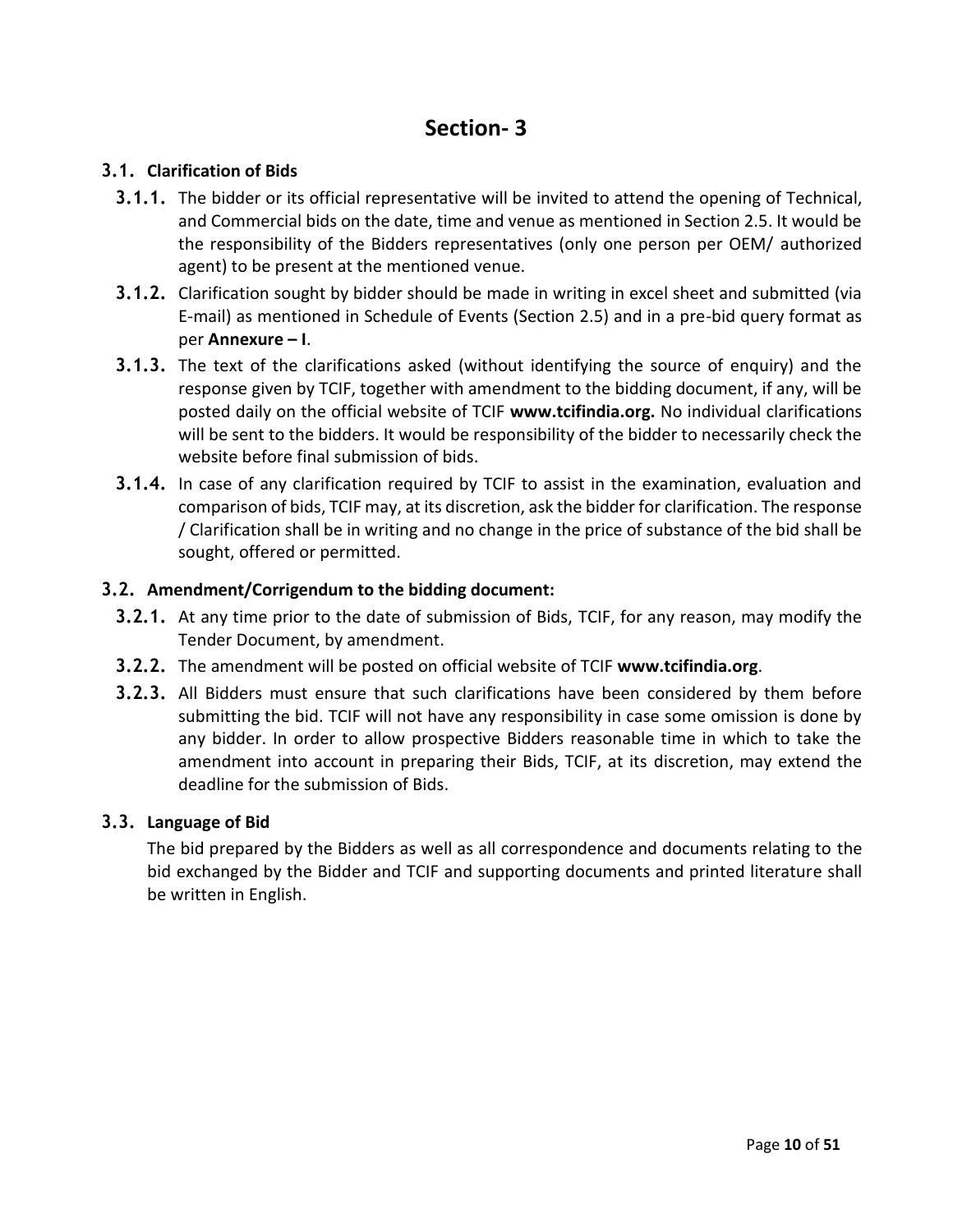## **3.4. Documents Comprising the Bid**

The bid shall consist of Pre-qualification/ minimum eligibility criteria bid, Technical bid and Commercial bid. The bidders should submit **three copies of their responses** in an envelope comprising as per the list given below in the following manner:

| S.no           | <b>LIST OF DOCUMENTS</b>                                                                                                                                                         |  |  |  |  |  |
|----------------|----------------------------------------------------------------------------------------------------------------------------------------------------------------------------------|--|--|--|--|--|
|                | PRE-QUALIFICATION BID DOCUMENTS                                                                                                                                                  |  |  |  |  |  |
| $\mathbf{1}$   | Copy of Certificate of Registration/ Incorporation                                                                                                                               |  |  |  |  |  |
| $\overline{2}$ | Copy of PAN, if any                                                                                                                                                              |  |  |  |  |  |
| 3              | Copy of Tax Registration                                                                                                                                                         |  |  |  |  |  |
| $\overline{4}$ | <b>OEM: Manufacturing License</b>                                                                                                                                                |  |  |  |  |  |
| 5              | Certificate of authorized Agent issued by the Original Equipment Manufacturer<br>(OEM) with certificate validity of next year(s).                                                |  |  |  |  |  |
| 6              | Certificate from statutory auditor citing the revenue/ turnover for each of the last<br>three financial years                                                                    |  |  |  |  |  |
| $\overline{7}$ | Article of Association of the bidder organization Or Certificate from statutory<br>auditor Or Work Oder/ Copy of contract.                                                       |  |  |  |  |  |
| 8              | Affidavit on Non-Judicial stamp paper of Rs. 100/- duly signed by the contract<br>executor and verified by the Public Notary. Annexure- XIII                                     |  |  |  |  |  |
| 9              | Certificate ISO-13485 for Microscopes to be attached.                                                                                                                            |  |  |  |  |  |
| 10             | Certificate ISO-9000 series for Microscopes to be attached.                                                                                                                      |  |  |  |  |  |
| 11             | Detailed support matrix as per Annexure - XVI.                                                                                                                                   |  |  |  |  |  |
| 12             | Registration Certificate to be attached issued under the Drugs and Cosmetics Act,<br>1940 and also registered as per Medical Devices (Amendment) Rules, 2020 for<br>Microscopes. |  |  |  |  |  |
|                | <b>TECHNICAL BID DOCUMENTS</b>                                                                                                                                                   |  |  |  |  |  |
| 13             | EMD- Refundable - Annexure -III.                                                                                                                                                 |  |  |  |  |  |
| 14             | Technical Bid as per Annexure - IV, V, VI.                                                                                                                                       |  |  |  |  |  |
| 15             | Bid Forwarding Letter as per Annexure $- X$                                                                                                                                      |  |  |  |  |  |
| 16             | Form of Declaration - Annexure-XI                                                                                                                                                |  |  |  |  |  |
| 17             | Power of Attorney for authorized signatory - Annexure - XIV.                                                                                                                     |  |  |  |  |  |
| 18             | Data sheets/ printed literature of all the specifications of microscopes being quoted.                                                                                           |  |  |  |  |  |
|                | <b>COMMERCIAL BID DOCUMENTS</b>                                                                                                                                                  |  |  |  |  |  |
| 19             | Commercial bid as per Annexure- VIII                                                                                                                                             |  |  |  |  |  |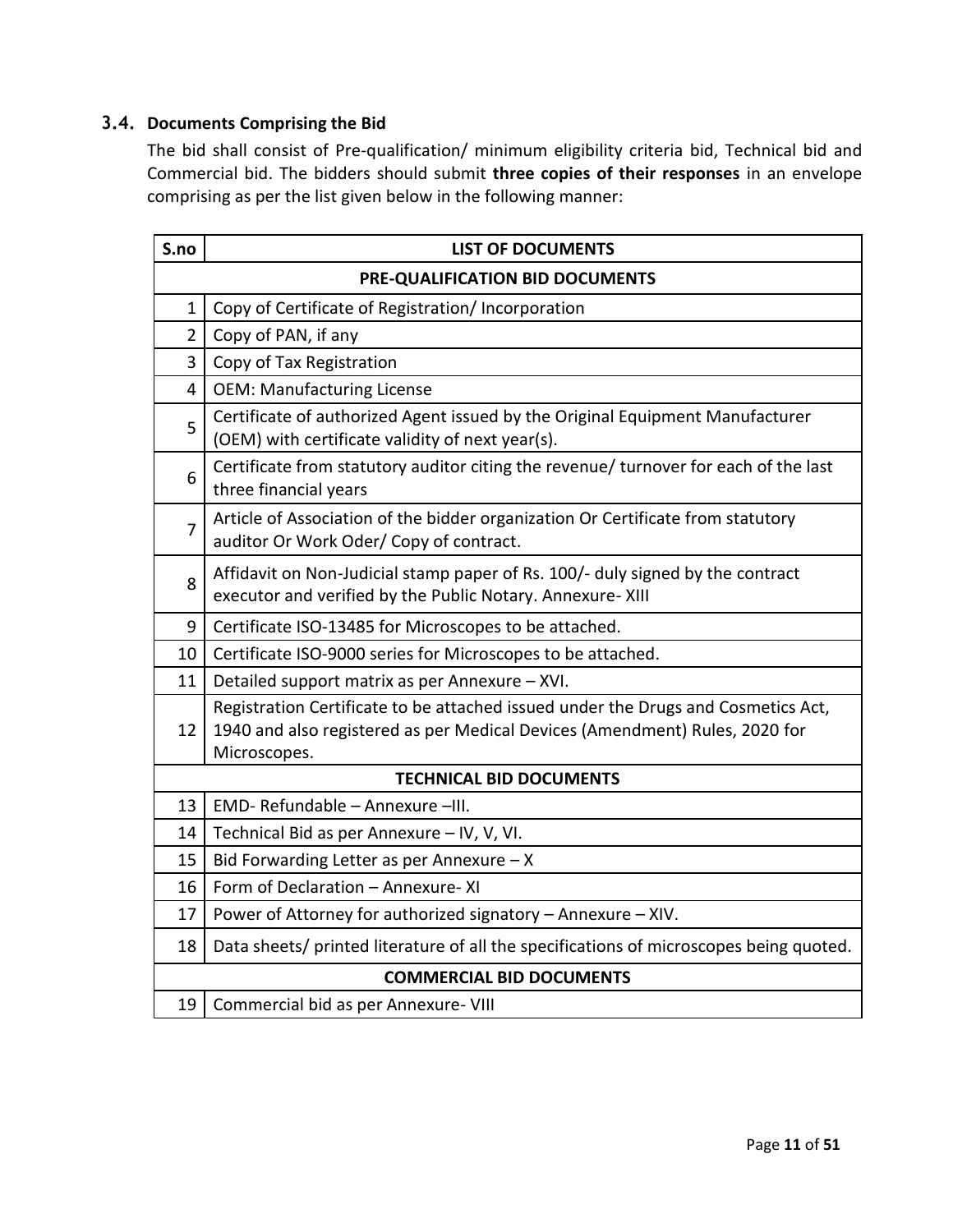## **3.5. Signing, Sealing and Marking of Bids**

The Bid shall be typed or written in indelible ink and shall be signed by the Bidder or a person or persons duly authorized to bind the Bidder to the Contract.

The response to Pre-Qualification Proposal, Technical Proposal and Commercial Proposal (as mentioned above) should be covered in separate sealed envelopes clearly super scribing, "Tender No B/11/01/21-PROC/MICROSCOPE/Pre-Qualification Bid", "Tender No B/11/01/21- PROC/MICROSCOPE/ Technical Bid" and "Tender No B/11/01/21-PROC/MICROSCOPE/ Commercial Bid" respectively.

Each copy of each bid should also be marked as "Original Copy" or "Duplicate Copy" as the case may be along with contents of the envelope of the enclosed proposals. Name and address of bidder along with contact number should be clearly indicated on the cover of each envelope. The envelope(s) shall be addressed to the TCIF at the address given below. If the envelop(s) are not sealed and marked as indicated above, TCIF will assume no responsibility for the Bid's misplacement or its premature opening.

## **The Director National Project Management Unit (PR-2) TCI Foundation TCI House, 69 Institutional Area Sector-32, Gurgaon – 122001**

### **3.6. Bid Currency**

Bids should be quoted in Indian Rupee (INR) only; applicable for both Indian and Foreign bidders.

### **3.7. Earnest Money Deposit (EMD):**

- **3.7.1.** All the responses must be accompanied by a refundable interest free Earnest Money Deposit of an amount as mentioned in **Annexure III**.
- **3.7.2.** EMD should be in the form of **bank guarantee/ Demand Draft / Banker's Cheque** in favor of **"TCI Foundation" payable at Gurgaon**. Any bid received without EMD in proper form and manner shall be considered unresponsive and rejected.
- **3.7.3.** No interest will be paid on EMD.
- **3.7.4.** Request for exemption from Security Deposit will not be entertained.
- **3.7.5.** The EMD amount of all unsuccessful bidders would be refunded without interest within 30 (thirty) days of notice of award of contract.
- **3.7.6.** Successful Bidder's EMD amount will be refunded only after submission of performance guarantee by the bidder on acceptance of the contract.
- **3.7.7.** The earnest money deposit (EMD) may be forfeited:
	- **3.7.7.1** If a Bidder withdraws its bids during the period of bid validity.
	- **3.7.7.2** If a Bidder makes any statement or encloses any form which turns out to be false/ incorrect at any time prior to signing of the contract.
	- **3.7.7.3** In case of successful Bidder, if the Bidder fails to sign the contract or fails to furnish performance guarantee.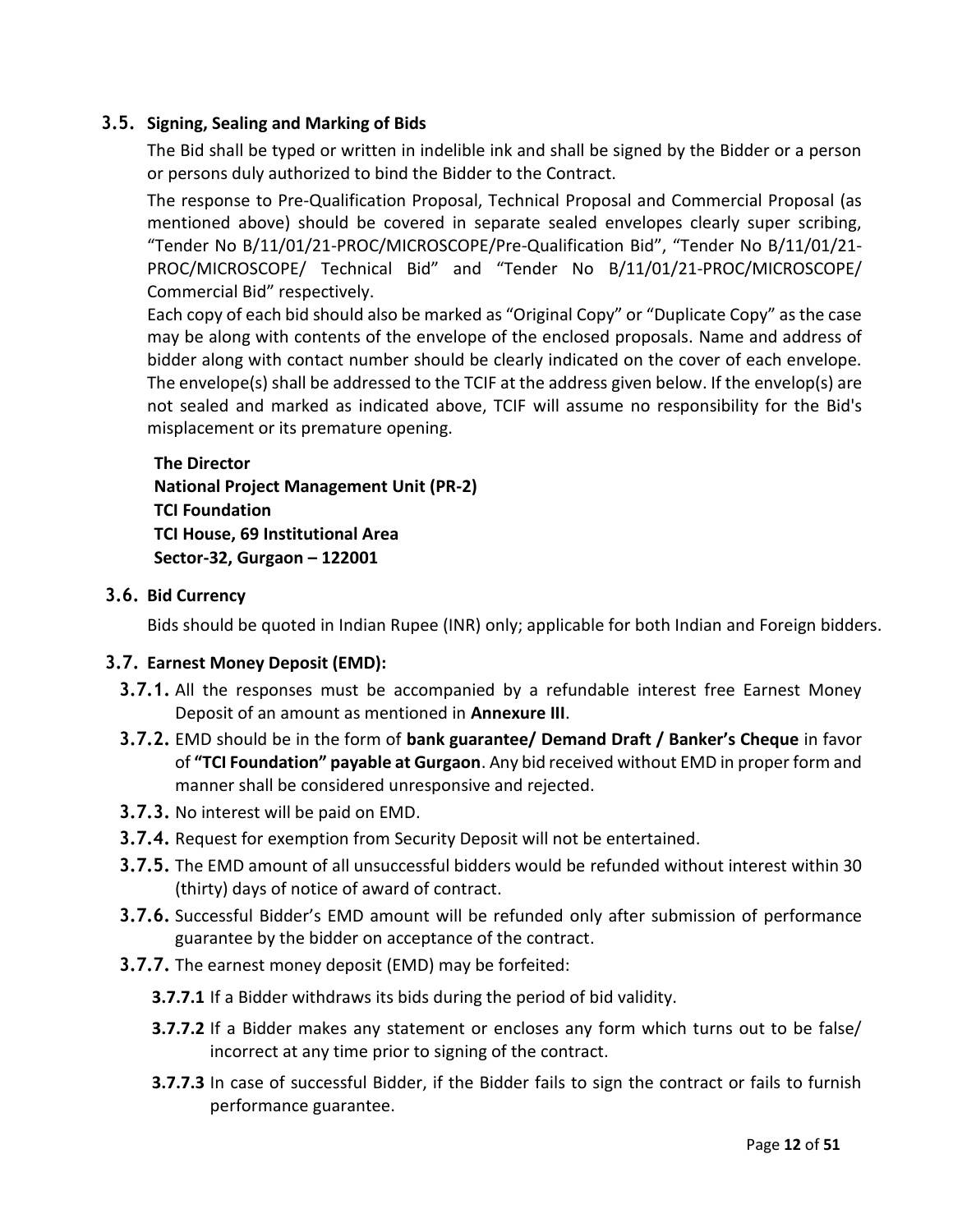## **3.8. Period of Validity of Bids**

- **3.8.1.** Prices and other terms offered by Bidders must be firm for an acceptance period of Six (6) Months from date of closure of this RFP.
- **3.8.2.** In exceptional circumstances TCIF may solicit the Bidders consent to an extension of the period of validity. The request and response thereto shall made in writing. The bid security provided shall also be extended.

### **3.9. Deadline for submission of Bids**

- **3.9.1.** The bids must be received by TCIF at the specified address as mentioned in the schedule of events (section 2.5) of this document.
- **3.9.2.** In the event of the specified date for the submission of bids, being declared a holiday for TCIF, the bids will be received up to the appointed time on the next working day.
- **3.9.3.** TCIF may, at its discretion, extend the deadline for submission of Bids by amending the Bid Documents, in which case, all rights and obligations of TCIF and Bidders previously subject to the deadline will thereafter be subject to the deadline as extended.

### **3.10. Late Bids**

Any bid received by TCIF after the deadline for submission of bids prescribed by TCIF will be rejected and returned unopened to the bidder.

### **3.11. Modification And/ Or Withdrawal of Bids:**

- **3.11.1.**The Bidder may modify or withdraw its bid after the bid's submission, provided that written notice of the modification including substitution or withdrawal of the bids is received by TCIF, prior to the deadline prescribed for submission of bids.
- **3.11.2.**The Bidder modification or withdrawal notice shall be prepared, sealed, marked and dispatched. A withdrawal notice may also be sent by email and followed by a signed confirmation copy received by TCIF not later than the deadline for submission of bids.
- **3.11.3.**No bid may be modified or withdrawn after the deadline for submission of bids.
- **3.11.4.**TCIF has the right to reject any or all bids received without assigning any reason whatsoever. TCIF shall not be responsible for non-receipt / non- delivery of the bid documents due to any reason whatsoever.

### **3.12. Opening of Bids by TCIF**

- **3.12.1.**On the scheduled date and time, bids will be opened by TCIF Committee in presence of Bidders representative. It would be the responsibility of the bidder's representative to be present at the time, on the date and at the place specified in the tender document. The bidders' representatives who are present shall sign in register evidencing their attendance.
- **3.12.2.**The Bidder's name and presence or absence of requisite EMD and such other details as TCIF, at its discretion, may consider appropriate will be announced at the time of technical bid opening. No bid shall be declared as rejected or accepted at the time of bid opening, except for late bids which shall be returned unopened to the Bidder.
- **3.12.3.**Bids that are not opened at the time of Bid opening shall not be considered for further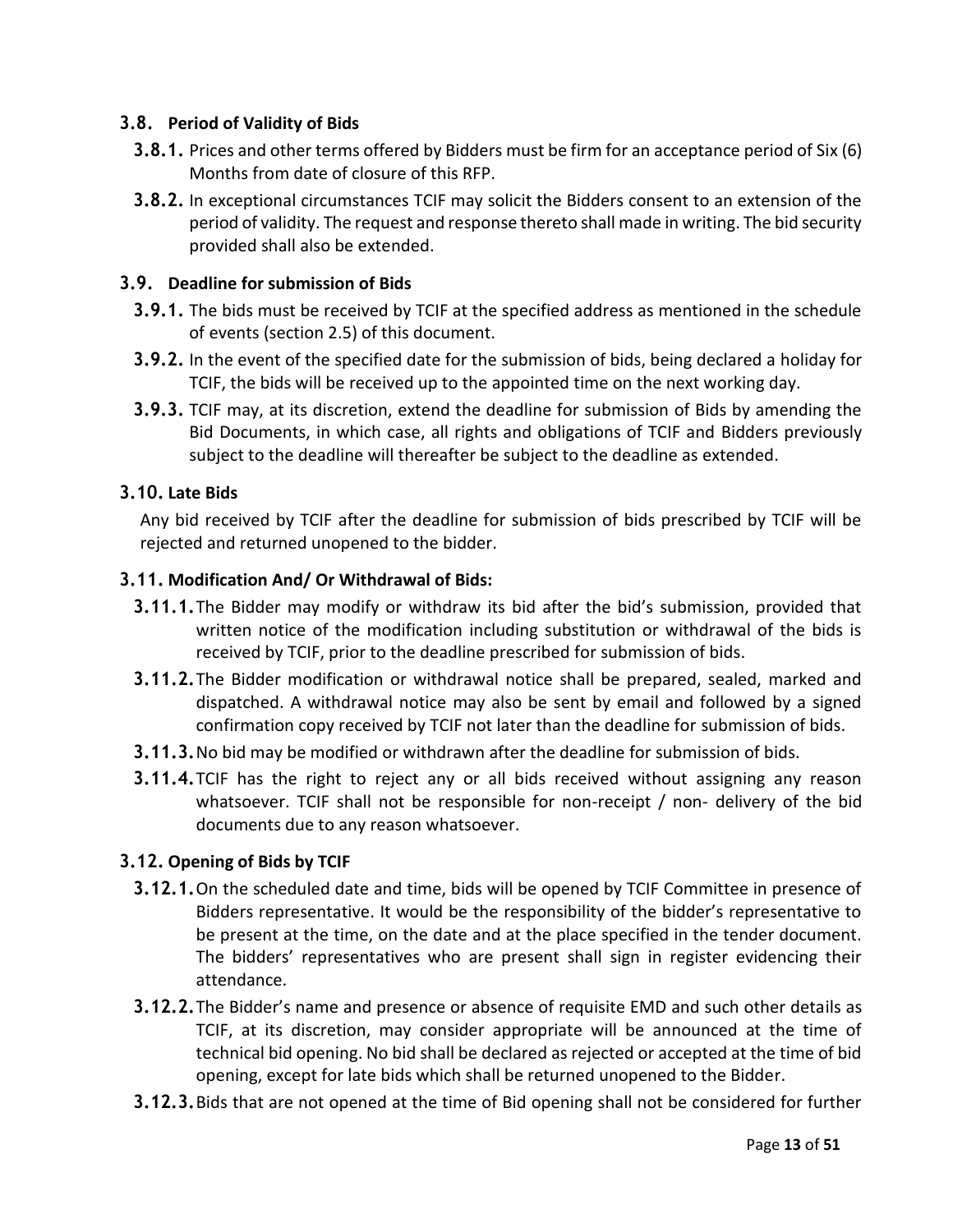evaluation, irrespective of the circumstances.

## **3.13. Evaluation Methodology**

## **3.13.1. Clarification of bids**

- **3.13.1.1.** During evaluation of Bids, TCIF, at its discretion, may ask the Bidders for clarifications on their Bids. The request for clarification by the bidder shall be in writing (e-Mail) in an excel sheet in the provided format in **Annexure - I**, and no change in the substance of the Bid shall be sought, offered or permitted. The response to clarification is mentioned in para 3.1.3.
- **3.13.1.2.** Bidder to submit point by point compliance to the technical compliance and it should be included in the Bid. Compliance should be in terms of their offerings against each parameter. Merely writing as 'Complied' or 'Yes' in the bidder's response column shall be considered as incomplete information and such bids shall be liable to be rejected.
- **3.13.1.3.** Any deviations from the specifications should be clearly brought out in the bid.
- **3.13.1.4.** Bidders to quote for entire package on a single responsibility basis for the goods and services it proposes to supply under the contract.

### **3.13.2. Preliminary Examinations to ensure that the bids meet minimum eligibility criteria**

- **3.13.2.1.** TCIF will examine the Bids to determine whether they are complete, the documents have been properly signed, supporting papers/ documents attached and the bids are generally in order.
- **3.13.2.2.** TCIF may, if required, can visit to inspect live site(s) of the bidder, witness demos, bidder's presentation, verify functionalities / response times etc.
- **3.13.2.3.** Bidders should be responsive as per the documents and forms as per the Pre-Bid qualification mentioned in **Annexure VII**, any deviation or non-submission of the documents may result in cancellation of the candidature of the bidder and TCIF will not be held responsible for the same.

### **3.13.3. Technical Evaluation**

- **3.13.3.1.** Pursuant to the evaluation of pre-qualification/ minimum eligibility criterion mentioned above, bidders will be short-listed for technical evaluation. Technical evaluation will be carried out only for the bidders who succeed the pre- qualification criterion.
- **3.13.3.2.** The bids will be reviewed technically on the basis of microscope specifications as mentioned in the **Annexure no. IV, V and VI** and **compulsory AMC/CMC** to be provisioned by the Supplier itself or through its authorized service provider for the period beyond free warranty period till **31st March 2024**.
- **3.13.3.3.** During Technical evaluation TCIF at its discretion can ask the bidders for the demonstration of all or some components/ features and components of the microscope items quoted by them. However, TCIF will not pay/ reimburse any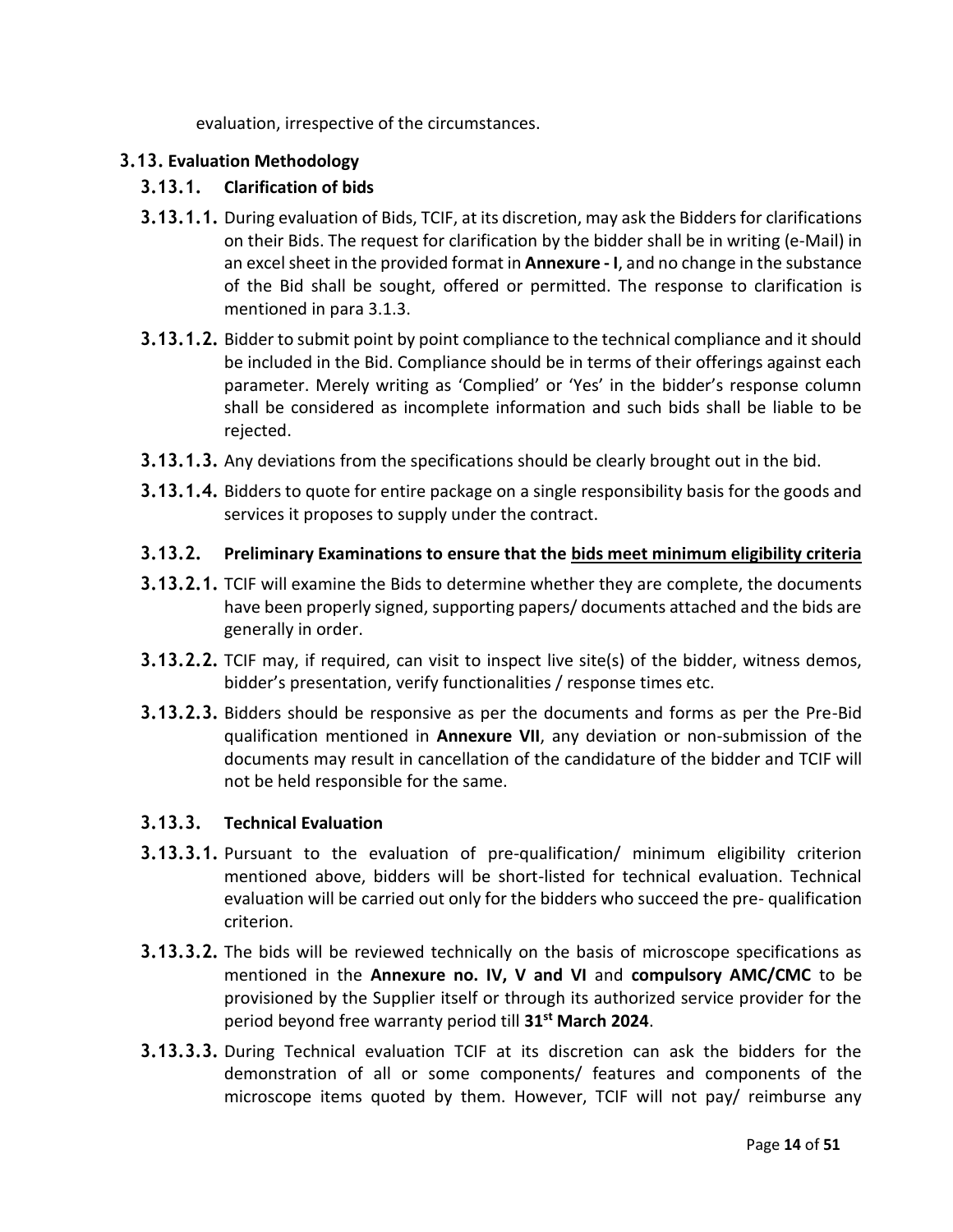expenditure incurred by the bidders for arranging the demonstration.

**3.13.3.4.** All technically qualified bidders will be short listed for commercial evaluation of their bids.

## **3.13.4. Commercial Evaluation**

- **3.13.4.1.** All the bidders who qualify in Technical evaluation will be short listed for commercial evaluation of their bids.
- **3.13.4.2.** The commercial bids will be evaluated by the designated committee on the basis of unit price of the microscopes and other allied expenses/Charges including but not limited to any kind of levy and taxes, customs duty, import charges, handling charges, demurrages, local transportation charges, permits and licenses for transportation fee, road and toll taxes, transit insurance, installation charges till the delivery of items (microscopes) at designated location/places/offices in India. The commercial bid shall also consolidate the Annual/Comprehensive Maintenance Contract (AMC/CMC) cost up to 31<sup>st</sup> March 2024 excluding the cost free warranty period, in total price of each unit of microscope.
- **3.13.4.3.** The bidders must quote for Annual/Comprehensive Maintenance Contract (AMC/CMC) (Including all Spares, Accessories and Labour) up to **31st March 2024** excluding the free warranty period. The AMC/CMC charges shall not be quoted separately otherwise the offer shall be summarily rejected. **Details of services to be covered is presented in clause 4.11.**
- **3.13.4.4.** The bidder shall be solely responsible for arranging the documents/licenses pertaining to import and transportation of microscope at their own. TCI Foundation shall not be responsible for making any arrangement for the import/delivery of microscopes. The delivery of the microscopes shall be at door steps of the designated locations, in India.
- **3.13.4.5.** The bidder shall be solely responsible to deliver the microscopes at designated locations, in India, in perfect working condition, and shall be responsible for any kind of loss and damages during the transition from the site of origin till site of destination and shall be insured for 100% value of the microscope including all allied expenses/charges.
- **3.13.4.6.** TCIF will award the contract to the successful bidder(s) whose bids have been determined to be the **Lowest Commercial bid (L1**) for each type of microscopes. TCIF has right not to award the contract or reject the lowest bidder (L-1) if it is not in the interest of the project or TCI Foundation or not in line with the budgetary provisions.

## **3.13.5. Arithmetic errors correction:**

Arithmetic errors, if any, in the price breakup format will be rectified on the following basis:

**3.13.5.1.** If there is discrepancy between the unit price and / or allied charges in the total price, which is obtained by multiplying the unit price with quantity, the unit price and /or allied charges shall prevail and the total price shall be corrected unless it is a lower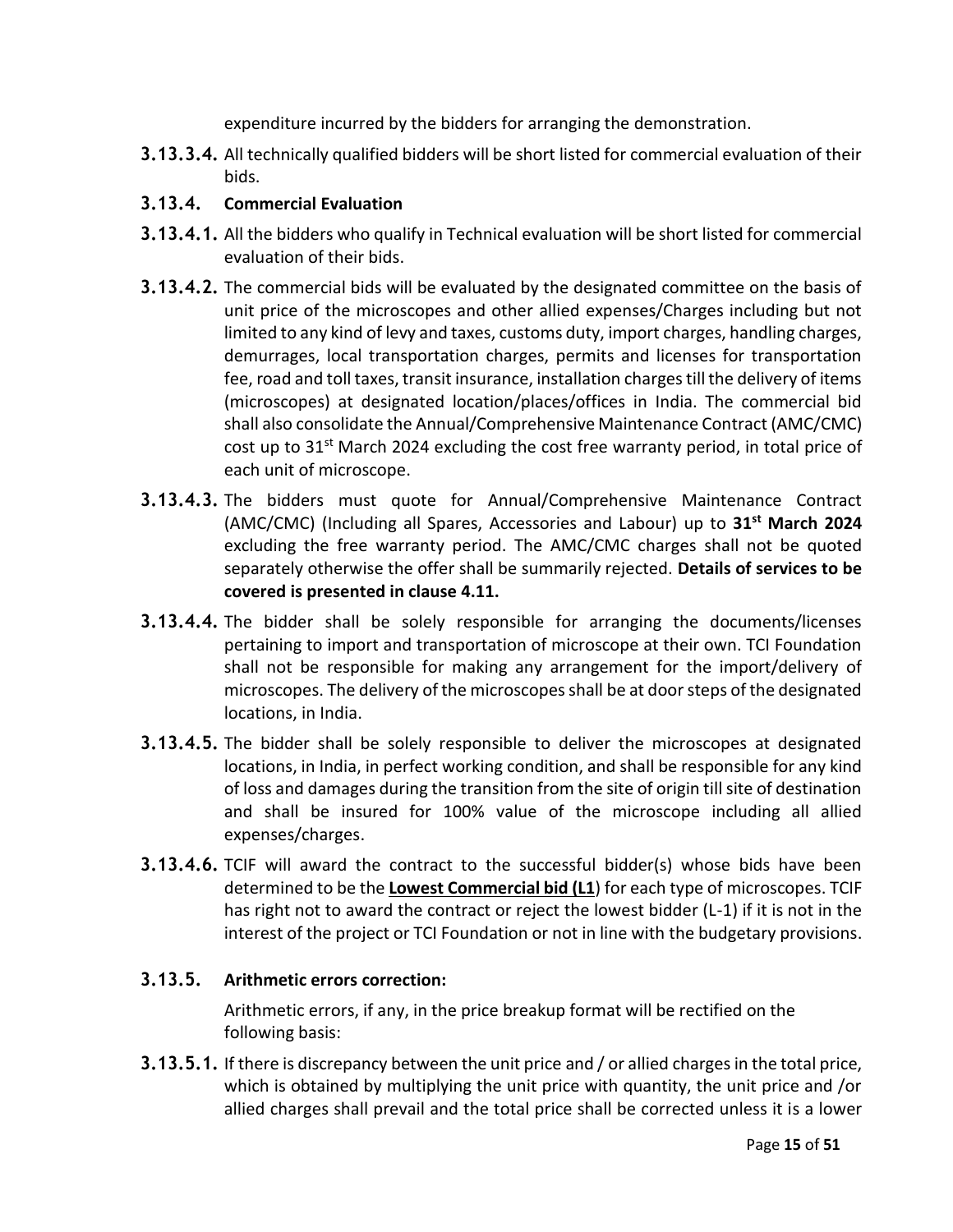figure. If the bidder does not accept the correction of errors, its bid will be rejected.

**3.13.5.2.** If the bidder has not worked out the total bid price or the total bid price does not correspond to the unit price and/or allied charges quoted either in words or figures, the unit price quoted in words shall be taken as correct.

## **3.14. Conditional Bids**

Conditional bids shall not be accepted on any ground and shall be rejected straightway. If any clarification is required, the same should be obtained before submission of bids.

### **3.15. Contacting TCIF**

- **3.15.1.**Bidder shall NOT contact TCIF on any matter relating to its Bid, from the time of opening of Bid to the time a communication in writing about its qualification or otherwise received from TCIF.
- **3.15.2.**Any effort by the Bidder to influence TCIF employees, consultants or stakeholders in its decisions on Bid evaluation, Bid comparison may result in the rejection of the Bidder's Bid.

### **3.16. Award of Contract**

- **3.16.1.**TCIF will award the contract to the successful bidder out of the Bidders who have responded to TCIF's tender as referred above, who has been determined to qualify to perform the contract satisfactorily, and whose Bid has been determined to be substantially responsive, and is the lowest commercial Bid in each type of microscopes.
- **3.16.2.**TCIF reserves the right at the time of award of contract to change the quantity of goods or services or change in location where microscopes are to be supplied from what was originally specified while floating the tender without any change in unit price or any other terms.
- **3.16.3.After award contract the bidder will execute contract agreement with TCIF within 14 days from the date of award of contract.**

### **3.17. Delivery and Installation Schedule**

- **3.17.1.**The Bidder warrants that the Goods supplied under the Contract are brand new, unused and of latest manufacturing.
- **3.17.2.The Bidder should deliver the goods within 30 days from the date of acceptance of PO.**
- **3.17.3.**Delivery of the Goods shall be made by the OEM/Authorized Agent in accordance with the clause mentioned at 3.18.2.
- **3.17.4.**The Bidder shall install the microscopes within the time to be mentioned in the purchase order from the date of delivery of the microscopes at various locations specified by TCIF. The Bidder shall also impart adequate training to operate the supplied microscope(s) to the end users at the time of installation of microscope(s).
- **3.17.5.**After completion of installation of microscope(s), the authorized person of the receiving office should release sign-off on the Installation- cum-Acceptance certificate as per **Annexure – XIX** to TCIF within **10 (ten) days** of installation of microscopes.
- **3.17.6.**Installation will be treated as incomplete in one/all of the following situations: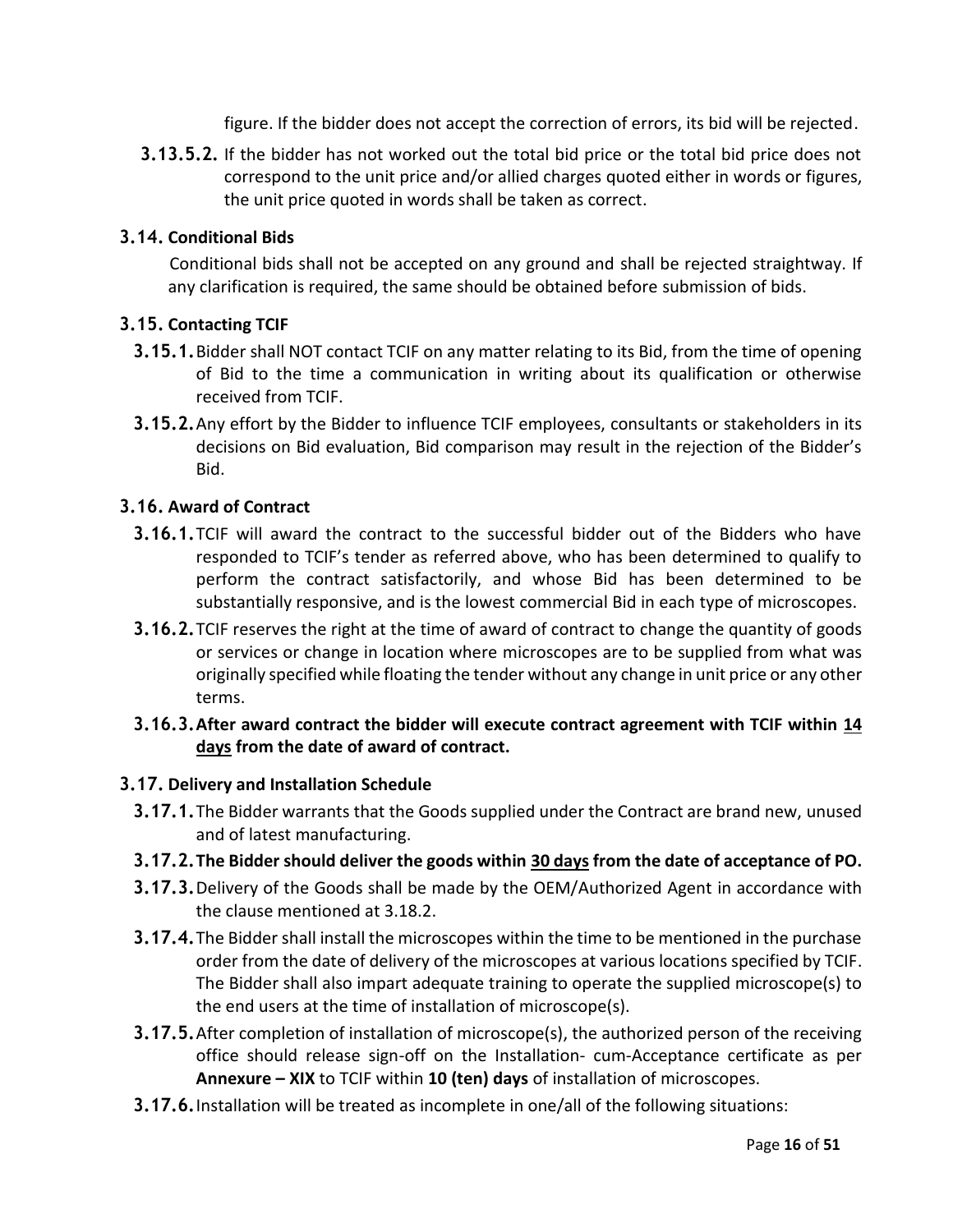- **3.7.7.1.**Non-delivery of any components viz. accessories, documentation, mentioned in the order.
- **3.7.7.2.**Non-delivery of supporting documentation.
- **3.7.7.3.**Delivery, but no installation of the components.
- **3.7.7.4.**System operational, but unsatisfactory to the user.
- **3.17.7.**TCIF will consider the inability of the Bidder to deliver or install the equipment within the specified time limit, as a breach of contract and would entail the payment of Liquidation Damages on the part of the Bidder.
- **3.17.8.**The liquidation damages for non-performance represent an estimate of the loss or damage that TCIF may have suffered due to failure in the performance of the obligations (relating to delivery, installation, operationalization, implementation, acceptance, warranty, maintenance etc. of the deliverables) by the Bidder.
- **3.17.9.**TCIF, without prejudice to its other remedies under the Contract, shall deduct the liquidated damages from the Contract Price in case of delayed delivery of microscopes. In other cases, as mentioned in clause 3.17.7 the liquidated damages shall be deducted from the Performance Security. The penalty values are mentioned at clause 4.15.
- **3.17.10.** Products shall be supplied in a ready to use condition along with all accessories and manuals etc.

### **3.18. Delivery Locations:**

- **3.18.1.** TCIF shall receive all delivery of microscopes and accessories at specified locations, the list of which will be shared with the successful bidders**.**
- **3.18.2.** TCIF reserve the right to place the purchase order with respective OEM/ Authorized Agent for all the microscopes in single or multiple lots.

### **3.19. Delivery and Documents:**

- **3.19.1.** The details of shipping and/or other documents to be furnished by the OEM/ Authorized Agent are specified hereunder.
	- **3.19.1.1.** Original copy of the duly signed challan with name, designation, date and seal of the office concerned affixed.
	- **3.19.1.2.** Original copy of OEM/ Authorized Agent invoices showing contract number, goods description, quantity, unit price & other charges and total amount.
	- **3.19.1.3.** Bidder should arrange for Inspection certificate issued by the nominated inspection agency, if any, and the OEM's factory inspection report and Quality Control Test Certificates, if asked by TCIF.
	- **3.19.1.4.** Proof of warranty.

-Section 3 Ends-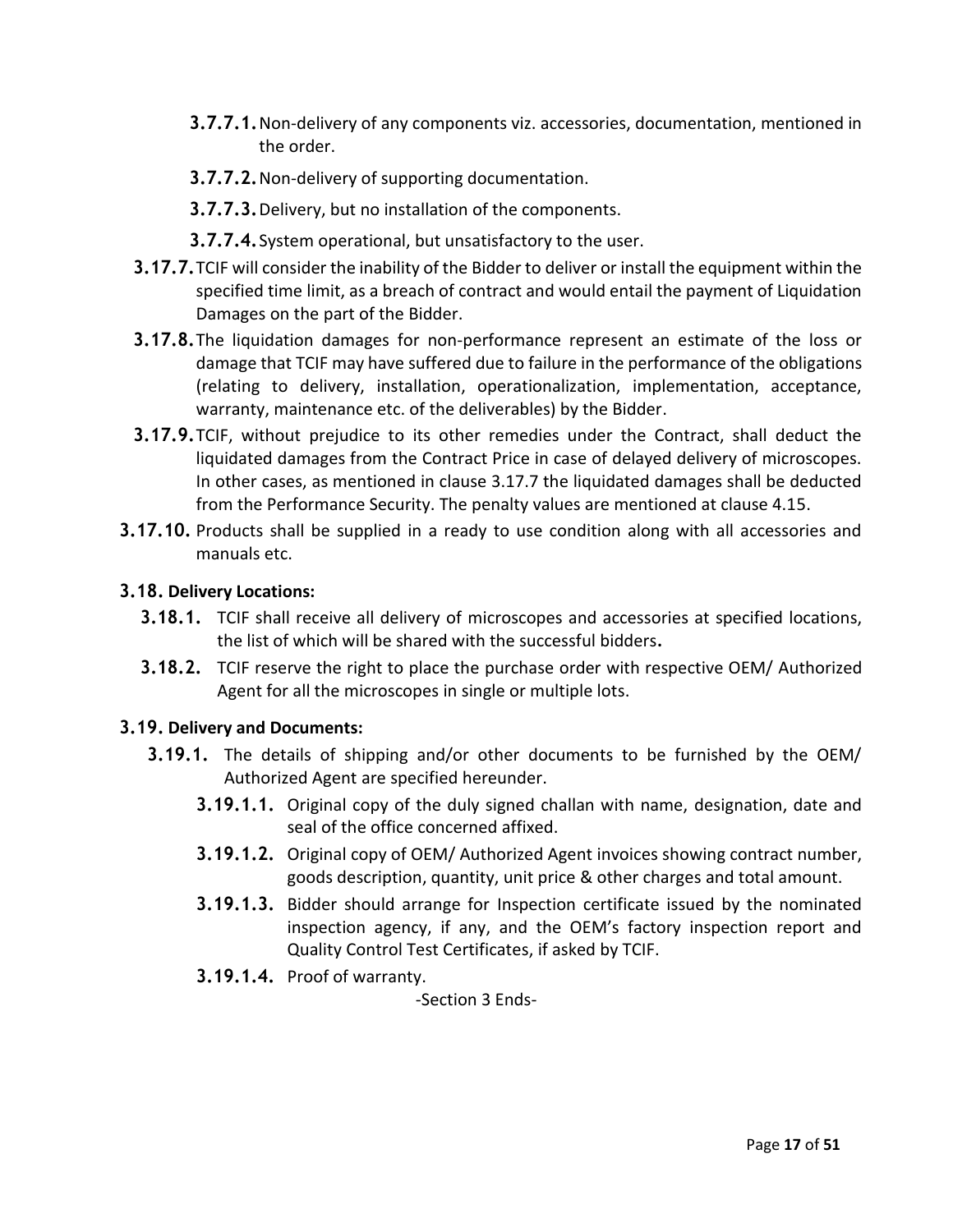## **Section 4 - General Terms and Conditions**

## **4.1. Definitions**

In this Contract, the following terms shall be interpreted as indicated:

- 4.1.1 "TCIF" means TCI Foundation.
- 4.1.2 "The Contract" means the agreement entered into between TCIF, represented and the OEM/ Authorized Agent, as recorded in the Contract Form signed by the parties, including all attachments and appendices thereto and all documents incorporated by reference therein;
- 4.1.3 "The Contract Price" means the price payable to the OEM/ Authorized Agent under the Contract for the full and proper performance of its contractual obligations;
- 4.1.4 "The Goods" means all of the equipment, machinery, and/or other materials required for microscopes which the OEM/ Authorized Agent is required to supply to TCIF under the Contract;
- 4.1.5 "The Services" means those services ancillary to the supply of the Goods, such as transportation and insurance, and any other incidental services, such as installation, commissioning, provision of technical assistance, warranty, training and other such obligations of the OEM/ Authorized Agent covered under the Purchase Contract;
- 4.1.6 "TCC" means the Terms and Conditions of Contract contained in this section;
- 4.1.7 "OEM means Original Equipment Manufacturer.
- **4.1.8** "Supplier" means Authorized Agent.

### **4.2. Use of Contract Documents and Information**

- 4.2.1.The Supplier shall not, without the TCIF's prior written consent, disclose the Contract, or any provision thereof, or any specification, plan, drawing, pattern, sample or information furnished by or on behalf of TCIF in connection therewith, to any person other than a person employed by the Supplier in the performance of the Contract. Disclosure to any such employed person shall be made in confidence and shall extend only as far as may be necessary for purposes of such performance.
- 4.2.2.The Supplier will treat as confidential all data and information about TCIF, obtained in the execution of his responsibilities, in strict confidence and will not reveal such information to any other party without the prior written approval of TCIF.

### **4.3. Subcontracts**

- **4.3.1.** The Supplier shall not assign to others, in whole or in part, its obligations to perform under the contract, except with the TCIF's prior written consent.
- **4.3.2.** The Supplier shall notify and obtain concurrence from TCIF in writing of all subcontracts / Franchisees awarded under the Contract, if not already specified in thequotation. Such notification, in the original quotation or later, shall not relieve the Supplier from any liability or obligation under the Contract.

## **4.4. Price**

**4.4.1.** Prices quoted by the bidders should include the unit price of the microscopes and other allied expenses/Charges including but not limited to any kind of levy and taxes, customs duty, import charges, handling charges, demurrages, local transportation charges, permits and licenses for transportation fee, road and toll taxes, transit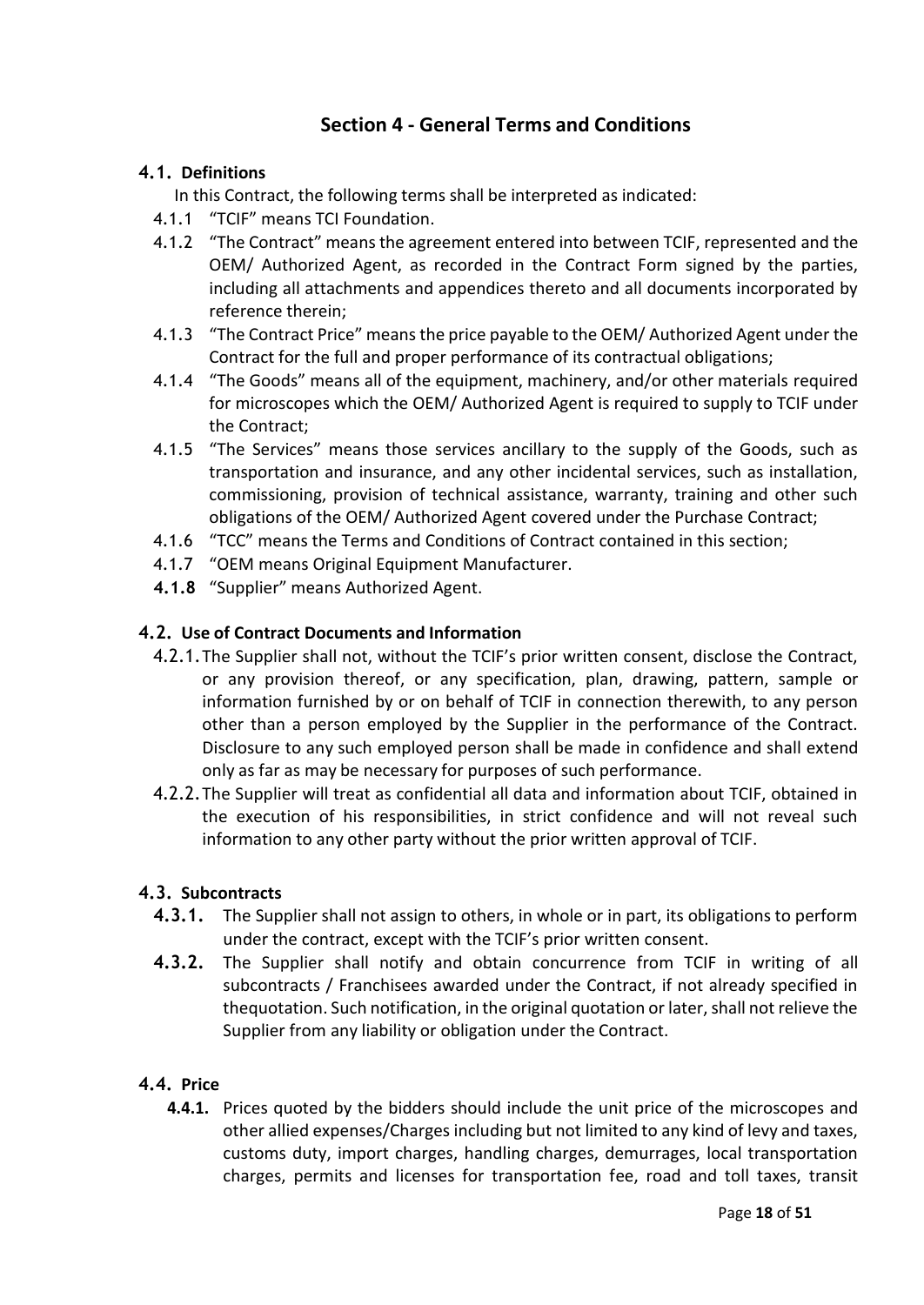insurance, installation charges till the delivery of items (microscopes) at designated location/places/offices in India. The commercial bid shall also consolidate the AMC value post warranty period till **31st March 2024** in total price of each unit of microscope**.**

- **4.4.2. Terms and condition of warranty and support service will be submitted along with the RFP Documents in their prescribed format.**
- **4.4.3.** Once a contract price proposed and agreed to, by successful bidder will be binding (due to any change in direct / indirect costs) the same must remain firm and must not be subject to escalation during the performance of the contract due to fluctuation in foreign currency, change in the duty/tax structure, changes in costs related to the materials and labor or other components or for any other reason.
- **4.4.4.** It is Bidder's responsibility to process / submit / clear any document from the respective department/authority for delivery to TCIF.
- **4.4.5.** No other cost whatsoever will be paid by TCIF.
- **4.4.6.** The supplier shall supply the microscopes and accessories to the non-government organization for non-commercial use and solely for its use in the Government of India departments under Intensified Malaria Elimination Programme (IMEP-2); thus, the price quoted should not be of commercial value microscopes.

### **4.5. Terms of Payment**

The standard payment terms of TCIF are given below:

- **4.5.1.** Payment of microscope and accessories shall be made after 100% supplies of the purchase order items and Installation–cum-Acceptance Certificate issued by the designated authority of the receiving office and verified by authorized person of TCIF.
- **4.5.2.** All the payments including refund of EMD will be made by TCIF Head office at Gurgaon, electronically through RTGS/ NEFT/ Cheque. All the bidders should submit duly filled-in & signed [by authorized signatory and bidder's banker] Bank Mandate Form as per format prescribed in **Annexure – XVII**.
- **4.5.3.** At the time of claiming all the payments including refund of EMD, supplier will be required to confirm in writing the bank a/c and other details furnished in Bank Mandate Form. In case of any changes, Bank Mandate Form would require to be refurnished.
- **4.5.4.** Supplier will be entirely responsible for all applicable present and future, duties, levies, charges, license fees, GST etc. in connection with delivery of goods at site including incidental services and commissioning.
- **4.5.5.** The payment of maintenance of microscopes will be done on half yearly basis on submission of the satisfactory certificate from the user/ designated authority/ authorized person by TCIF as per **Annexure XXII**.
- **4.5.6.** The Bidder must accept the payment terms proposed by TCIF. The financial bid submitted by the Bidder must be in conformity with the payment terms mentioned by TCIF.
- **4.5.7.** TDS, if any, will be deducted while releasing the payment.
- **4.5.8.** All Payments will be made to the Bidder in Indian Rupee only.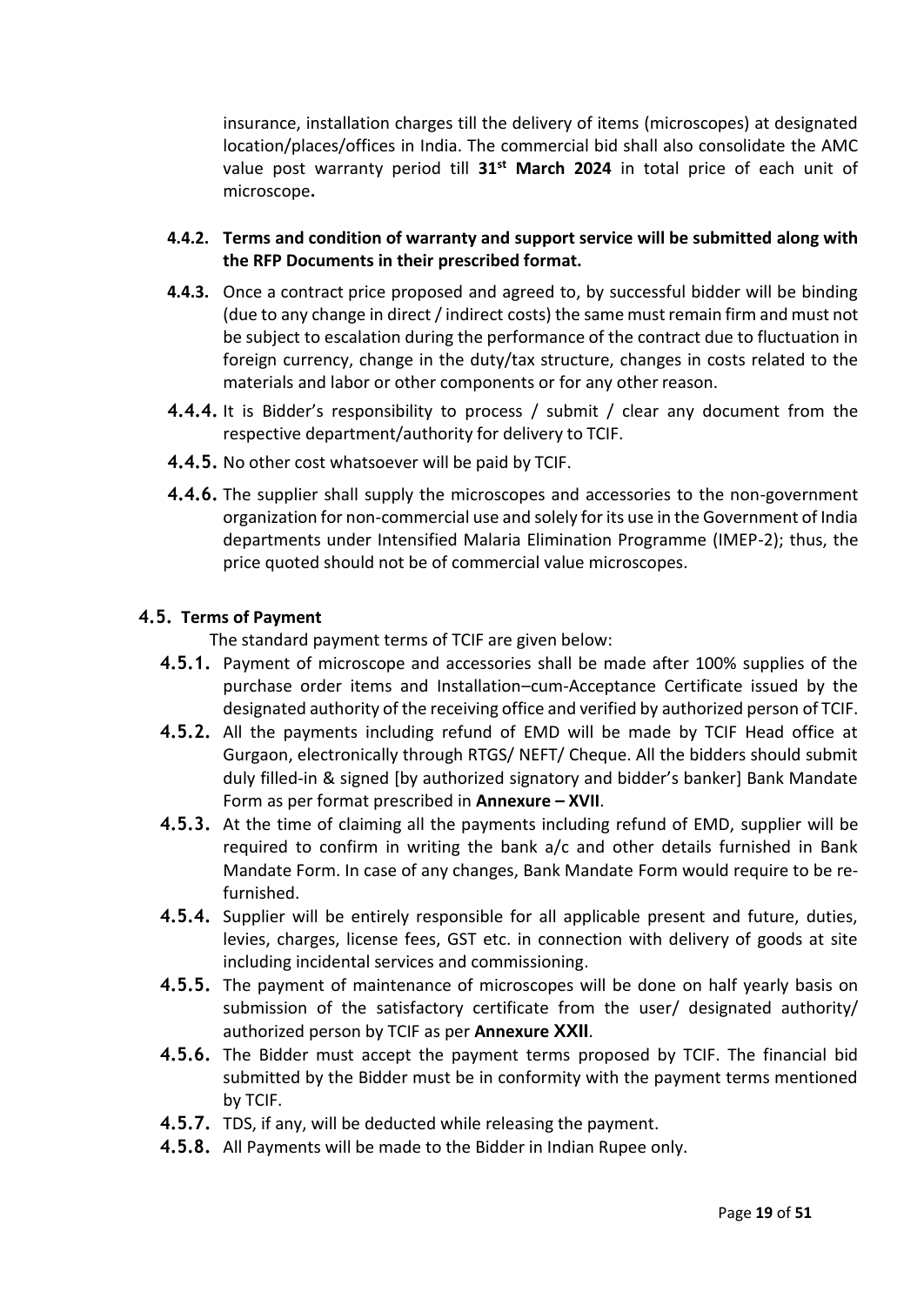## **4.6. Technical Information**

- **4.6.1.** The Bidder should strictly quote for the Brand/ Model complying with technical specifications given in **Annexure – IV, V, VI**.
- **4.6.2.** The technical documentation involving detailed instruction for operation and maintenance, users' manual etc., is to be delivered with every unit of the equipment supplied. The language of the documentation should be in English.
- **4.6.3.** The Models offered should strictly conform to the specifications given in the product literature and these models should be supported for a minimum period of 1 (one) years warranty period. The Models proposed/ marked for withdrawal from the market and the models under quality testing should not be offered.

## **4.7. Acceptance**

- **4.7.1.** The installation-cum-acceptance test will be performed after installation of microscope(s) at the respective locations.
- **4.7.2.** In the event of failing to pass the installation-cum-acceptance test, a period not exceeding two weeks will be given to rectify the defects failing which TCIF reserves the right to impose the penalty as per clause 4.15.
- **4.7.3.** Successful conduct and conclusion of the installation-cum-acceptance tests for the microscopes shall be the sole responsibility and at the cost of the Supplier. During installation-cum-acceptance testing the Supplier has to demonstrate all the features of the respective components of the microscope.

### **4.8. Governing language**

The Contract shall be written in English. All correspondence and other documents pertaining to the Contract, which are exchanged by the parties, shall be written in English.

### **4.9. Applicable laws**

The Contract shall be interpreted in accordance with the laws prevalent in India.

- **4.9.1.** Compliance with all applicable laws: The Supplier shall undertake to observe, adhere to, abide by, comply with and notify TCIF about all laws in force or as are or as made applicable in future, pertaining to or applicable to them, their business, their employees or their obligations towards them and all purposes of this Tender and shall indemnify, keep indemnified, hold harmless, defend and protect TCIF and its employees/ officers/ staff/ personnel/ consultants / representatives / agents from any failure or omission on its part to do so and against all claims or demands of liability and all consequences that may occur or arise for any default or failure on its part to conform or comply with the above and all other statutory obligations arising therefrom.
- **4.9.2.** Compliance in obtaining approvals/ permissions/ licenses: The Supplier shall promptly and timely obtain all such consents, permissions, approvals, licenses, etc., as may be necessary or required for any of the purposes of this contract or for the conduct of their own business under any applicable Law, Government Regulation/Guidelines and shall keep the same valid and in force during the term of the contract, and in the event of any failure or omission to do so, shall indemnify,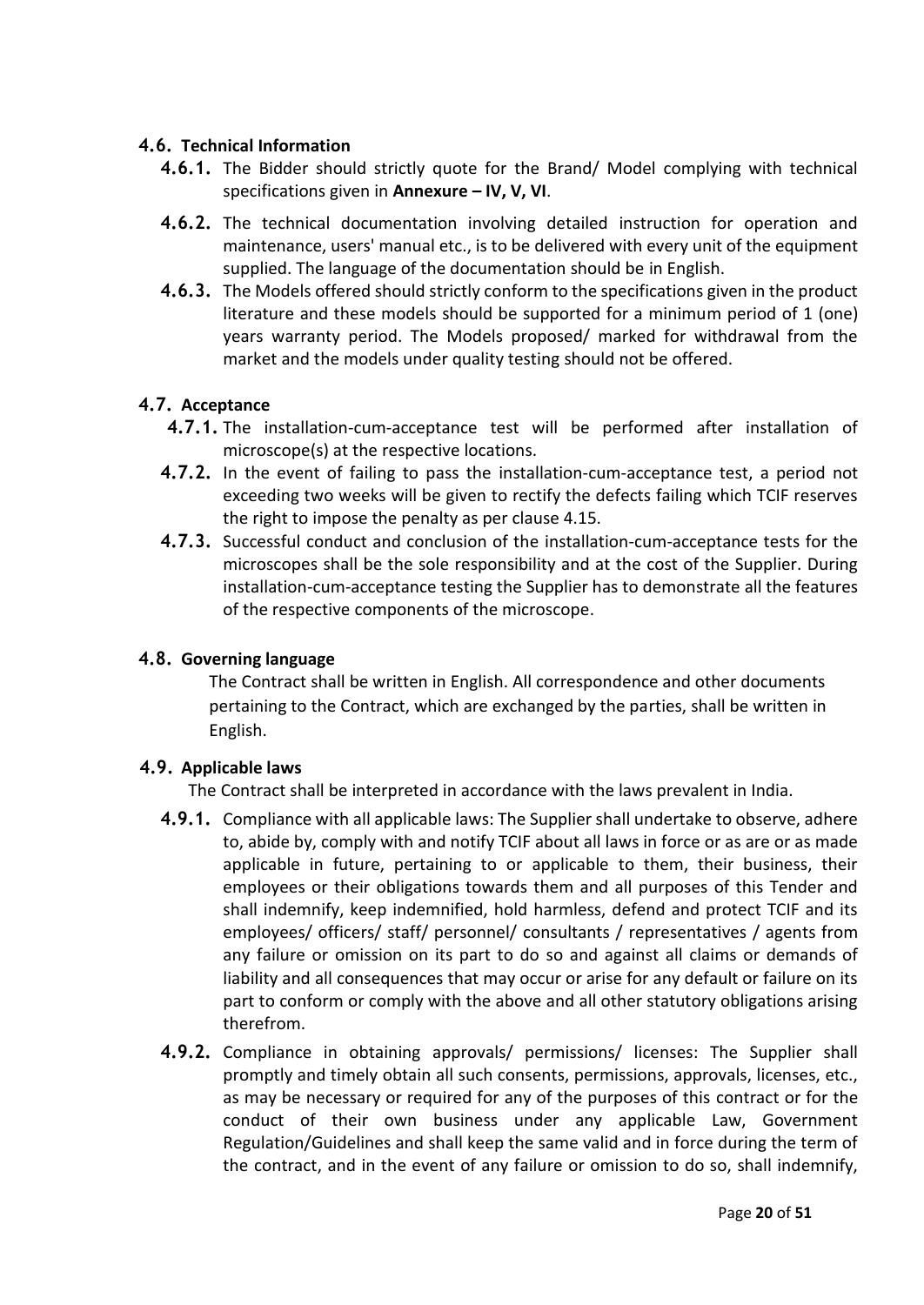keep indemnified, hold harmless, defend, protect and fully compensate TCIF and its employees/ officers/ staff/ personnel/ consultants / representatives / agents from and against all claims or demands of liability and all consequences that may occur or arise for any default or failure on its part to conform or comply with the above and all other statutory obligations arising therefrom and TCIF will give notice of any such claim or demand of liability within reasonable time to the bidder.

## **4.10. Performance security**

- **4.10.1.** The successful bidder(s) shall provide Performance Security in the form of an unconditional Bank Guarantee (BG) of an amount equivalent to 10% of contract value and valid for WARRANTY period + Three months (invocation period) from the date of acceptance. The performance guarantee to be submitted at the time of signing of Contract or within **14 days** of issuance of the letter of award.
- **4.10.2.** A separate performance security regarding the Comprehensive maintenance contract (CMC) has to be submitted in the form of an unconditional Bank Guarantee (BG) of an amount equivalent to 5 % of the contract value. The date of validity will be after the warranty period till **31st March 2024**.

### **4.11. Warranty**

- **4.11.1.**The Warranty shall be on-site and comprehensive. Defective microscope shall be replaced by the Supplier at his own cost, including the cost of other charges.
- **4.11.2.**During the Warranty period, the Supplier will have to undertake microscopes maintenance and replacement or repair of defective parts or microscopes.
- **4.11.3.**TCIF shall promptly notify the Supplier in writing / e-mail of any complaint arising under this warranty.
- **4.11.4.**Upon receipt of such notice the Supplier shall, as mentioned below, repair or replace the defective microscope or parts thereof, without any cost to TCIF
- **4.11.5.**In case microscope is taken away for repairs, the Supplier shall provide similar standby equipment so that the microscope can be put to use in the absence of the originals/ replacements without disrupting user's regular work.
- **4.11.6.**In case some microscope, during the warranty is declared by the Supplier as beyond repairs, the Supplier shall provide a replacement microscope of the same or higher configuration from the same Supplier with prior approval and without any cost to TCIF.
- **4.11.7.**Free on-site maintenance services shall be provided by the Supplier during the period of warranty.
- **4.11.8.**Further provided that TCIF may, during the period of the warranty, shift the microscope wholly or in part to other location(s) within India and in such case the Supplier undertakes to continually provide warranty of the microscopes at the new location without any other additional cost to TCIF.

### **4.12. Post Warranty Maintenance:**

The selected Supplier itself or through its authorized service provider will enter into Annual/Comprehensive Maintenance Contract (AMC/CMC) with TCIF, for post warranty maintenance of microscopes, with obligation to supply/provide all spare parts and accessories during the AMC/CMC contract period. All the above mentioned points in warranty period will also be a part of the CMC.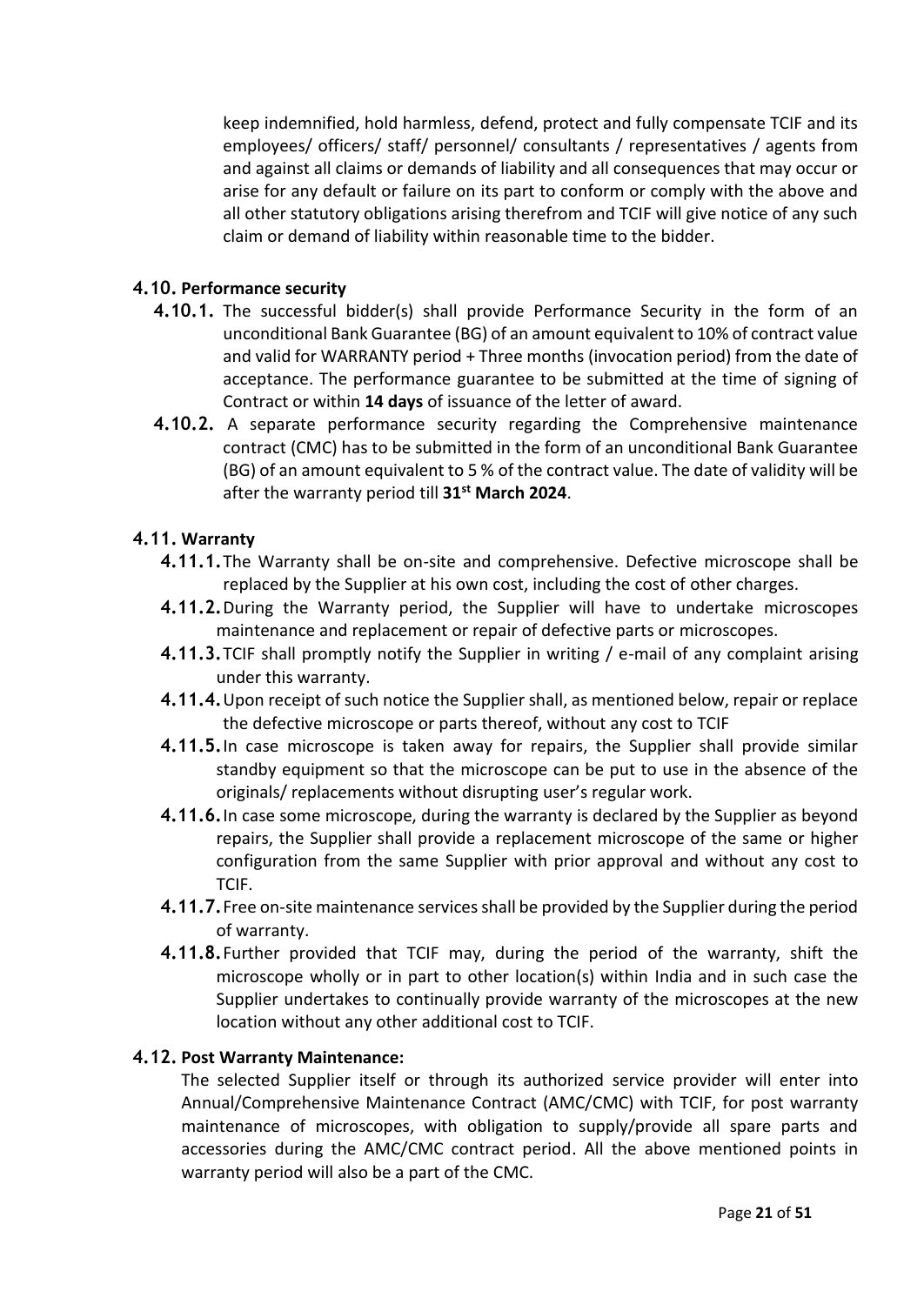## **4.13. Repeat Order:**

TCIF reserves the right to place repeat order for the same items at the contracted rate, up to the extent of 20% of the purchase order within **180 days of placing the order**.

### **4.14. Forfeiture of performance security**

- **4.14.1** TCIF shall be at liberty to set off/adjust the proceeds of the performance guarantee towards the loss, if any, sustained due to the Supplier's failure to complete its obligations under the contract of purchase of microscopes as well under contract of its AMC/CMC. This is without prejudice to the TCIF's right to proceed against the Supplier in the event of the performance guarantee being not enough to fully cover the loss/damage.
- **4.14.2** In case of non-delivery of microscopes which exceeds **FIVE weeks**, TCIF reserves the right to cancel the order and to forfeit the Performance Guarantee. Additionally, the Supplier will be debarred by TCIF for participating in any future tenders floated by TCIF.

### **4.15. Penalty for Delayed Delivery**

If the Supplier fails to deliver the microscopes and accessories within stipulated time period, TCIF will impose a penalty of **1% of the purchase order value for each late delivered item for each week delay in continuation, subject to maximum of 10% of the purchase order value of each late delivered items. The liquidated damage in this case shall be deducted** from the Contract price as per clause 3.17.8.

Penalty for Other Liquidated Damages

In case of liquidated damages, other than delayed delivery, as mentioned in clause 3.17.7 a penalty of 10% of the commodity value shall be imposed and deducted from the Performance Security as per 3.17.8.

In case the delay exceeds **FIVE** weeks, TCIF reserves the right to cancel the order of the delayed item(s) and to forfeit the 10% of Performance Security of the delayed microscope(s).

### **4.16. Taken / Bought over of Company**

Subsequent to the order being placed with TCIF, in the event of Supplier or the concerned OEM being taken/ bought over by another company, all the obligations and execution of responsibilities under the agreement with TCIF should be passed on for compliance by the new company in the negotiation for their transfer.

### **4.17. Termination**

Prior to the delivery of the microscope, TCIF may at any time terminate the contract by giving written notice to the Supplier if the Supplier becomes bankrupt or otherwise insolvent. In this event, termination will not prejudice or affect any right of action or remedy, which has accrued or will accrue thereafter to TCIF.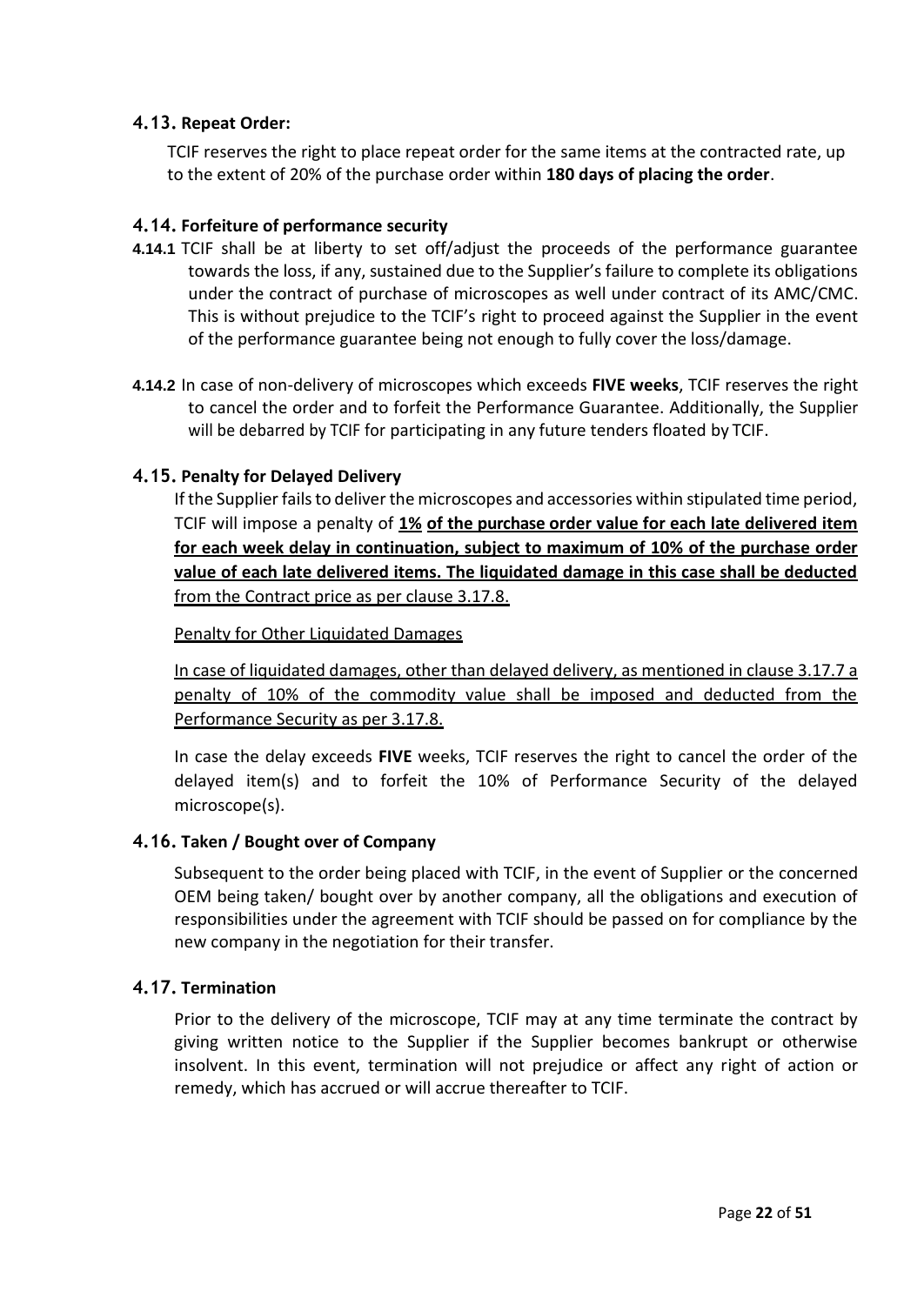TCIF reserves the right to cancel the contract in the event of happening one or more of the followingConditions:

- a) Failure of the successful bidder to accept the contract;<br>b) Delay in delivery beyond the specified period;
- Delay in delivery beyond the specified period;
- c) Delay in completing installation / implementation beyond the specified periods;
- d) In addition to the cancellation of purchase contract, TCIF reserves the right to appropriate the damages through encashment of Performance Security deposited by the Bidder.

### **4.18. Patent Rights**

In the event of any claim asserted by a third party of infringement of copyright, patent, trademark, industrial design rights, etc. arising from the use of the microscopes or any part thereof in India, the Supplier shall act expeditiously to extinguish such claim. If the Supplier fails to comply and TCIF is required to pay compensation to a third party resulting from such infringement, the Supplier shall be responsible for the compensation including all expenses, court costs and lawyer fees. TCIF will give notice to the Supplier of such claim, if it is made, without delay.

### **4.19. Force majeure**

If the performance as specified in this order is prevented, restricted, delayed or interfered by reason of fire, explosion, cyclone, floods, war, revolution, acts of public enemies, blockage or embargo, Any law, order, proclamation, ordinance, demand or requirements of any Government or authority or representative of any such Government including restrict trade practices or regulations, strikes, shutdowns or labor disputes which are not instigated for the purpose of avoiding obligations herein, or any other circumstances beyond the control of the party affected, then notwithstanding anything here before contained, the party affected shall be excused from its performance to the extent such performance relates to prevention, restriction, delay or interference and provided the party so affected uses its best efforts to remove such cause of non-performance and when removed the party shall continue performance with utmost dispatch.

If a Force Majeure situation arises, the Supplier shall promptly notify TCIF in writing of such condition, the cause thereof and the change that is necessitated due to the conditions. Until and unless otherwise directed by TCIF in writing, the Supplier shall continue to perform its obligations under the Contract as far as reasonably practical, and shall seek all reasonable alternative means for performance not prevented by the Force Majeure event.

### **4.20. Resolution of Disputes**

It will be TCIF's endeavor to resolve amicably any disputes or differences that may arise between TCIF and the Supplier from misconstruing the meaning and operation of the Tender and the breach that may result.

a) In case of Dispute or difference arising between TCIF and Supplier relating to any matterarising out of or connected with this agreement, such disputes or difference shall be settled in accordance with the Arbitration and Conciliation Act, 1996. The Arbitrators shall be chosen by mutual discussion between TCIF and the Supplier OR in case of disagreement each party may appoint an arbitrator and such arbitrators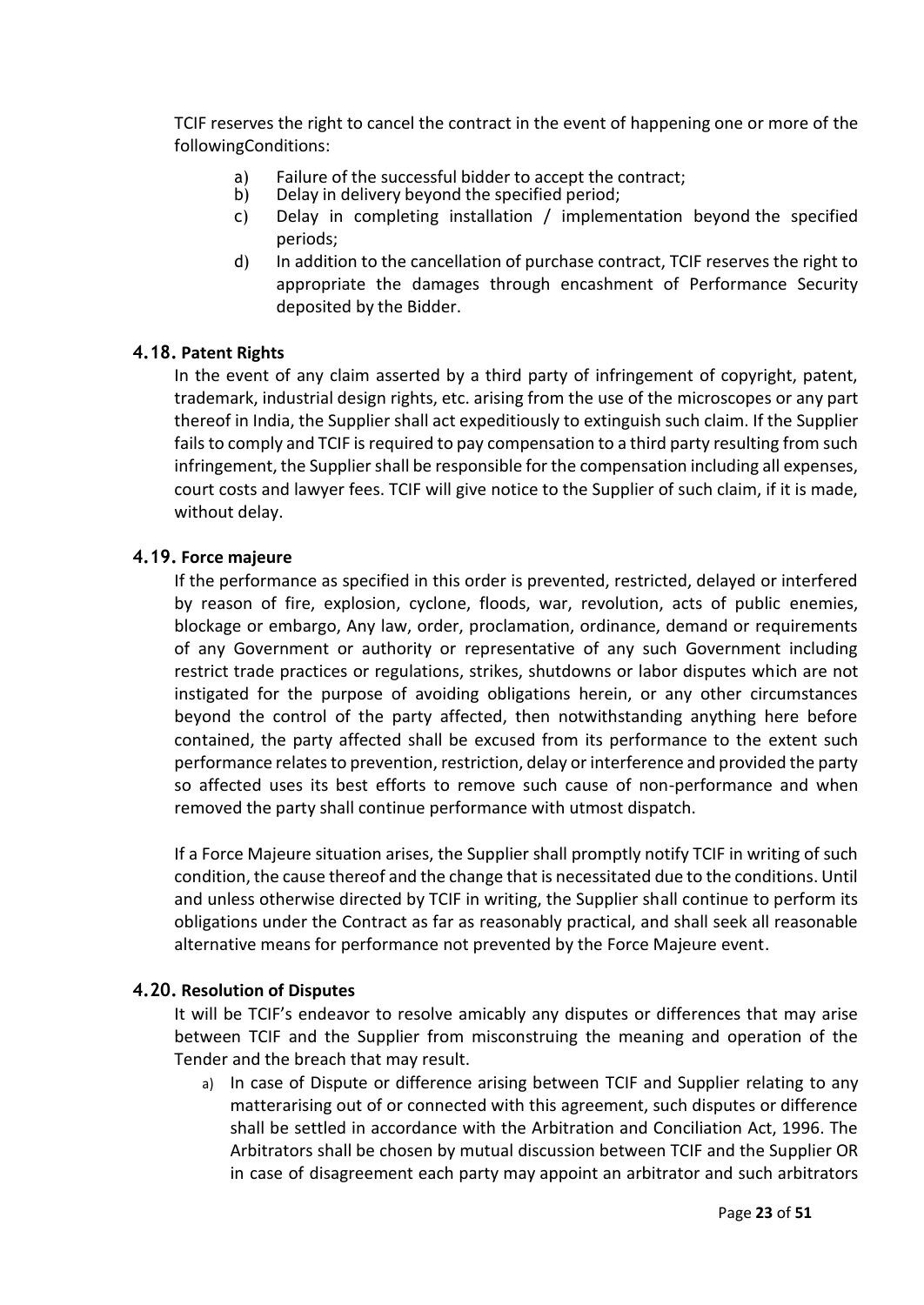may appoint anUmpire before entering on the reference. The decision of the Umpire shall be final.

- b) The Supplier shall continue work under the Contract during the arbitration proceedingsunless otherwise directed in writing by TCIF or unless the matter is such that the work cannot possibly be continued until the decision of the Arbitrator or the umpire, as the case may be, is obtained.
- c) Arbitration proceedings shall be held at Delhi, India, and the language of the arbitration proceedings and that of all documents and communications between the parties shall be English.
- d) Notwithstanding anything contained above, in case of dispute, claim & legal action arising out of the contract, the parties shall be subject to the jurisdiction of courts at Delhi, India only.
- e) Any notice given by one party to the other pursuant to this Contract shall be sent to the other party in writing or by fax and confirmed in writing to the other party's specified address. The same has to be acknowledged by the receiver in writing.
- f) A notice shall be effective when delivered or on the notice's effective date, whichever is later.

-Section-4 ends-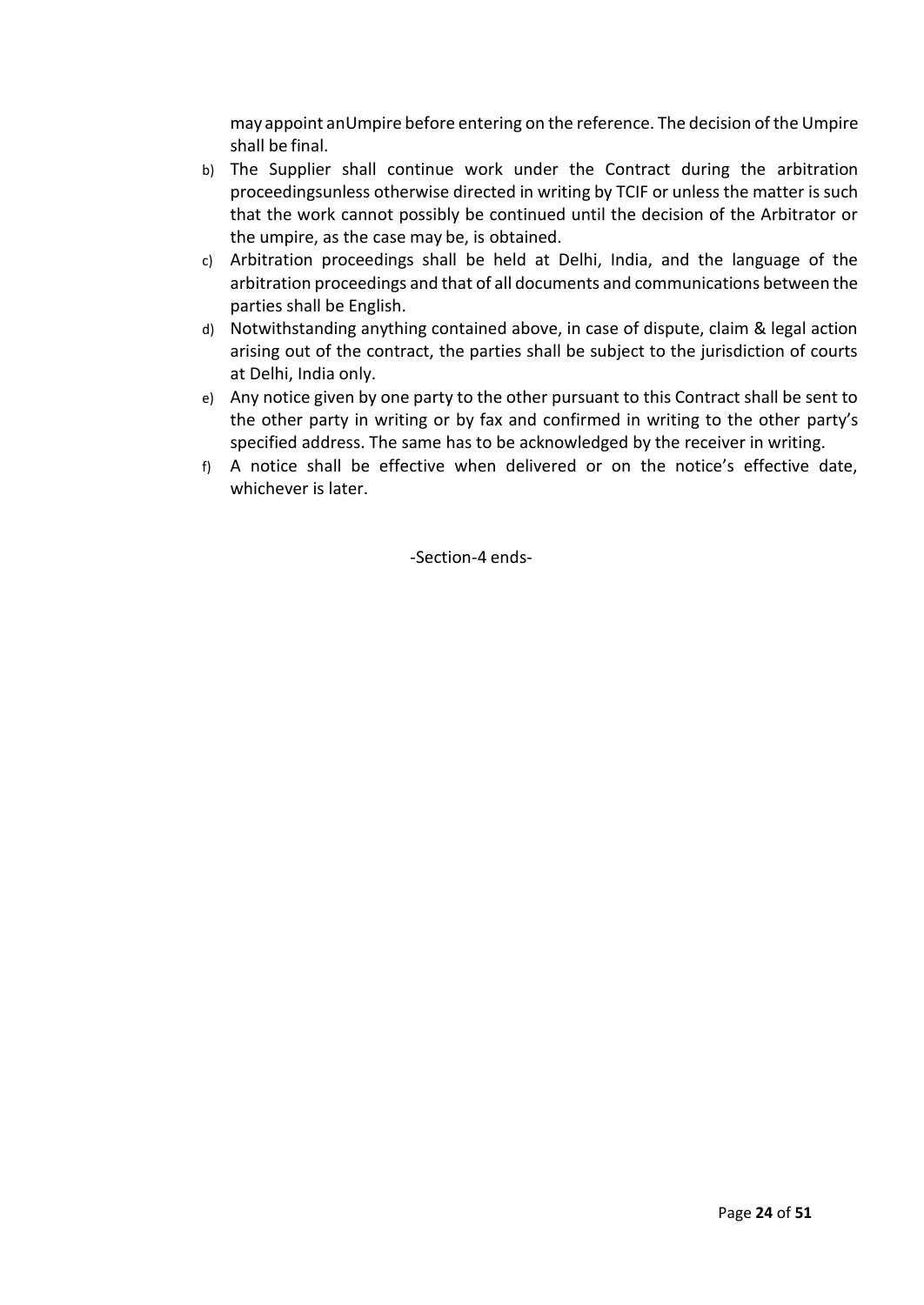#### **ANNEXURES**

- I. PRE-BID QUERY FORMAT
- II. ISSUES, OBSERVATION & SUGGESTIONS OBTAINED DURING PRE-BID MEETING
- III. EMD<br>IV. SPEC
- SPECIFICATION BINOCULAR MICROSCOPE
- V. SPECIFICATION TRAINING MICROSCOPE
- VI. SPECIFICATION DISSECTING MICROSCOPE
- VII. PRE-QUALIFICATION/MINIMUM ELIGIBILITY CRITERIA
- VIII. COMMERCIAL BID
- IX. DELIVERY LOCATIONS
- X. BID FORWARDING LETTER
- XI. FORM OF DECLARATION
- XII. UNDERTAKING OF AUTHENTICITY
- XIII. DECLARATION OF INELIGIBILITY
- XIV. POWER OF ATTORNEY
- XV. PERFORMANCE BANK GUARANTEE
- XVI. SERVICE SUPPORT DETAILS & ESCALATION MATRIX
- XVII. BANK MANDATE FORM
- XVIII. DELIVERY CERTIFICATE<br>XIX INSTALLATION CLIM ACC
- INSTALLATION CUM ACCEPTANCE CERTIFICATE
- XX. DECLARATION CONFLICT OF INTEREST
- XXI. CHECKLIST
- XXII. CMC CERTIFICATE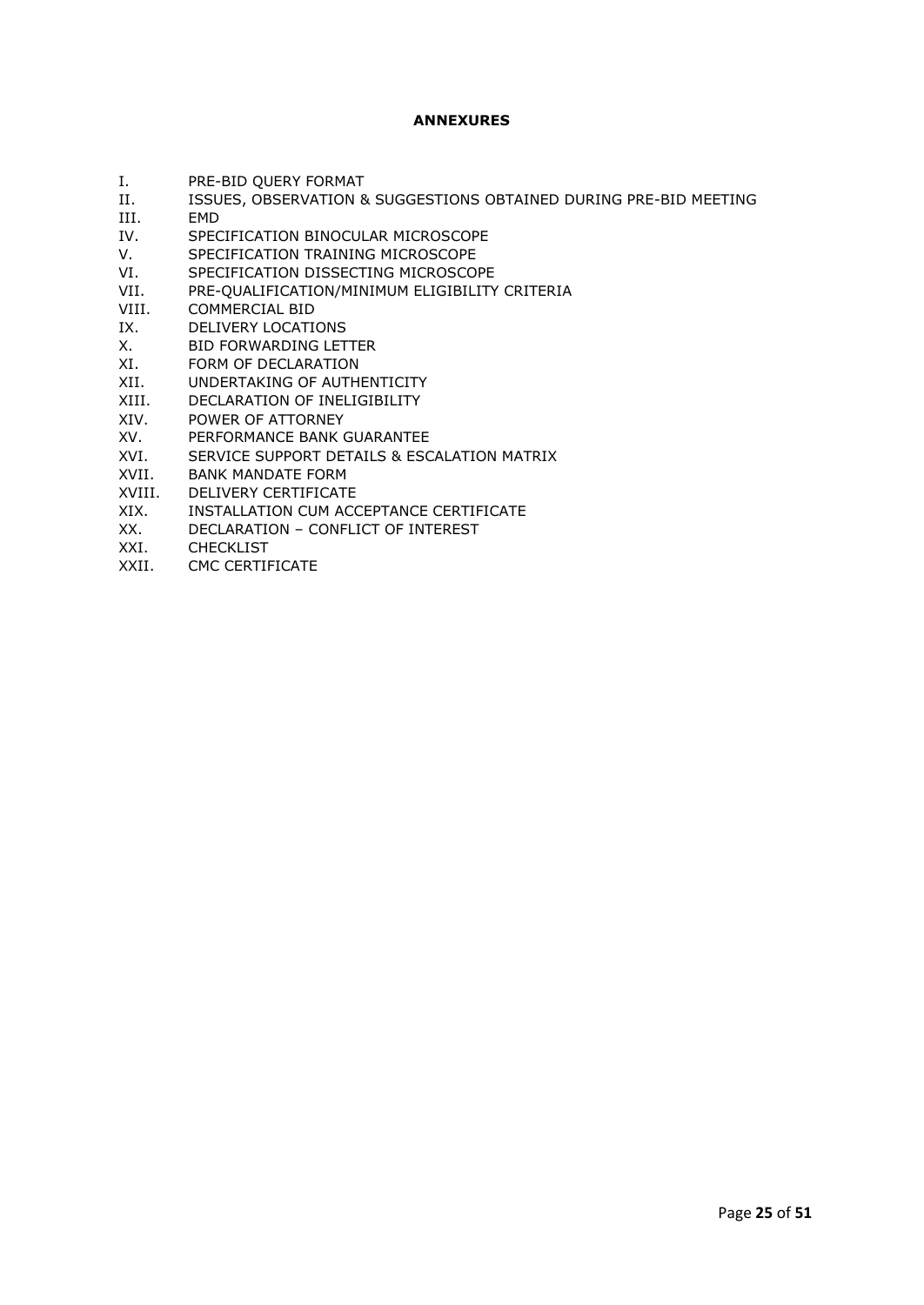#### **ANNEXURE - I PRE-BID QUERY FORMAT**

Bidders are requested to provide details of all deviations, comments and observations or suggestions in the following format on email [\(npmu@tcifindia.org\)](mailto:npmu@tcifindia.org). You are also requested to provide a reference of the page number, state the clarification point and the comment/ suggestion/ deviation that you propose as shown below.

TCIF may at its sole discretion accept or reject all or any of the deviations, however it may be noted that the acceptance or rejection of any deviation by TCIF will not entitle the bidder to submit a revised commercial bid.

| Sl.No. | Section No and Para No.   Page No. | <b>Ouerv</b> |
|--------|------------------------------------|--------------|
|        |                                    |              |
|        |                                    |              |
|        |                                    |              |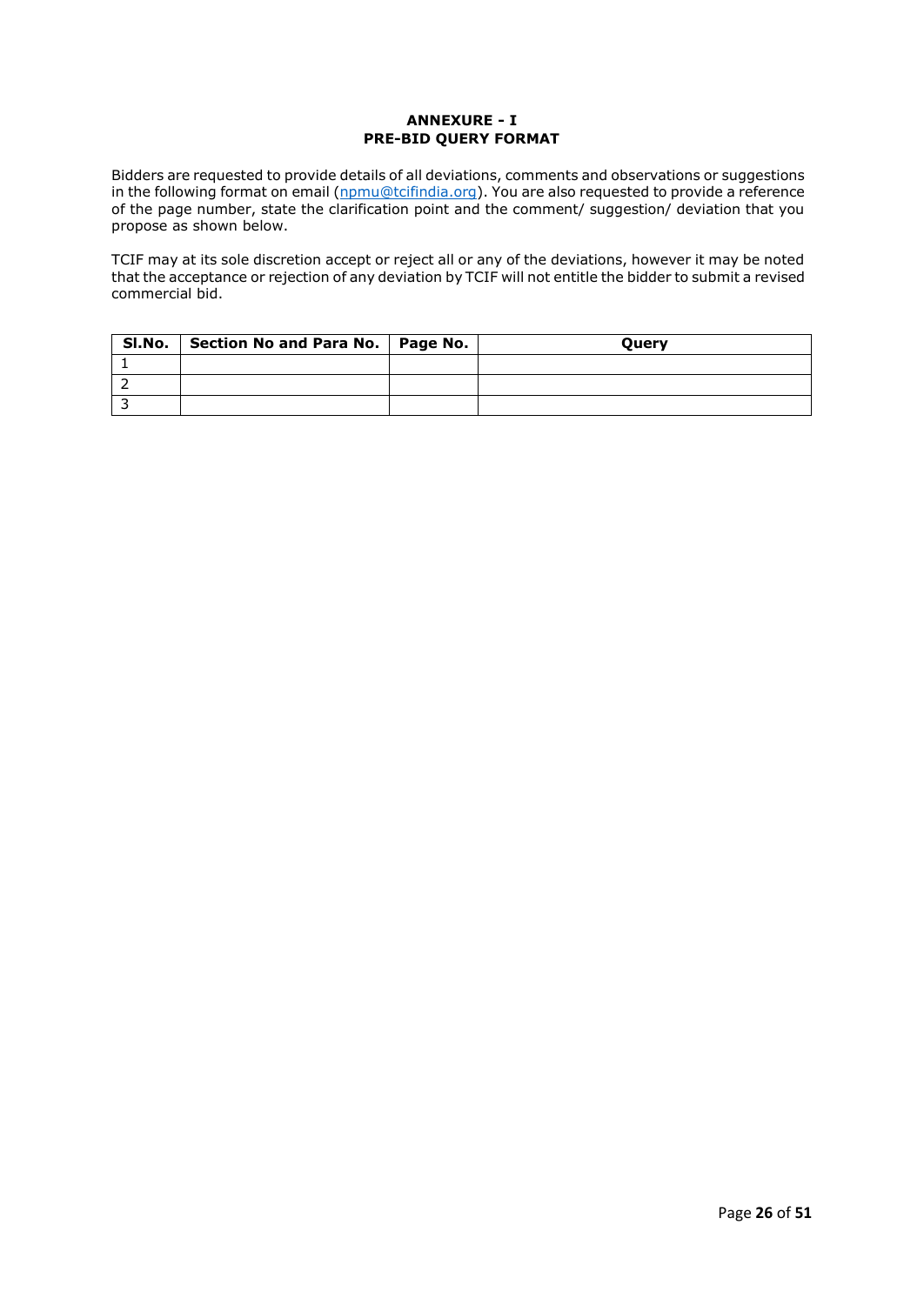#### **ANNEXURE II**

## **ISSUES, OBSERVATIONS AND SUGGESTION OBTAINED DURING PRE-BID MEETING**

| SI.No.   | Issues, observations and suggestion |
|----------|-------------------------------------|
|          |                                     |
| <u>.</u> |                                     |
|          |                                     |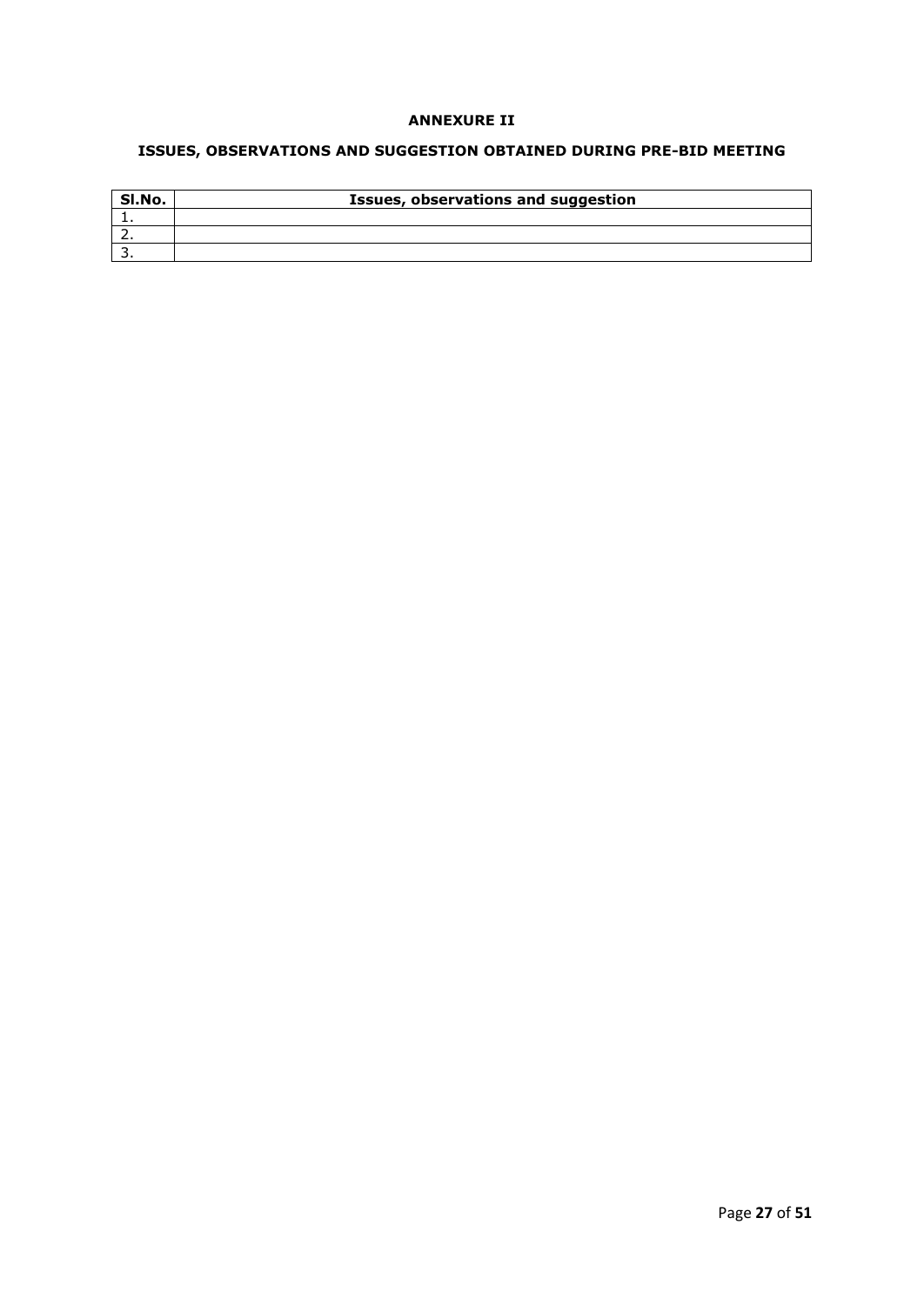#### **ANNEXURE III EARNEST MONEY DEPOSIT (EMD)**

|                | <b>Earnest Money Deposit (EMD) for Microscopes</b>     |                                    |               |  |  |  |
|----------------|--------------------------------------------------------|------------------------------------|---------------|--|--|--|
| SI.<br>No.     | <b>Items</b>                                           | <b>No. of Units</b><br>(Tentative) |               |  |  |  |
| 1              | <b>Binocular Microscope</b>                            | 250                                | $11,00,000/-$ |  |  |  |
| $\overline{2}$ | <b>Training Microscope with Penta Head</b><br>& Camera | 5                                  | $2,00,000/-$  |  |  |  |
| 3              | <b>Stereo Type Dissecting Microscope</b>               | 21                                 | $35,000/-$    |  |  |  |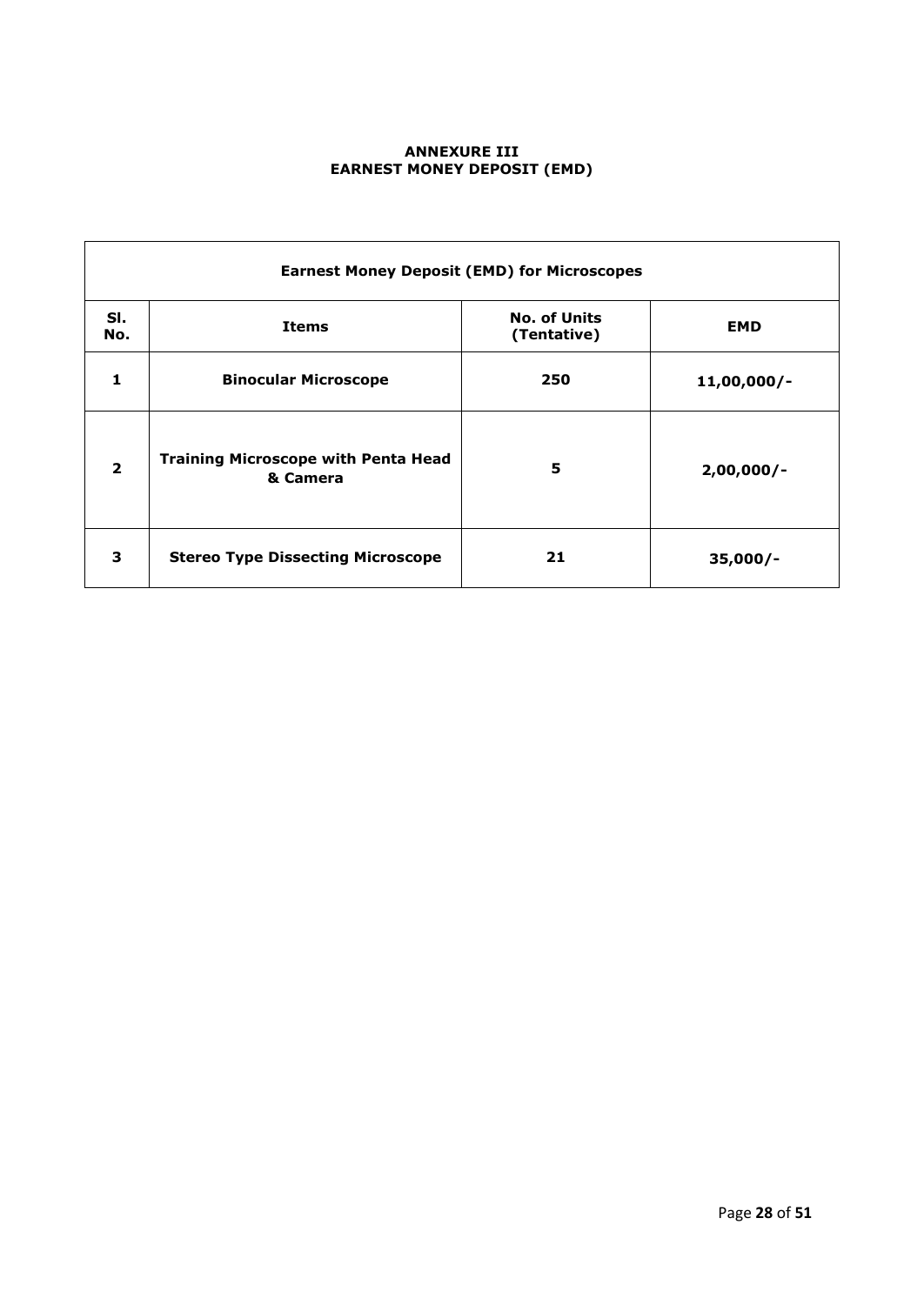#### **ANNEXURE IV SPECIFICATIONS – BINOCULAR MICROSCOPE (Declaration on the letter head to be submitted with specifications as per bidder, if selected, to supply the same quality of the product)**

| SI.<br><b>No</b> | <b>Particulars</b> | <b>Basic Specifications</b>                           |  |  |  |
|------------------|--------------------|-------------------------------------------------------|--|--|--|
|                  |                    | Mechanical fixed stage                                |  |  |  |
| $\mathbf{1}$     | Stage              | Traveling range $(X \times Y)$ : 76 mm $\times$ 30 mm |  |  |  |
|                  |                    | Specimen holder                                       |  |  |  |
|                  |                    | Specimen position scale                               |  |  |  |
| 2                | Optical System     | Infinity optical system                               |  |  |  |
| 3                | Observation        | Binocular, anti-fungal, Tube inclination 30°,360°     |  |  |  |
|                  |                    | rotatable, Eye point adjustment 370.0 - 432.9 mm      |  |  |  |
| $\overline{4}$   | Eyepieces          | 10X Field Number (FN): 20,                            |  |  |  |
|                  |                    | Inter-pupillary distance 48 - 75 mm                   |  |  |  |
|                  |                    | Infinity Plan Achromatic, anti-fungal                 |  |  |  |
|                  |                    | 4X NA 0.1 W.D. 27.8 mm                                |  |  |  |
| 5                | Objectives         | 10X NA 0.25 W.D. 8.0 mm                               |  |  |  |
|                  |                    | 20X NA 0.4 W.D. 2.5 mm (optional)                     |  |  |  |
|                  |                    | 40X NA 0.65 W.D. 0.6 mm                               |  |  |  |
|                  |                    | 100XOil NA 1.25 W.D. 0.13 mm                          |  |  |  |
| 6                | Nosepiece          | Quadruple revolving nosepiece                         |  |  |  |
|                  |                    | Stage height movement                                 |  |  |  |
|                  |                    | Coarse movement stroke: 15 mm                         |  |  |  |
| $\overline{7}$   | Focusing Module    | Coarse adjustment limit stopper                       |  |  |  |
|                  |                    | Torque adjustment for coarse adjustment knob          |  |  |  |
|                  |                    | Fine focus knob (minimum adjustment gradations: 2.5   |  |  |  |
|                  |                    | µm)                                                   |  |  |  |
| 8                | Condenser          | Abbe condenser NA 1.25 with oil immersion             |  |  |  |
|                  |                    | Built-in aperture iris diaphragm                      |  |  |  |
| 9                | Illumination       | Built-in transmitted illumination system LED power    |  |  |  |
|                  |                    | consumption                                           |  |  |  |
| 10               | Power              | Consumption Less than 2 W                             |  |  |  |
| 12               | Rated Voltage      | AC 100 - 240 V 50/60 Hz 0.4 A                         |  |  |  |

**Note-Microscopes with a durable plastic dust-cover and a wooden box to be supplied so as to safely store microscopes when not in use & to minimize the risk of microscopes getting spoiled due to fungus.**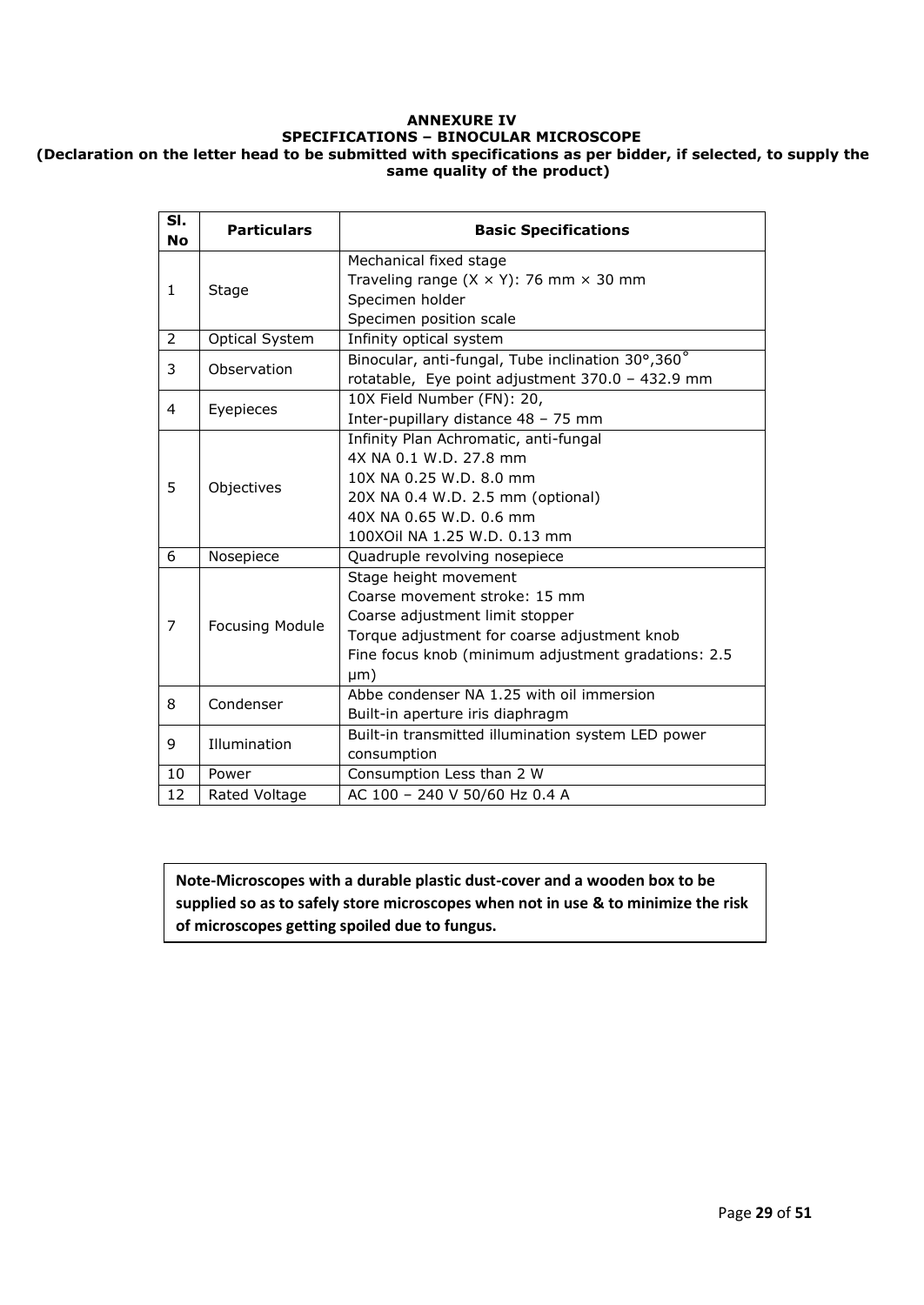#### **ANNEXURE V**

#### **SPECIFICATIONS – TRAINING MICROSCOPE with PENTA HEAD & CAMERA (Declaration on the letter head to be submitted with specifications as per bidder, if selected, to supply the same quality of the product)**

| SI.No          | <b>Particulars</b>               | <b>Basic Specifications</b>                                                                                                                                                                                                                                                                                |  |  |
|----------------|----------------------------------|------------------------------------------------------------------------------------------------------------------------------------------------------------------------------------------------------------------------------------------------------------------------------------------------------------|--|--|
| 1              | Stage                            | Ceramic surface mechanical stage with right-hand low drive control<br>(long type), with individual torque adjustment for X - Y.<br>Specimen holder for BX stage, left hand, for two specimens, thick type.                                                                                                 |  |  |
| 2              | Observation                      | Side n top Trinocular observation tube 30 degree inclined with Inter<br>pupillary distance 50-76 mm. Diopter adjustment facility available.                                                                                                                                                                |  |  |
| 3              | Eyepieces                        | Three position beam splitter (100/0, 20/80, 0/100) (FOV :- 22mm)<br>Widefield eyepiece 10X, with rubber eye guard and cap                                                                                                                                                                                  |  |  |
| 4              | Objectives                       | Plan achromatic 2X/0.06, WD 5.8<br>Plan achromatic objective 4X/0.1, WD 18.5<br>Plan Achromatic objective 10X/0.25, WD 10.6<br>Plan Achromatic objective 20X/0.4, WD 1.2<br>Plan Achromatic objective 40X/0.65, WD 0.6 (spring)<br>Plan Achromatic objective 100X/1.25, (Springoil)                        |  |  |
| 5              | Nosepiece                        | Six fold revolving nosepiece with a slot for analyzer or DIC slider                                                                                                                                                                                                                                        |  |  |
| 6              | Condenser                        | Swing out condenser                                                                                                                                                                                                                                                                                        |  |  |
| $\overline{7}$ | Illumination                     | LED Illumination System                                                                                                                                                                                                                                                                                    |  |  |
| 8              | Penta-Head Viewing<br>Attachment | Multi-viewing observation body including cord stoppers<br>AC adapter, Dual color LED arrow pointer inbuilt with joy stick<br>Ergonomic Tilting Binocular tube, observation from 5 degree to 35<br>degree with FN22 and diopter adjustment facility for both eyes<br>Wide-field eyepiece 10X; 10X focusable |  |  |
| 9              | Camera                           | USB/CMOS/HDMI Camera                                                                                                                                                                                                                                                                                       |  |  |

**Note-Microscopes with a durable plastic dust-cover and a wooden box to be supplied so as to safely store microscopes when not in use & to minimize the risk of microscopes getting spoiled due to fungus.**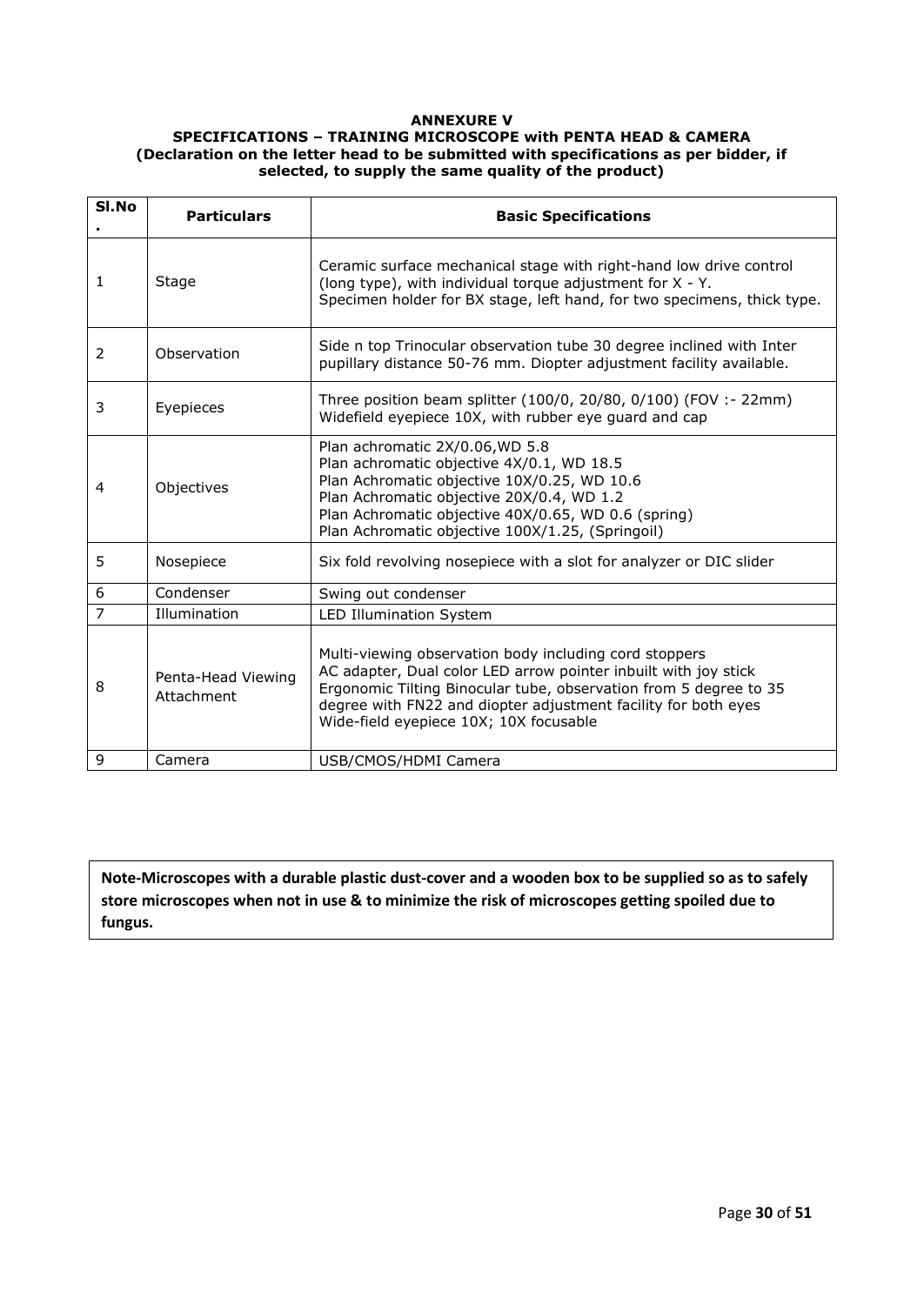#### **ANNEXURE VI SPECIFICATIONS – STEREO TYPE DISSECTING MICROSCOPE (Declaration on the letter head to be submitted with specifications as per bidder, if selected, to supply the same quality of the product)**

| S.No | <b>Particulars</b>     | <b>Basic Specifications</b>                                                                                                                                             |  |  |
|------|------------------------|-------------------------------------------------------------------------------------------------------------------------------------------------------------------------|--|--|
|      | Observation            | Binocular, anti-fungal, 45° inclined; 360° rotating.                                                                                                                    |  |  |
| 2    | Eyepieces              | Dioptric adjustment: Both eyepieces<br>WF10x/21 mm, FN 21 high eye point, secured by screw and with<br>rubber cups                                                      |  |  |
| 3    | Objectives             | Par focal achromatic zoom 7x - 45x (6.43:1 ratio) upgradeable,<br>additional objectives & eyepieces (optional); with anti-fungus<br>treatment. Working distance: 100 mm |  |  |
| 4    | <b>Focusing Module</b> | Rack and pinion focusing mechanism                                                                                                                                      |  |  |
| 5    | Illumination           | LED swiveling incident and transmitted, with<br>brightness control knob, rechargeable batteries<br>Minimum Lux: Transmitted 8000; Incident 60000                        |  |  |
| 6    | Power                  | 100-240Vac/5Vdc                                                                                                                                                         |  |  |
| 7    | Stage                  | White diffusing disc for transmitted light.                                                                                                                             |  |  |
| 8    | <b>Optical System</b>  | Greenough Optical System                                                                                                                                                |  |  |

**Note-Microscopes with a durable plastic dust-cover and a wooden box to be supplied so as to safely store microscopes when not in use & to minimize the risk of microscopes getting spoiled due to fungus.**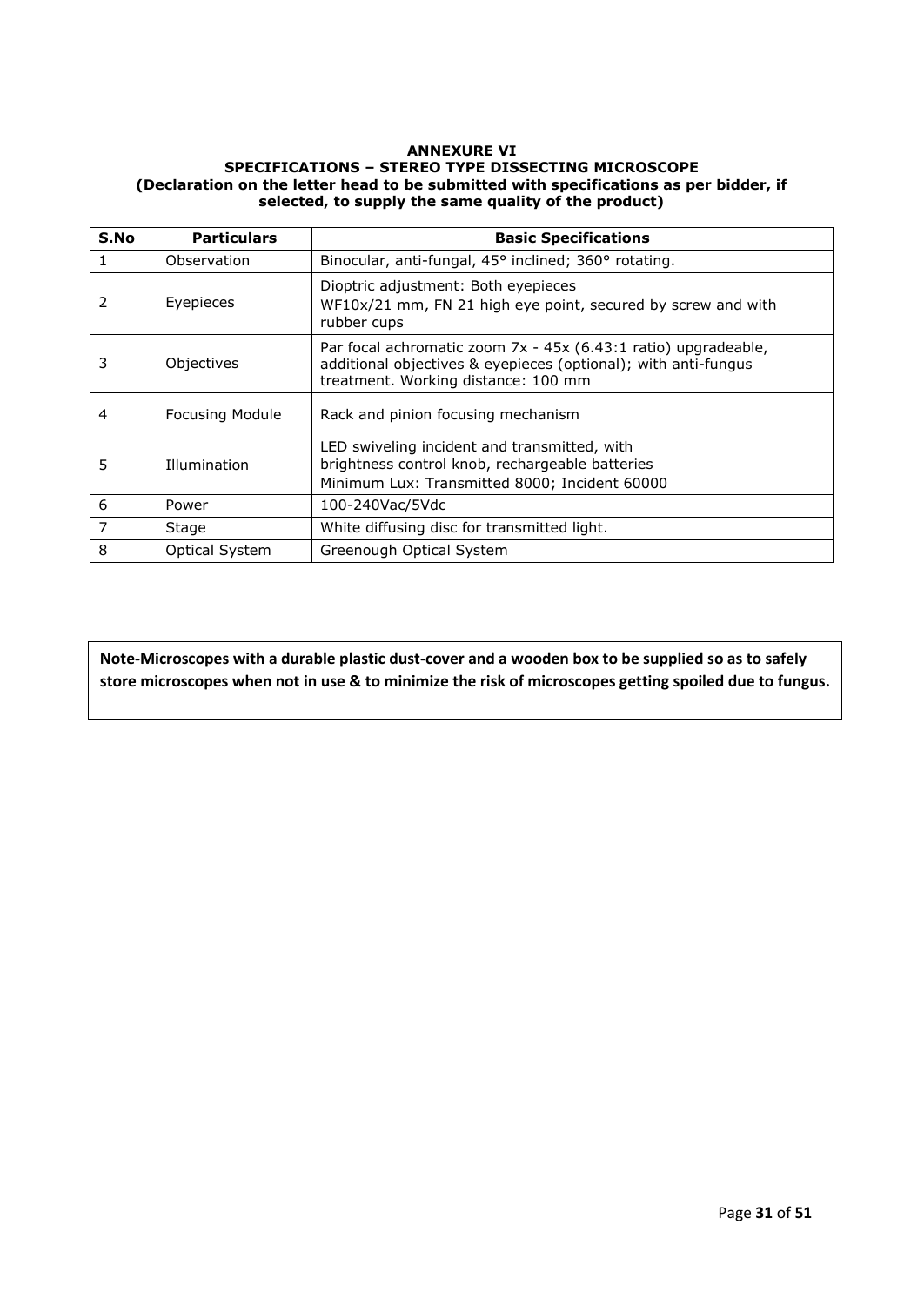#### **ANNEXURE VII PREQUALIFICATION/ MINIMUM ELIGIBLITY CRITERIA**

#### 1. Pre-Qualification Criteria:

a. First the Pre-Qualification Proposal will be evaluated and only those bidders who qualify the requirements will -be eligible for technical evaluation.

b. Technical Proposal and Commercial Proposal of Bidders who do not meet the Pre-Qualification criteria will be returned without opening only on the request of such Bidders.

| SL.            | <b>Topic</b>                      | <b>Pre-Qualification Criteria</b>                                                                                                                                                                                                                                                                                    | <b>Documents to be submitted</b>                                                                                                                            |
|----------------|-----------------------------------|----------------------------------------------------------------------------------------------------------------------------------------------------------------------------------------------------------------------------------------------------------------------------------------------------------------------|-------------------------------------------------------------------------------------------------------------------------------------------------------------|
| No.            |                                   |                                                                                                                                                                                                                                                                                                                      |                                                                                                                                                             |
| $\mathbf{1}$   | Legal<br>Entity                   | The bidder should be a registered company in India or if the<br>company is not registered in India then it should be<br>registered in a country where the company has its<br>registered office.                                                                                                                      | 1. Copy of Certificate of Registration/<br>Incorporation<br>2. Copy of PAN, if any<br>3. Copy of Tax Registration                                           |
| $\overline{2}$ | OEM<br>Authorized<br>Agent        | The bidder should have approved and valid license or<br>certificate as the case may be.                                                                                                                                                                                                                              | OEM: Manufacturing License<br>Authorized agent: Authorization Certificate<br>issued by the OEM                                                              |
| 3              | Financial<br>Standing             | The Bidder should have annual turnover of Rs 25 Crore<br>each for the last three financial years (FY 2018-19, 2019-<br>20 & FY 2020-21).<br>In case, the financial accounts of year 2020-21 are not<br>audited, then bidder must declare that and submit the<br>provisional statements signed by statutory auditor.  | Certificate from statutory auditor citing the<br>revenue/ turnover for each of the last three<br>financial years                                            |
| 4.             | Continuity of<br><b>Services</b>  | The Bidder should be an agency/firm/organization<br>operating in the field of microscopes or medical or scientific<br>equipment in India or any other country at least for the last<br>five financial years excluding the current financial year.                                                                    | Article<br>of<br>Association<br>of the<br>bidder<br>organization Or Certificate from statutory<br>auditor Or Work Order/ Copy of contract.                  |
| $\overline{5}$ | Debarment                         | The Bidder must not have been blacklisted/ debarred/<br>suspended / banned by any other entity of GOI or any<br>other State Government/ Government of India/ any<br>Government organization or any other funding agency.                                                                                             | Affidavit on Non-Judicial stamp paper of Rs.<br>100/- duly signed by the contract executor and<br>verified by the Public Notary. Refer to<br>Annexure- XIII |
| 6              | Service<br>Support                | The bidder should have direct support or indirect i.e.<br>support through service partners at all the delivery<br>locations                                                                                                                                                                                          | Detailed support matrix as per Annexure - XVI.                                                                                                              |
| $\overline{7}$ | ISO -13485<br>Certificate         | ISO-13485 applicable for in-vitro and imaging equipment<br>diagnostic product (microscopes) recognized by one of the<br>regulatory authorities of the founding members of Global<br>Harmonization Task Force (GHTF) and as per the Medical<br>Devices (Amendment) Rules, 2020 notified by the<br>Government of India | Certificate ISO-13485 to be attached.                                                                                                                       |
| 8              | ISO 9000<br>Series<br>certificate | ISO 9000 series for diagnostic products (Microscopes)/<br>recognized by one of the regulatory authorities of the<br>Founding Members of Global Harmonization Task Force<br>(GHTF)                                                                                                                                    | Certificate ISO-9000 series to be attached.                                                                                                                 |
| 9              | Registration<br>Certificate       | The Bidder must be registered under the Drugs and<br>Cosmetics Act, 1940 and also registered as per Medical<br>Devices (Amendment) Rules, 2020 to import or<br>manufacture medical devices (microscopes).                                                                                                            | Registration Certificate to be attached.                                                                                                                    |
| 10             | Other relevant<br>Certificates    | Add other certificates applicable to foreign bidder                                                                                                                                                                                                                                                                  | Import license, permit etc                                                                                                                                  |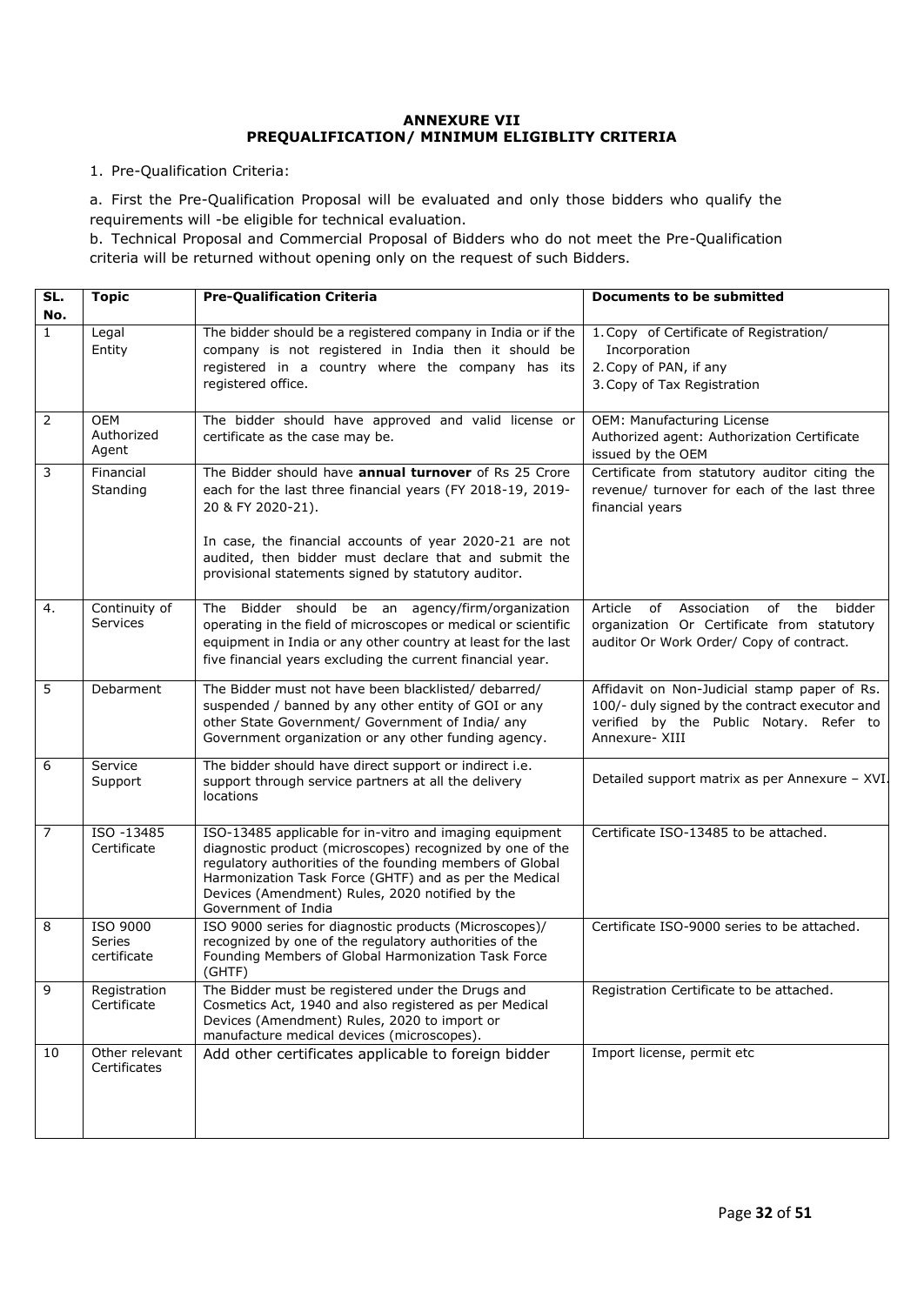#### **ANNEXURE VIII COMMERCIAL BID**

Note: This format should include cost of each microscope including standard and optional accessories, taxes and other charges. Amounts be quoted both in figures and words.

|                             | <b>BINOCULAR MICROSCOPE</b>               |                          |  |          |               |                   |
|-----------------------------|-------------------------------------------|--------------------------|--|----------|---------------|-------------------|
| SI.No.                      | Model Number                              |                          |  | Quantity | Unit Price in | <b>Total Unit</b> |
|                             |                                           | Specifications           |  |          | <b>INR</b>    | Price             |
|                             |                                           |                          |  |          |               |                   |
|                             |                                           | Total                    |  |          |               |                   |
| Freight/Delivery Charges    |                                           |                          |  |          |               |                   |
| <b>Installation Charges</b> |                                           |                          |  |          |               |                   |
|                             |                                           | <b>Extended Warranty</b> |  |          |               |                   |
|                             | Annual/ Comprehensive Maintenance Charges |                          |  |          |               |                   |
| (AMC/CMC)                   |                                           |                          |  |          |               |                   |
| Other Charges               |                                           |                          |  |          |               |                   |
| Taxes                       |                                           |                          |  |          |               |                   |
| <b>Grand Total</b>          |                                           |                          |  |          |               |                   |
| Grand Total in Words        |                                           |                          |  |          |               |                   |

|                                                        | <b>TRAINING MICROSCOPE with PENTA-HEAD &amp; CAMERA</b> |                          |  |          |               |                   |
|--------------------------------------------------------|---------------------------------------------------------|--------------------------|--|----------|---------------|-------------------|
| SI.No.                                                 | Model Number                                            |                          |  | Quantity | Unit Price in | <b>Total Unit</b> |
|                                                        |                                                         | Specifications           |  |          | <b>INR</b>    | Price             |
|                                                        |                                                         |                          |  |          |               |                   |
|                                                        |                                                         | Total                    |  |          |               |                   |
|                                                        |                                                         | Freight/Delivery Charges |  |          |               |                   |
| <b>Installation Charges</b>                            |                                                         |                          |  |          |               |                   |
| <b>Extended Warranty</b>                               |                                                         |                          |  |          |               |                   |
| Annual/ Comprehensive Maintenance Charges<br>(AMC/CMC) |                                                         |                          |  |          |               |                   |
| Other Charges                                          |                                                         |                          |  |          |               |                   |
| Taxes                                                  |                                                         |                          |  |          |               |                   |
| <b>Grand Total</b>                                     |                                                         |                          |  |          |               |                   |
| Grand Total in Words                                   |                                                         |                          |  |          |               |                   |

|                                           |              |                             | STEREO TYPE DISSECTING MICROSCOPE |               |                   |
|-------------------------------------------|--------------|-----------------------------|-----------------------------------|---------------|-------------------|
| SI.No.                                    | Model Number |                             | Quantity                          | Unit Price in | <b>Total Unit</b> |
|                                           |              | Specifications              |                                   | INR.          | Price             |
|                                           | ---          |                             |                                   |               |                   |
|                                           |              | Total                       |                                   |               |                   |
|                                           |              | Freight/Delivery Charges    |                                   |               |                   |
|                                           |              | <b>Installation Charges</b> |                                   |               |                   |
| <b>Extended Warranty</b>                  |              |                             |                                   |               |                   |
| Annual/ Comprehensive Maintenance Charges |              |                             |                                   |               |                   |
|                                           |              | (AMC/CMC)                   |                                   |               |                   |
| Other Charges                             |              |                             |                                   |               |                   |
| <b>Taxes</b>                              |              |                             |                                   |               |                   |
| <b>Grand Total</b>                        |              |                             |                                   |               |                   |
|                                           |              | Grand Total in Words        |                                   |               |                   |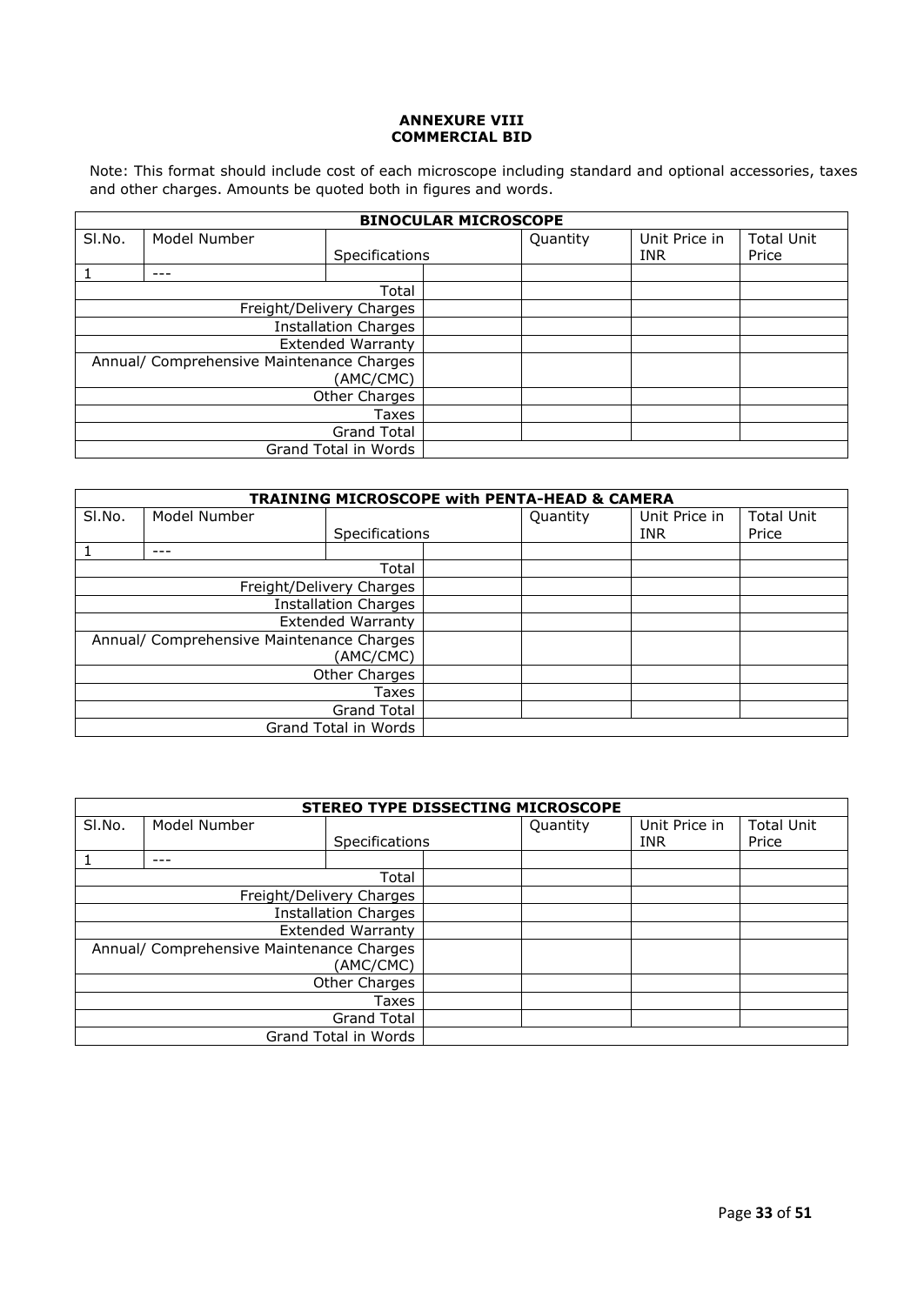#### **ANNEXURE IX DELIVERY LOCATIONS**

|                 | <b>TRAINING MICROSCOPE with PENTA-HEAD &amp; CAMERA</b> |                                                                                                                                                                                  |                 |  |  |
|-----------------|---------------------------------------------------------|----------------------------------------------------------------------------------------------------------------------------------------------------------------------------------|-----------------|--|--|
| S.n<br>$\Omega$ | <b>STATES</b>                                           | <b>DELIVERY LOCATION</b>                                                                                                                                                         | <b>OUANTITY</b> |  |  |
|                 | Dte. NVDBCP<br>Malaria<br>Elimination Cell              | National Vector Borne Disease Control Program<br>22-Sham Nath Marg, Delhi-110 054                                                                                                |                 |  |  |
| 2               | Chhattisgarh                                            | Regional office of Health & Family Welfare, RLTRI Campus,<br>Lalpur, Raipur, Chhattisgarh - 492001                                                                               |                 |  |  |
| 3               | <b>Jharkhand</b>                                        | Regional Office For Health & Family Welfare (Bihar &<br>Jharkhand), Govt. of India,<br>6th floor, F & G wing Karpuri Thakur Kendriya Sadan<br>Digha Ashiana Road, Patna - 800025 |                 |  |  |
| 4               | Odisha                                                  | Regional Office for H & FW, BJ-25, BJB Nagar,<br>Bhubaneswar-751014                                                                                                              |                 |  |  |

|               | <b>BINOCULAR MICROSCOPE</b>                           |                                                                                                                                                                                              |                 |  |  |  |
|---------------|-------------------------------------------------------|----------------------------------------------------------------------------------------------------------------------------------------------------------------------------------------------|-----------------|--|--|--|
| S.No          | <b>STATES</b>                                         | <b>DELIVERY LOCATION</b>                                                                                                                                                                     | <b>QUANTITY</b> |  |  |  |
|               | Dte. NVDBCP-<br>Malaria<br><b>Elimination</b><br>Cell | National Vector Borne Disease Control Program<br>22-Sham Nath Marg, Delhi-110 054                                                                                                            | 30              |  |  |  |
| $\mathcal{P}$ | Chhattisgarh                                          | Regional office of Health & Family Welfare, RLTRI Campus,<br>Lalpur, Raipur, Chhattisgarh - 492001                                                                                           | 25              |  |  |  |
| 3             | <b>Jharkhand</b>                                      | Regional Office For Health & Family Welfare (Bihar &<br>Jharkhand), Govt. of India, 6 <sup>th</sup> floor, F & G wing Karpuri<br>Thakur Kendriya Sadan Digha Ashiana Road, Patna -<br>800025 | 25              |  |  |  |
| 4             | Odisha                                                | Regional office of Health & Family Welfare, BJ-25, BJB<br>Nagar, Bhubaneswar-751014                                                                                                          | 25              |  |  |  |
| 5.            | Assam                                                 | Regional office of Health & Family Welfare, Six Miles,<br>Guwahati-781037, Assam                                                                                                             | 25              |  |  |  |
| 6             | Meghalaya                                             | Regional office of Health & Family Welfare, Dhankheti,<br>(Nr. Shillong Law College), Shillong-793003, Meghalaya                                                                             |                 |  |  |  |
| 7             | Tripura                                               | Regional office of Health & Family Welfare, 27- J. C. Block,<br>Salt Lake, Sect. III, Kolkata- 700098                                                                                        | 25              |  |  |  |
| 8             | Manipur                                               | ROHFW, 3rd Floor, Krishna Premi Shopping Complex,<br>Opp.Palace Compound, Wangkhei Kongba Road, Imphal-<br>795001, Manipur                                                                   | 25              |  |  |  |

|      |                  | <b>BINOCULAR MICROSCOPE</b>                                                                                                                                           |                 |
|------|------------------|-----------------------------------------------------------------------------------------------------------------------------------------------------------------------|-----------------|
| S.no | <b>STATES</b>    | <b>DELIVERY LOCATION</b>                                                                                                                                              | <b>QUANTITY</b> |
|      | Chhattisgarh     | 3rd Floor, Indravati Bhawan, Atal Nagar, Raipur, Chhattisgarh                                                                                                         | 15              |
| 2    | <b>Jharkhand</b> | State VBD Office, RCH Campus, Namkum, Ranchi-834010,<br>Jharkhand                                                                                                     | 15              |
|      | Odisha           | National Vector Borne Disease Control Programme, Department<br>of Health & Family Welfare, Govt. of Odisha, Behind Capital<br>Hospital, Unit- VI, Bhubaneswar- 751001 | 15              |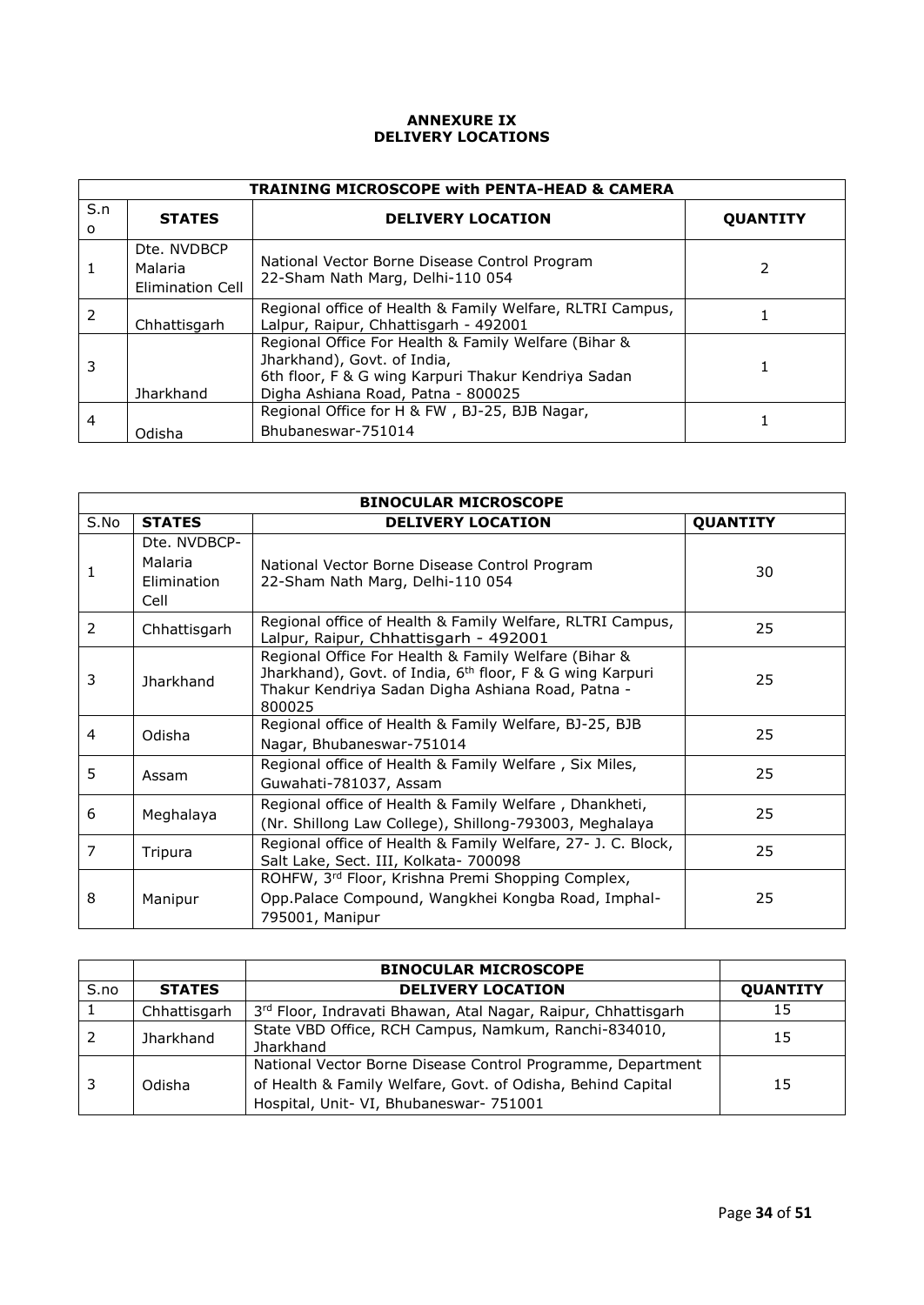| <b>STEREO TYPE DISSECTING MICROSCOPE</b> |                  |                                                                        |                 |  |  |
|------------------------------------------|------------------|------------------------------------------------------------------------|-----------------|--|--|
| S.no                                     | <b>STATES</b>    | <b>DELIVERY LOCATION</b>                                               | <b>QUANTITY</b> |  |  |
|                                          | Arunachal        | c/o Directorate of Health Services, Govt. of Arunachal Pradesh,        |                 |  |  |
|                                          | Pradesh          | Naharlagun - 791110                                                    | 2               |  |  |
| 2                                        |                  | Saikia Commercial Complex, "B" Block, 2 <sup>nd</sup> Floor, G.S.Road, |                 |  |  |
|                                          | Assam            | Christian Basti, Guwahati - 781005, Assam                              | 3               |  |  |
| 3                                        | Chhattisgarh     | 3rd Floor, Indravati Bhawan, Atal Nagar, Raipur, Chhattisgarh          | 2               |  |  |
| 4                                        |                  | State VBD Office, RCH Campus, Namkum, Ranchi-834010,                   |                 |  |  |
|                                          | <b>Jharkhand</b> | Jharkhand                                                              | 2               |  |  |
| 5                                        |                  | NVBDCP, Medical Directorate Complex, Opp. Telephone                    |                 |  |  |
|                                          | Manipur          | Exchange, Lamphelpat, Imphal West- 795009, Manipur                     |                 |  |  |
| 6                                        |                  | O/o Deputy Director Health Services (Malaria), MSVBDCS,                |                 |  |  |
|                                          | Meghalaya        | Pasteur Hills, Lawmali, Shillong-793002, Meghalaya                     | 4               |  |  |
| 7                                        |                  | Directorate of Health Services, Dinthar, Aizawl - 796009,              |                 |  |  |
|                                          | Mizoram          | Mizoram                                                                |                 |  |  |
| 8                                        |                  | Dt. of Health & Family Welfare, NVBDCP, Below new                      |                 |  |  |
|                                          | Nagaland         | Secretariate, Ruziezou, Kohima, Nagaland -797001                       | 3               |  |  |
|                                          |                  | National Vector Borne Disease Control Programme, Department            |                 |  |  |
| 9                                        |                  | of Health & Family Welfare, Govt. of Odisha, Behind Capital            |                 |  |  |
|                                          | Odisha           | Hospital, Unit- VI, Bhubaneswar- 751001                                | 2               |  |  |
|                                          |                  | State Institute of Health & Family Welfare Building, Colonel           |                 |  |  |
| 10                                       |                  | Choumuhani, CMO (West) Office Complex, Palace Compound,                |                 |  |  |
|                                          | Tripura          | Agartala, West Tripura - 799001                                        |                 |  |  |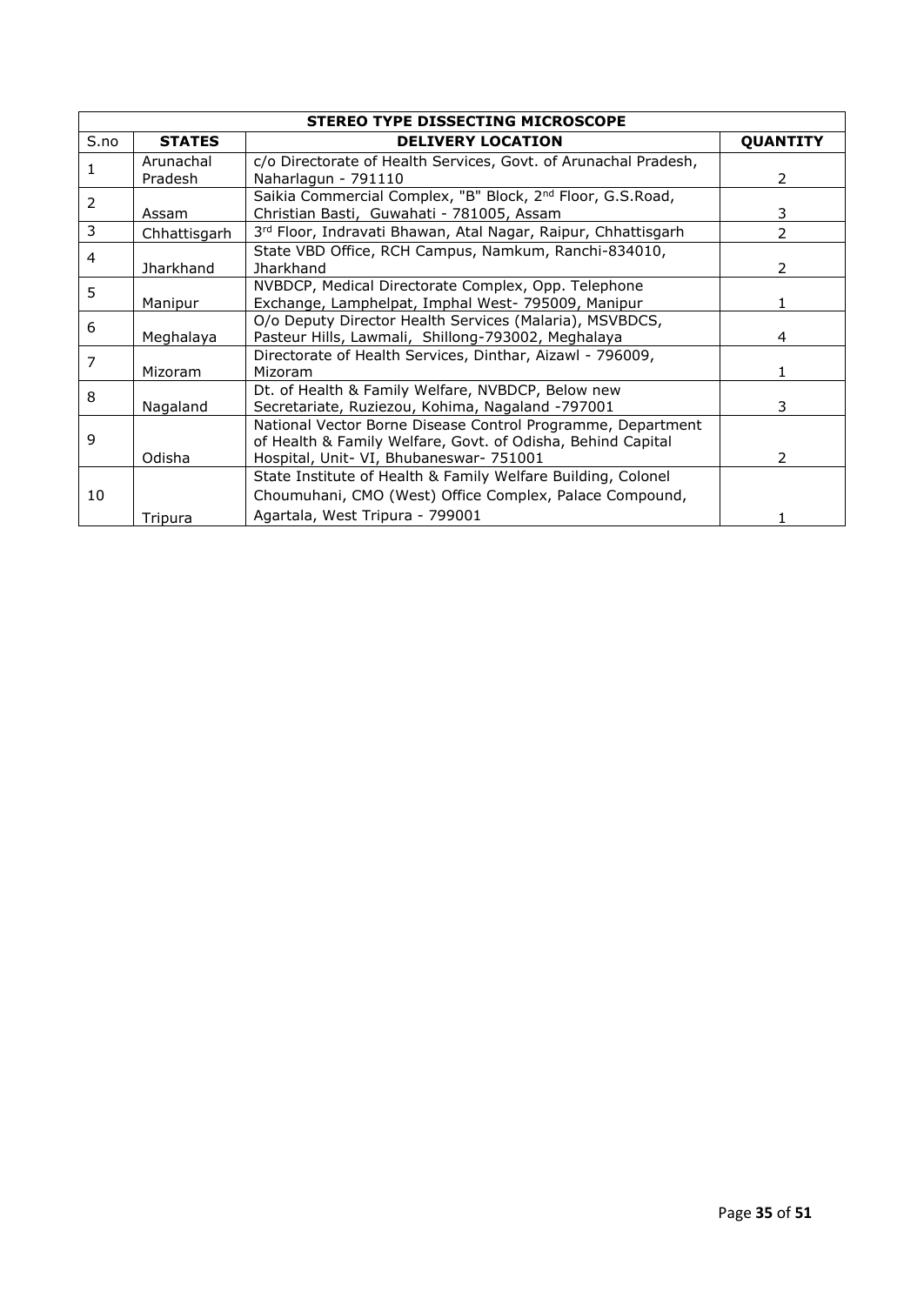#### **ANNEXURE X BID FORWARDING LETTER (To be submitted on Bidder's letter head)**

Date:

The Director TCI Foundation TCI House, 69 Institutional Area Sector-32, Gurgaon - 122001

Dear Sir,

#### **Procurement of Binocular Microscope / Training Microscope with Penta Head & Camera / Stereo Type Dissecting Microscope**

We, the undersigned, offer to submit our bid in response and accordance with your RFP No. B/11/01/21-PROC/MICROSCOPES dated 22 September 2021. Having examined the tender document carefully, we are hereby submitting our proposal along with all the necessary documents as desired by TCIF.

Further, we agree to abide by all the terms and conditions as mentioned herein the tender document. We have also noted that TCIF reserves the right to consider/ reject any or all bids without assigning any reason thereof.

We understand that TCIF is not bound to accept any proposal it receives.

Yours sincerely,

Date: Case of Authorized Signature of Authorized Signatory Place: Name of the Authorized Signatory: Designation: Phone & E-mail: Name of the Organization: Seal: Seal: Seal: Seal: Seal: Seal: Seal: Seal: Seal: Seal: Seal: Seal: Seal: Seal: Seal: Seal: Seal: Seal: Seal: Seal: Seal: Seal: Seal: Seal: Seal: Seal: Seal: Seal: Seal: Seal: Seal: Seal: Seal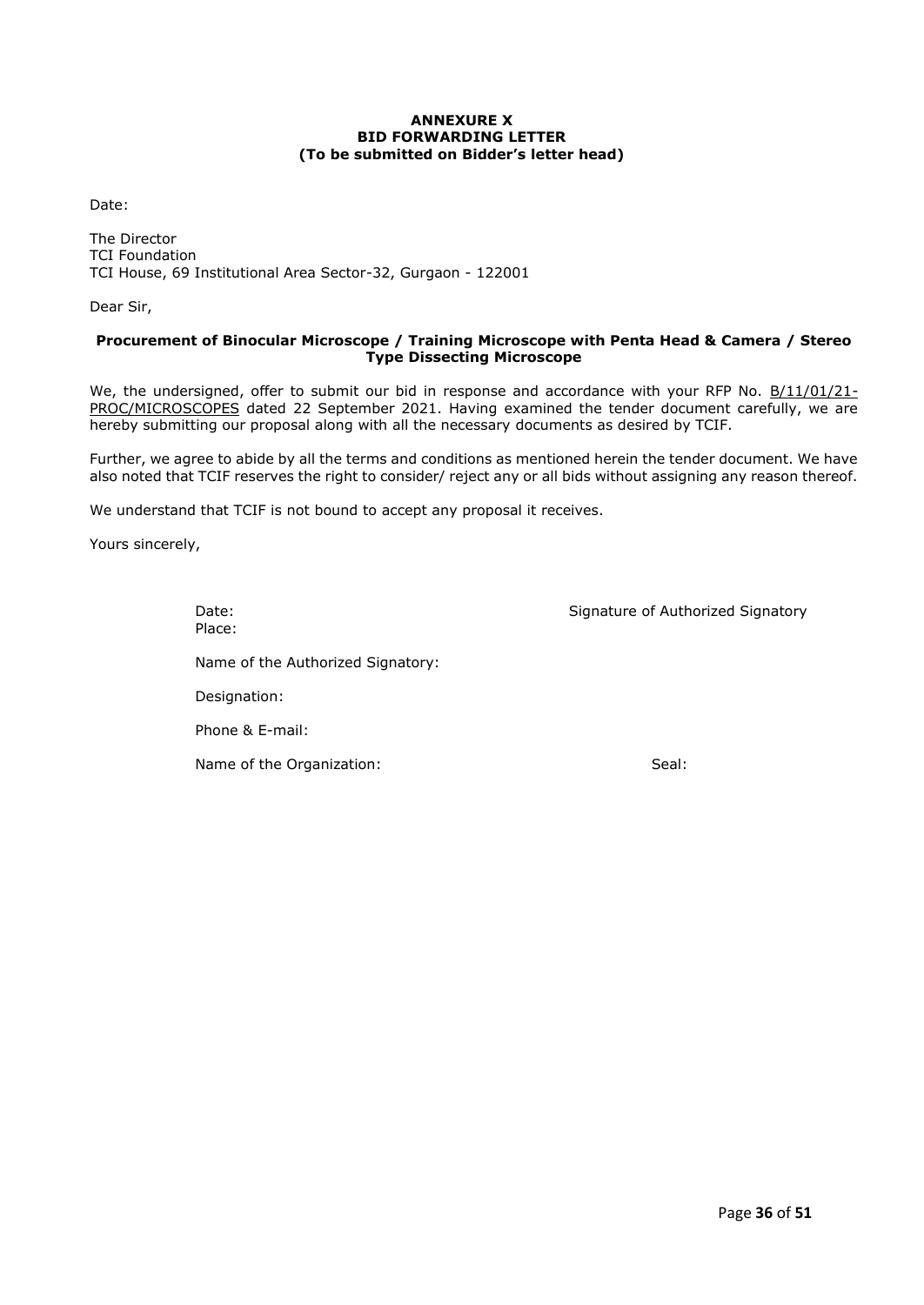#### **ANNEXURE XI FORM OF DECLARATION**

M/s. ---------------------------------------------------------------- (Name of the Firm) having its Registered office at --------------------------------------------------------------- (here in after referred to as `the Bidder') having carefully studied all the Bid documents relating to the "---------------------------------------------------------- (name of the Work)" and having undertaken to execute the said works,

#### DO HEREBY DECLARE THAT:

- 1. The Bidder is familiar with all the requirements of the Contract.
- 2. The Bidder has not been influenced by any statement or promise of any person of the Client but only the Contract Documents.
- 3. The Bidder is financially solvent.
- 4. The Bidder is experienced and competent to perform the Contract to the satisfaction of Client.
- 5. The Bidder is familiar with all general and special laws, acts, ordinances, rules and regulations of the Municipalities, District, State and Central Government of India that may affect the work, its performance or personnel employed therein.
- 6. The Bidder undertakes to abide by all labor welfare legislations.
- 7. The Bidder confirm that the provisions of Micro, Small & Medium Enterprise as per MSME Development Act 2006 are applicable/not applicable (strike out whichever is not applicable) to us. Any change in the status of the organization occurring during the period of the contract shall be informed to the Client.
- 8. The statement submitted by the Bidder is true and correct.

Signature with Name & Seal of the Organization.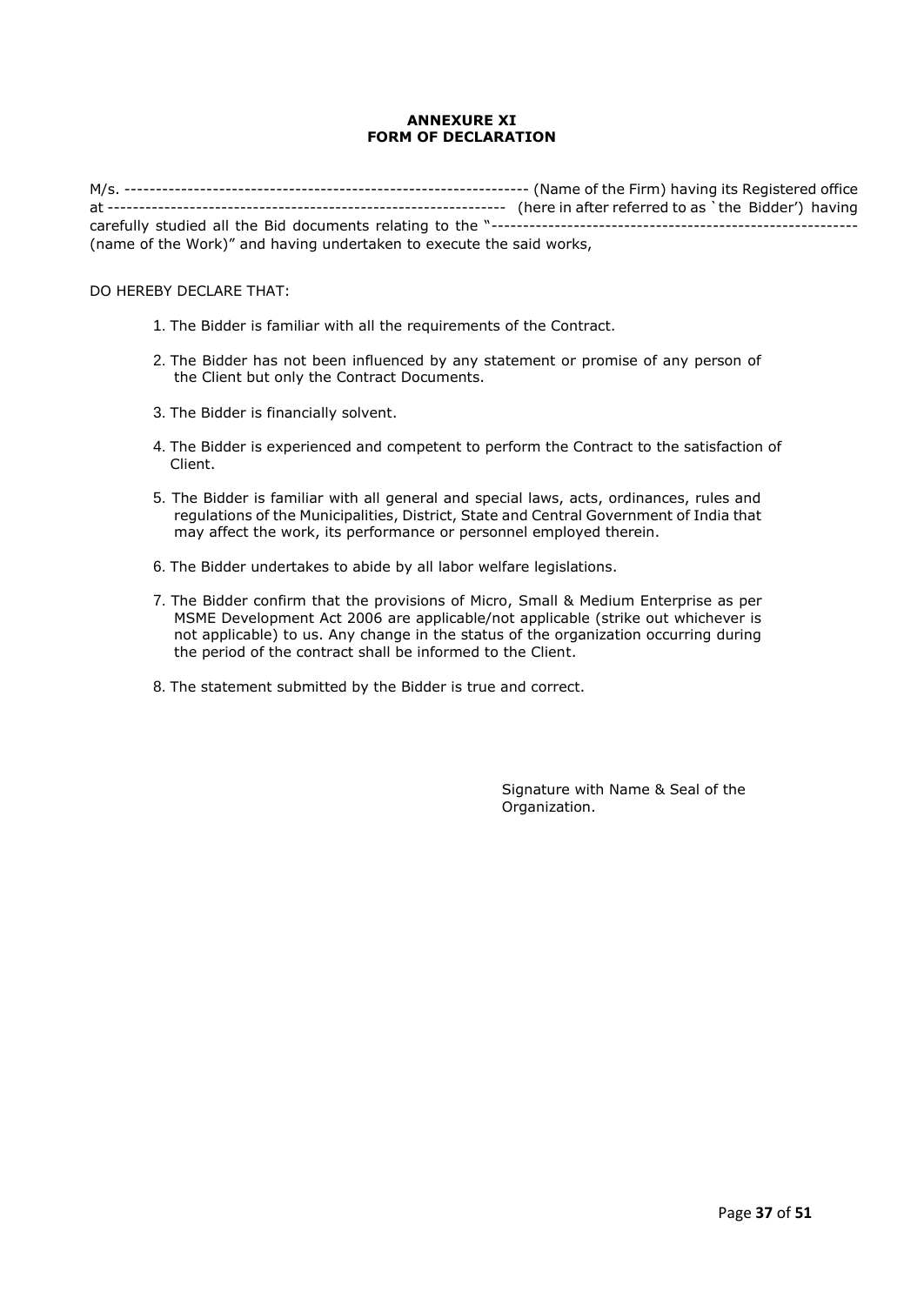#### **ANNEXURE XII UNDERTAKING OF AUTHENTICITY**

With reference to the microscope quoted to you vide our quotation No. \_\_\_\_\_\_\_\_\_\_\_\_\_\_\_ dated in response to your tender no…………….,we hereby undertake that all the components / parts / assembly / software used in these hardware items shall be original/ new from respective OEMs of the products as approved in the technical bid and that no refurbished / duplicate / second hand components / parts / assembly / software are being used or shall be used.

Should you require, we hereby undertake to produce the certificate from our OEM in support of above undertaking at the time of delivery/installation. It will be our responsibility to produce such letters from our OEM at the time of delivery or within a reasonable time.

In case of default and we are unable to comply with above at the time of delivery or during installation for the equipment, we agree to take back the same, if already supplied and return the money if any paid to us by you in this regard. We (Supplier's name) also take full responsibility of both parts & service during the warranty period even if there is any defect by our authorized service center.

Place:

Date: Signature of Authorized Signatory Chate: Signatory Signature of Authorized Signatory

Name of the Authorized Signatory: Designation: Phone & E-mail: Name of the Organization: Seal: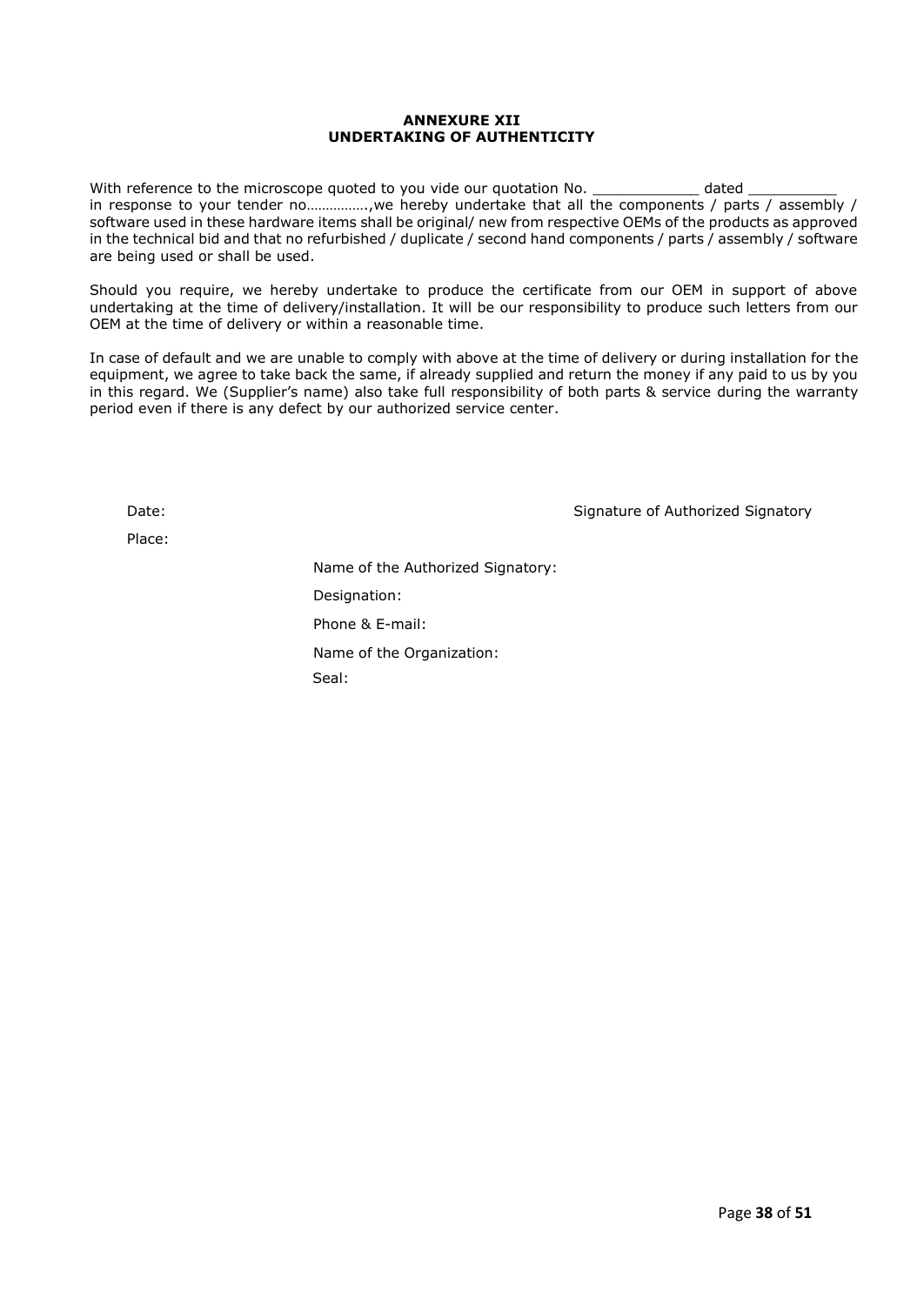#### **ANNEXURE XIII DECLARATION OF INELIGIBILITY (To be executed on non-judicial stamp paper of Rs. 100/-)**

Format for Affidavit certifying that bidders company Director(s)/Members are not Blacklisted (On a Rs.100 Non Judicial Stamp Paper)

#### **Affidavit**

I, M/s.......................................... (the names and addresses of the registered office) hereby certify and confirm that we are not blacklisted/ barred/ convicted by TCIL / or any other entity of GOI or any other State Government/ Government of India/ any Government organization or any other funding agency for bid rigging /Cartelization/ corrupt or fraudulent practices/ unethical/ negligence of duty/ financial irregularity as on the and in the state of Signing of Application).

We further confirm that we are aware that, our bid for **Procurement of Binocular Microscope / Training Microscope with Penta Head & Camera / Stereo Type Dissecting Microscope** (tick that applies) would be liable for rejection in case any material misrepresentation is made or discovered at any stage of the selection process or thereafter during the agreement period and the security amount shall stand forfeited without further intimation.

Dated ........................................

Day of ......................, 20...

 Name of the Applicant Signature of the Authority Seal: And the sealed of the sealed of the sealed of the sealed of the Sealed Sealed Sealed Sealed Sealed Sealed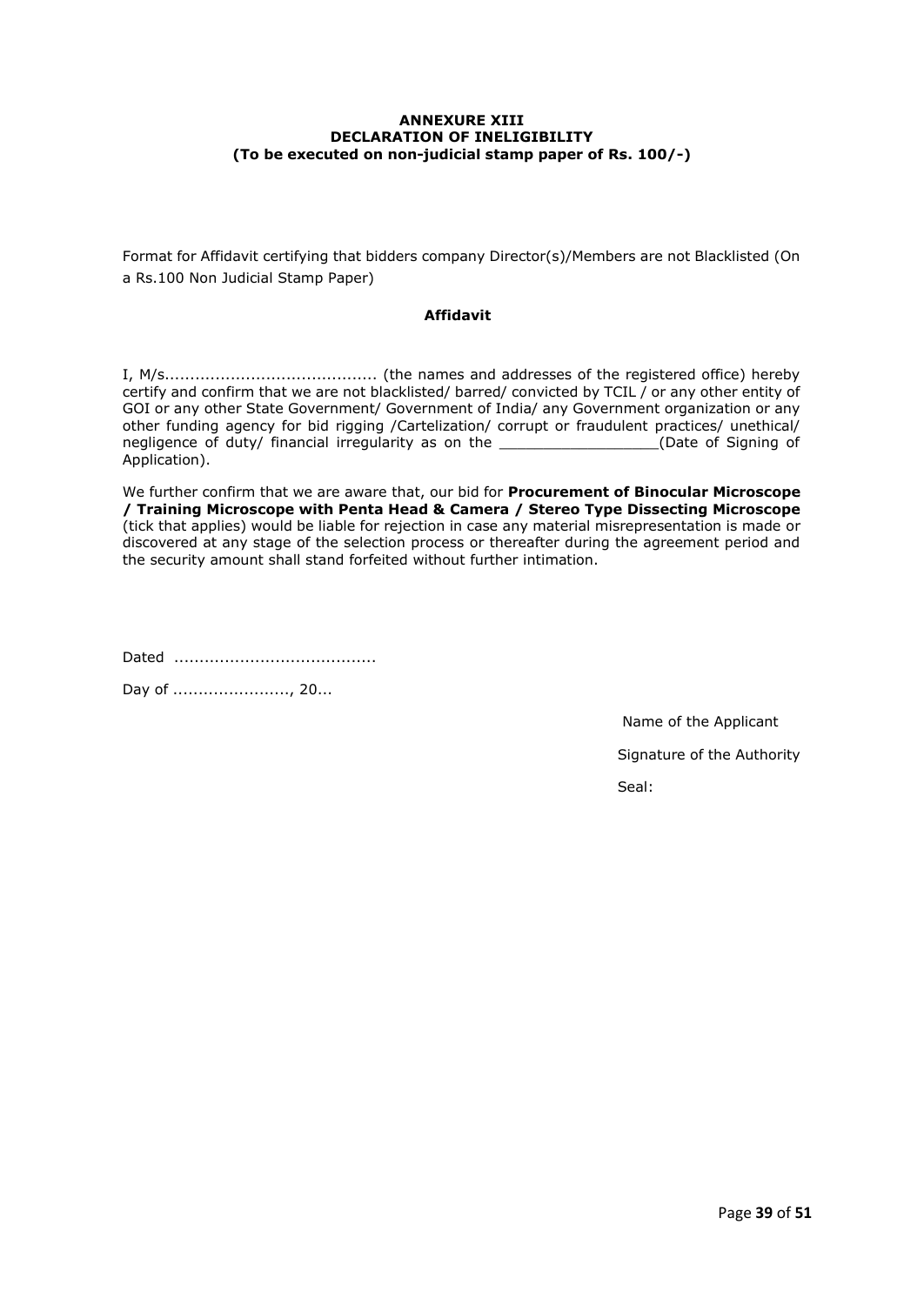#### **Annexure – XIV Power of Attorney (To be executed on non-judicial stamp paper of Rs. 100/-)**

BY THIS POWER OF ATTORNEY executed on \_\_\_\_\_\_\_\_\_\_\_\_, 2021, We \_\_\_\_\_\_\_\_\_\_\_, a Company incorporated under the Companies Act, 1956/2013, having its Registered Office at (hereinafter referred to as "the Company") doth hereby nominate, constitute and appoint <Name>, <Employee no.>, < Designation> of the Company, as its duly constituted Attorney, in the name and on behalf of the Company to do and execute any or all of the following acts, deeds, matters and things, namely :-

- 1. Execute and submit on behalf of the Company a Proposal and other papers / documents with 'TCI Foundation' ("TCIF") relating to 'Request for proposal No. ……………. for the Supply & Installation of microscopes at various offices and to attend meetings and hold discussions on behalf of the Company with TCIF in this regard.
- 2. THE COMPANY DOTH hereby agree to ratify and confirm all whatsoever the attorney shall lawfully do or cause to be done under or by virtue of these presents including anything done after revocation hereof but prior to actual or express notice thereof being received by the person or persons for the time being dealing with the attorney hereunder.

IN WITNESS WHEREOF, has caused these presents to be executed by \_\_\_\_\_\_ on the day, month and year mentioned here-in-above.

> For and on behalf of the Board of Directors of

> > WITNESS:

Signature of

Attested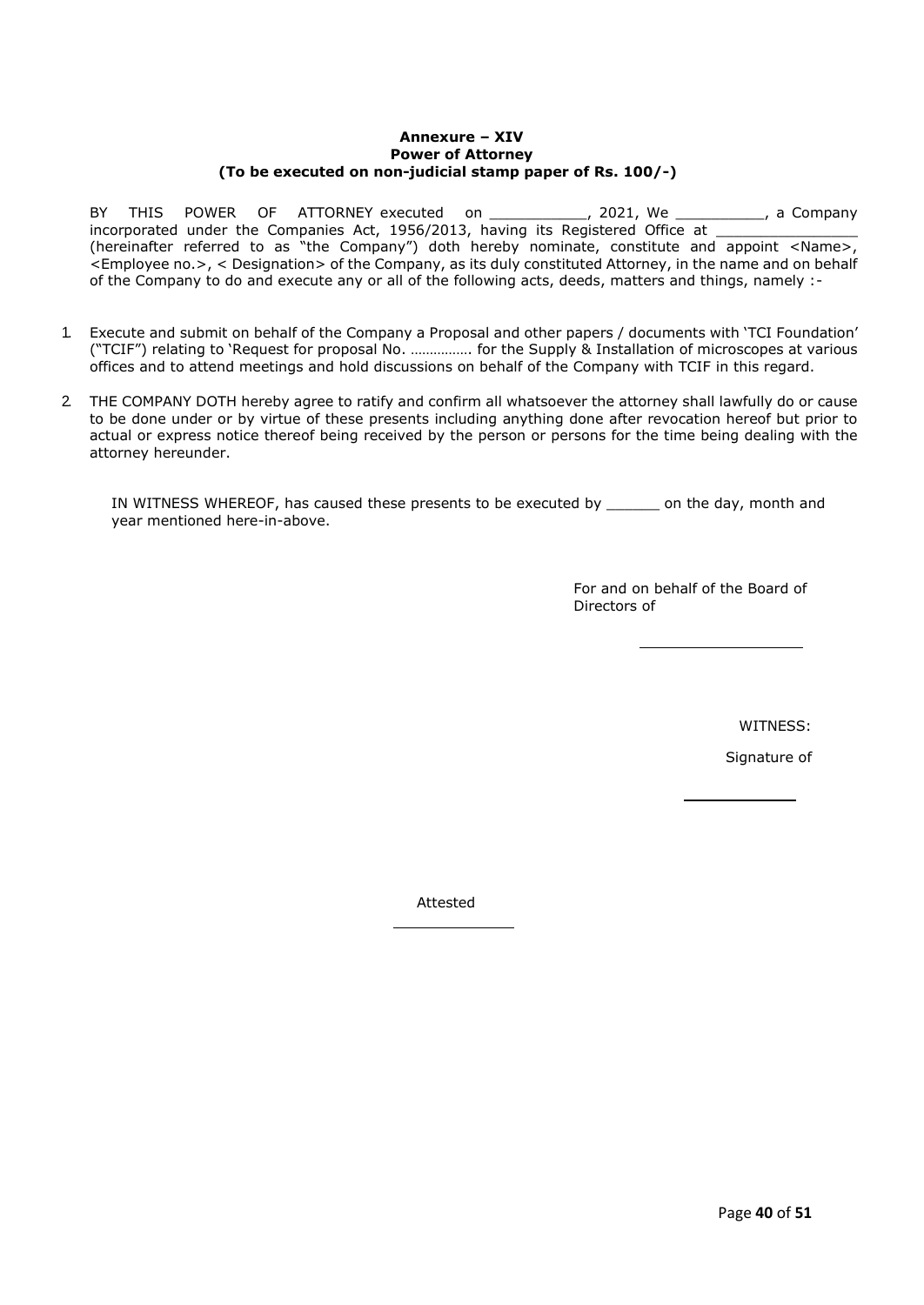#### **Annexure XV Performance Bank Guarantee (To be executed on a non-judicial stamp paper of requisite value)**

#### **BANK GUARANTEE**

The Director

TCI Foundation TCI House, 69 Institutional Area Sector-32, Gurgaon - 122001

KNOW ALL MEN BY THESE PRESENTS that in consideration of the TCI Foundation, an Organization constituted and established under the Indian Trust Act, 182, and having its Registered Office at 10 Rambagh, Old Rohtak Road, Delhi and Head office at TCI House, 69 Institutional Area, Sector-32, Gurgaon-122001 (hereinafter called the TCIF ) having agreed to award a contract to M/s. 'Supplier Name' having its office at 'Supplier's Office Address',(hereinafter called "the Supplier") on the terms and conditions contained in the Purchase Order No. the dated dated of the dated  $\sim$ 

made between the Supplier and the TCIF (hereinafter called "the said Agreement") which terms, interalia, stipulates for submission of Bank Guarantee for 10% of the contract value i.e.`. (Rupees only), for the due fulfilment by the Supplier of theterms and conditions of the said Agreement.

| At the request of the Supplier (Bank name & address) | having its principal/registered                 |
|------------------------------------------------------|-------------------------------------------------|
| office in India at                                   | and, for the purposes of this Guarantee, acting |
| throughits branch namely (Bank name & address)       | (herein after referred to as (Bank)             |
| name)                                                | which term shall mean and include, unless to    |
| repugnant to the context or meaning thereof, its     | and permitted assigns), hereby<br>successors    |
| issue<br>quarantee No<br>our                         |                                                 |
|                                                      | in favor of TCI Foundation.                     |

1. We, do hereby unconditionally and irrevocably undertake to pay to TCIF, without any demur or protest, merely on receipt of a written demand in original before the close of banking business hours on or before\_\_\_, at our counters at (Bank address) \_\_ from TCIF an amount not exceeding \_\_\_\_\_\_\_\_ by reason of any breach by the Supplier of the terms and conditions contained in the said Agreement, the opinion of the TCIF regarding breach shall be final, conclusive and binding.

2. We do hereby guarantee and undertake to pay forthwith on written demand to TCIF such sum not exceeding the said sum of only as may be specified in such writtendemand, in the event of the Supplier failing or neglecting to perform the contract entered intoby it with TCIF for providing IT Infrastructure Management Services and Support Maintenance Services to TCIF in the manner and in accordance with the design specification, terms and conditions, contained or referred to in the said Agreement during its tenure.

3. We further agree that the guarantee herein contained shall remain in full force and effect till all obligations of Supplier under or by virtue of the said Agreement have been fully and properly carried out or till validity date of this guarantee i.e. \_\_\_\_\_, whichever is earlier.

4. We undertake to pay to TCIF all the money as per this Guarantee, notwithstanding any dispute or disputes raised by the Supplier in any suit or proceeding pending before any court,tribunal or authority relating thereto and our liability under these being absolute and unequivocal.

5. We further agree with you that TCIF shall have the fullest liberty without our consent and without affecting any manner our obligation hereunder (i) to vary any of the terms and conditions of the said Agreement (ii) to extend time for performance by the said Supplier fromtime to time or postpone for any time (iii) to exercise or forbear to exercise any of the powersexercisable by TCIF against said Supplier and to forbear or enforce any of the terms and conditions relating to the said agreement and we shall not be relieved from our liability by reasons of any such variations or modifications or extension being granted to the said Supplier for any forbearance act or omission on the part of TCIF or any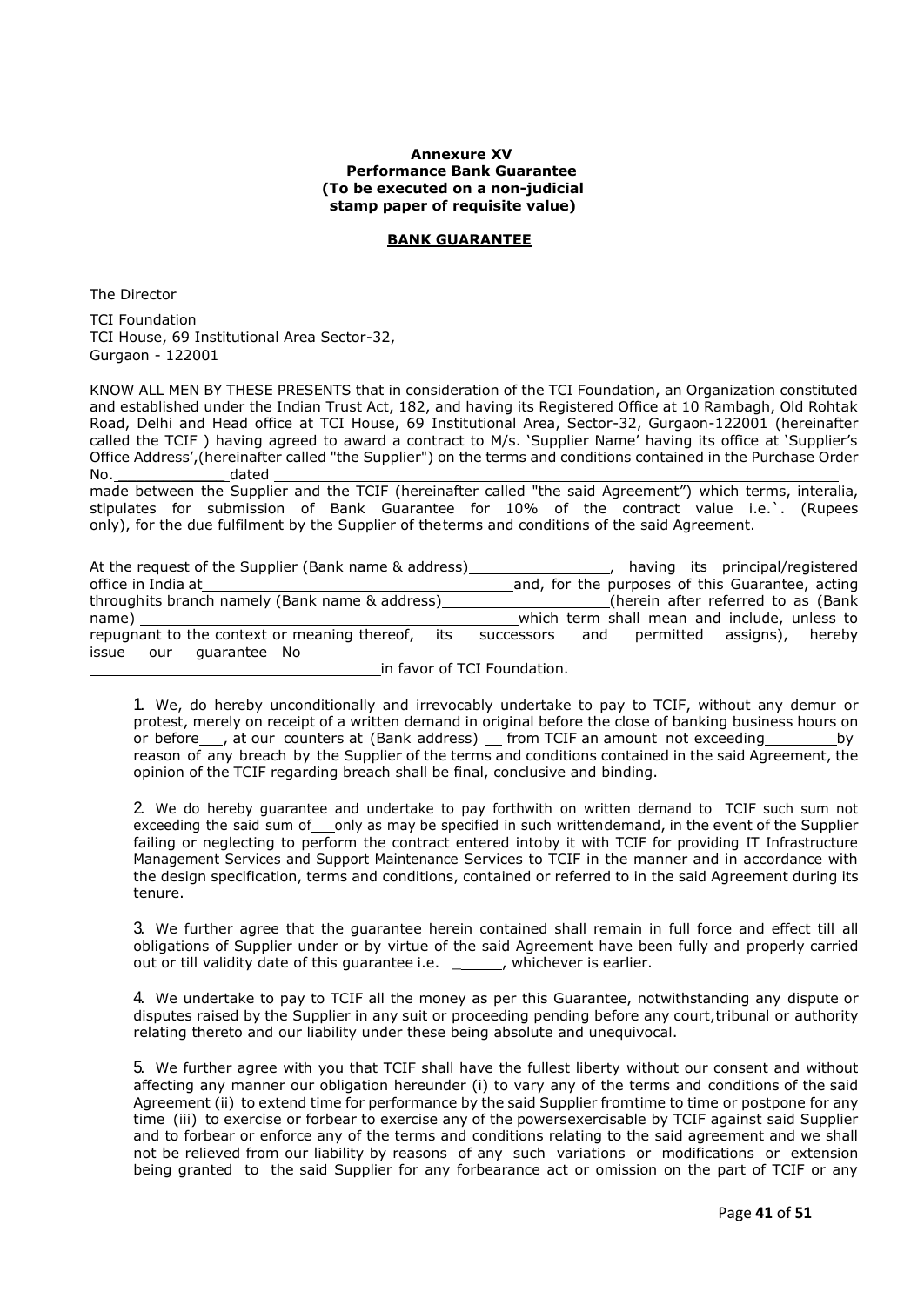indulgence by the TCIF to the said agreement or by any such matter or thing whatsoever which under the law relating to sureties would , but for this provisions, have an effect of so relieving us. However, nothing contained hereinbefore shall increase our liability under the guarantee above or extend beyond

6. The liability under this guarantee is restricted to \_\_\_\_\_\_\_\_\_\_\_\_\_\_(Rupees and will expire on  $(data)$  and unless a claim in writing is presented to us at counters at (bank & address) on or before (date) all your rights will beforfeited and we shall be relieved of and discharged from all our liabilities hereunder.

7. The Guarantee herein contained shall not be determined or affected by Liquidation or windingup or insolvency or closure of the Supplier or any change in the constitution of the Supplier or of the Bank.

8. The executants has the power to issue this guarantee and executants on behalf of the Bankand hold full and valid Power of Attorney granted in their favor by the Bank authorizing themto execute this guarantee.

9. Notwithstanding anything contained hereinabove, our liability under this guarantee is restricted to `  $(n)$ (Rupees  $(n)$ .

10. This quarantee shall remain in force until (date) \_\_\_\_\_Our liability hereunder isconditional upon your lodging a demand or claim with us and unless a demand or claim is lodged with us on or before  $\frac{1}{2}$ , your rights under the guarantee shall beforfeited and we shall not be liable there under. This guarantee shall be governed by and construed in accordance with the laws of India. The Guarantee will be returned to the Bank when the purpose of the guarantee has been fulfilled or at its expiry, whichever is earlier.

We, (bank name, place) lastly undertake not to revoke this quarantee during itscurrency except with the previous consent of TCIF in writing.

11. Kindly return the original of this guarantee to (bank name  $\&$  address) upon the earlierof (a) its discharge by payment of claims aggregating to\_\_\_\_\_\_\_(Rupees\_\_\_\_\_\_\_) (b) fulfilment of the purpose for which this guarantee was issued;  $or(c)$  (date)"

In witness where of we have set and subscribed our hand and seal this........................day of 2021.

SIGNED, SEALED AND DELIVERED BY AT

IN THE PRESENCE OF WITNESS: ..........................

| 1) | Name                             |
|----|----------------------------------|
|    | Signature<br>Designation         |
| 2) | Name<br>Signature<br>Designation |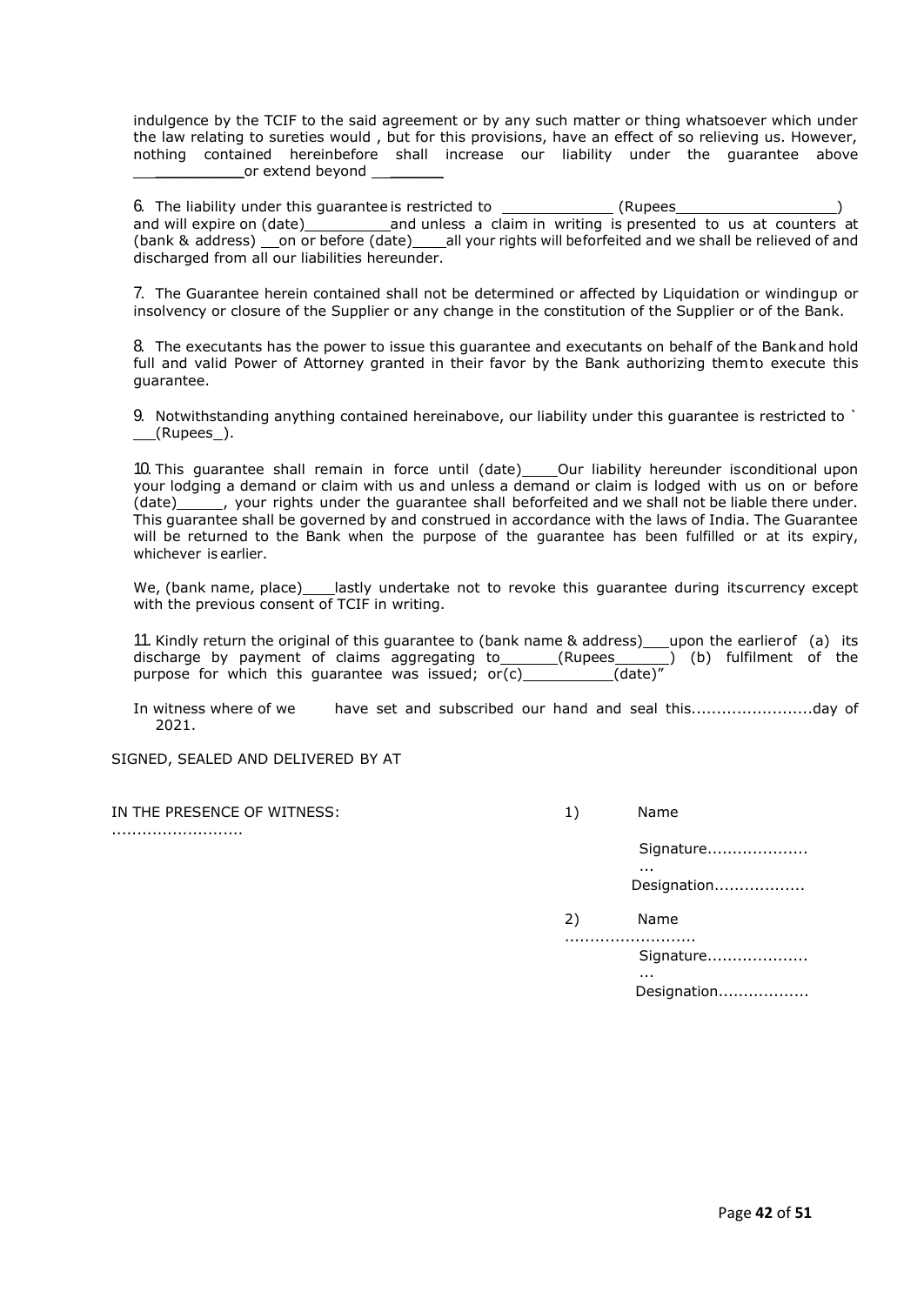#### **Annexure – XVI Service Support Details & Escalation Matrix (To be submitted in Bidder's Letter Head)**

| SN. | Location | <b>Support</b><br><b>location</b><br>Local/ | Whether<br>thesupport<br>available is | Complete address & contact person at the support center for<br>call logging & escalation purposes. Besides address, providing<br>contact person, phone no. & e-mail id is a must. |                         |                         |  |
|-----|----------|---------------------------------------------|---------------------------------------|-----------------------------------------------------------------------------------------------------------------------------------------------------------------------------------|-------------------------|-------------------------|--|
|     |          | Remote                                      | <b>Direct or</b><br>In-direct         | Level $-1$<br>(call<br>logging)                                                                                                                                                   | Level-2<br>(escalation) | Level-3<br>(escalation) |  |
|     |          |                                             |                                       |                                                                                                                                                                                   |                         |                         |  |
|     |          |                                             |                                       |                                                                                                                                                                                   |                         |                         |  |
|     |          |                                             |                                       |                                                                                                                                                                                   |                         |                         |  |
|     |          |                                             |                                       |                                                                                                                                                                                   |                         |                         |  |
|     |          |                                             |                                       |                                                                                                                                                                                   |                         |                         |  |
|     |          |                                             |                                       |                                                                                                                                                                                   |                         |                         |  |
|     |          |                                             |                                       |                                                                                                                                                                                   |                         |                         |  |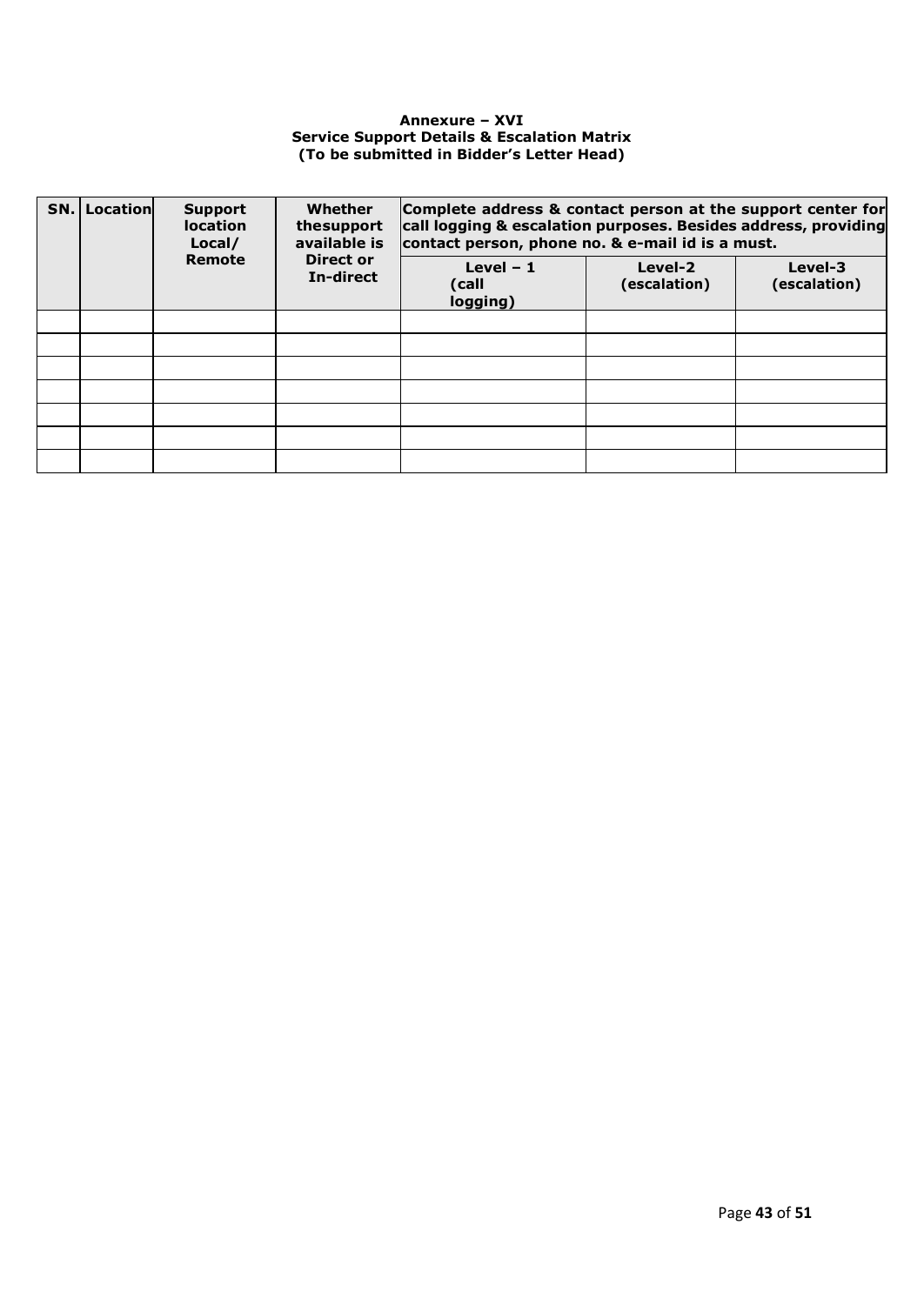#### **Annexure – XVII BANK MANDATE FORM (To be submitted in Bidder's Letter Head)**

(Please fill in the information in CAPITAL LETTERS. Please TICK wherever it is applicable)

| 1. | Name of Supplier:             |
|----|-------------------------------|
| 2. | Supplier Code (if applicable) |
| 3. | Address of the Supplier:      |
| 4. | City                          |
| 5. | Pin Code                      |
| 6. | E-mail id:                    |
| 7. | Phone No. with STD code:      |
| 8. | Mobile No.:                   |
| 9. | Permanent Account Number      |

10. Particulars of Bank account:

| Beneficiary Name    |        |                       |             |
|---------------------|--------|-----------------------|-------------|
| <b>Bank Name</b>    |        | <b>Branch</b><br>Name |             |
| <b>Branch Place</b> |        | <b>Branch</b><br>City |             |
| PIN Code            |        | <b>Branch Code</b>    |             |
| MICR No.            |        |                       |             |
| Account type        | Saving | Current               | Cash Credit |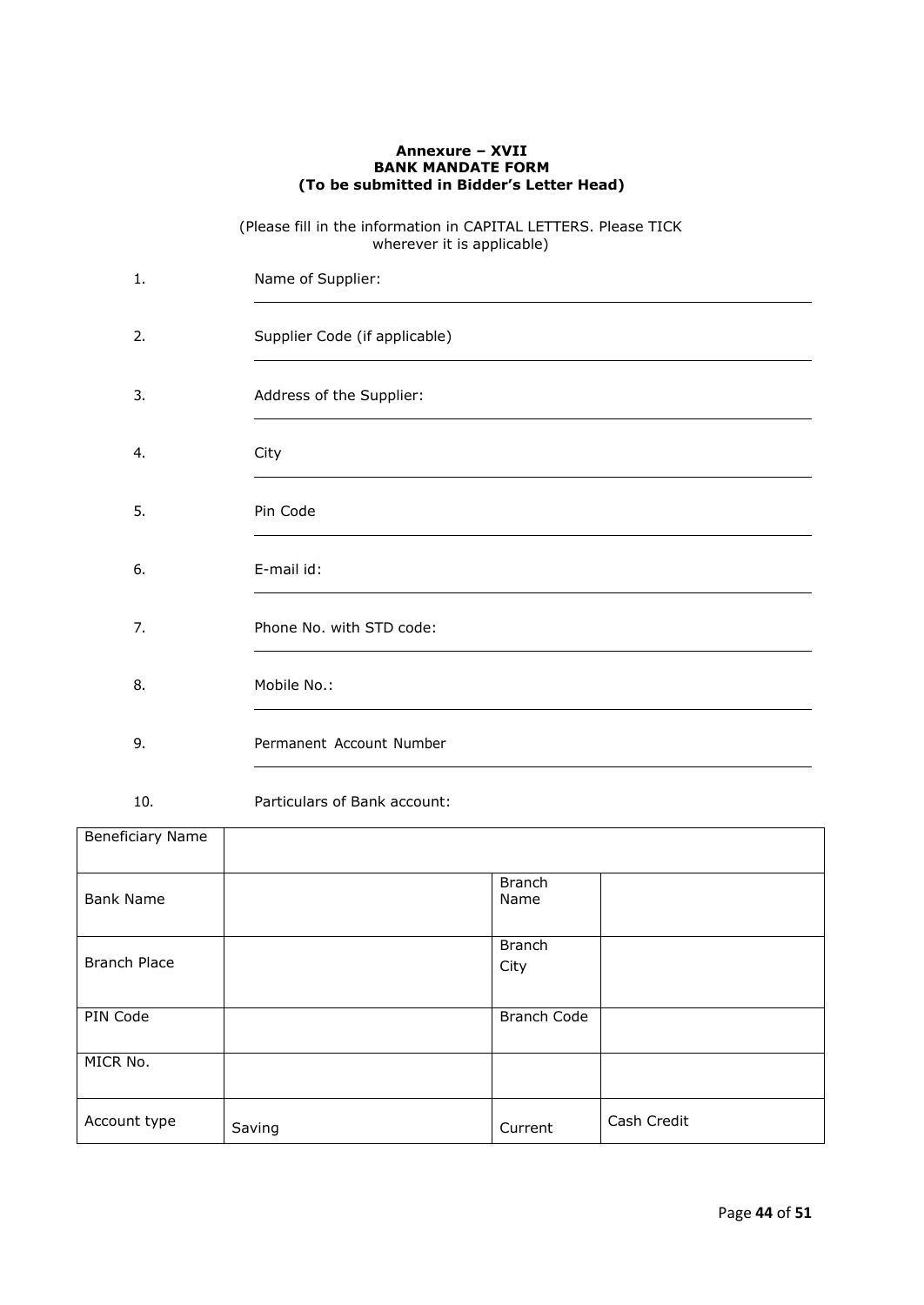| Account No.      |  |  |
|------------------|--|--|
| (as appearing in |  |  |
| the Cheque book) |  |  |

#### **Code number appearing on the MICR1 cheque supplied by the Bank. Please attach a cancelled cheque of your bank for ensuring accuracy of the bank name, branch name & code and AccountNumber)**

| IFSC CODE | <b>For RTGS</b><br>transfer | <b>For NEFT</b><br><b>Transfer</b> |  |
|-----------|-----------------------------|------------------------------------|--|
|           |                             |                                    |  |

Date from which the mandate should be effective :  $\cdot$  :

I hereby declare that the particulars given above are correct and complete. If any transaction is delayedor not effected for reasons of incomplete or incorrect information, I shall not hold TCIF responsible. I also undertake to advise any change in the particulars of my account to facilitate updation of records for purpose of credit of amount through **RTGS/NEFT**.

Place : Date :

Signature of the party / Authorized Signatory

Certified that particulars furnished above are correct as per our records.

Bank's stamp :

Date:

(Signature of the Authorized Official from the Banks)

#### **N.B.: RTGS/NEFT charges if any, is to be borne by the party**

#### **1, 2: Note on IFSC / MICR**

Indian Financial System Code (IFSC) is an alpha numeric code designed to uniquely identify thebankbranches in India. This is 11 digit code with first 4 characters representing the bank's code,the next character reserved as control character (presently 0 appears in the fifth position) and remaining 6 characters to identify the branch. The MICR code, (Magnetic Ink Character Recognition) that appears on cheques, has 9 digits to identify the bank-branch. RBI had since advised all the banks to print IFSC on cheque leaves issued to their customers. A customer mayalso contact his bank-branch and get the IFS Code of that branch.

\*\*\*\*\*\*\*\*\*\*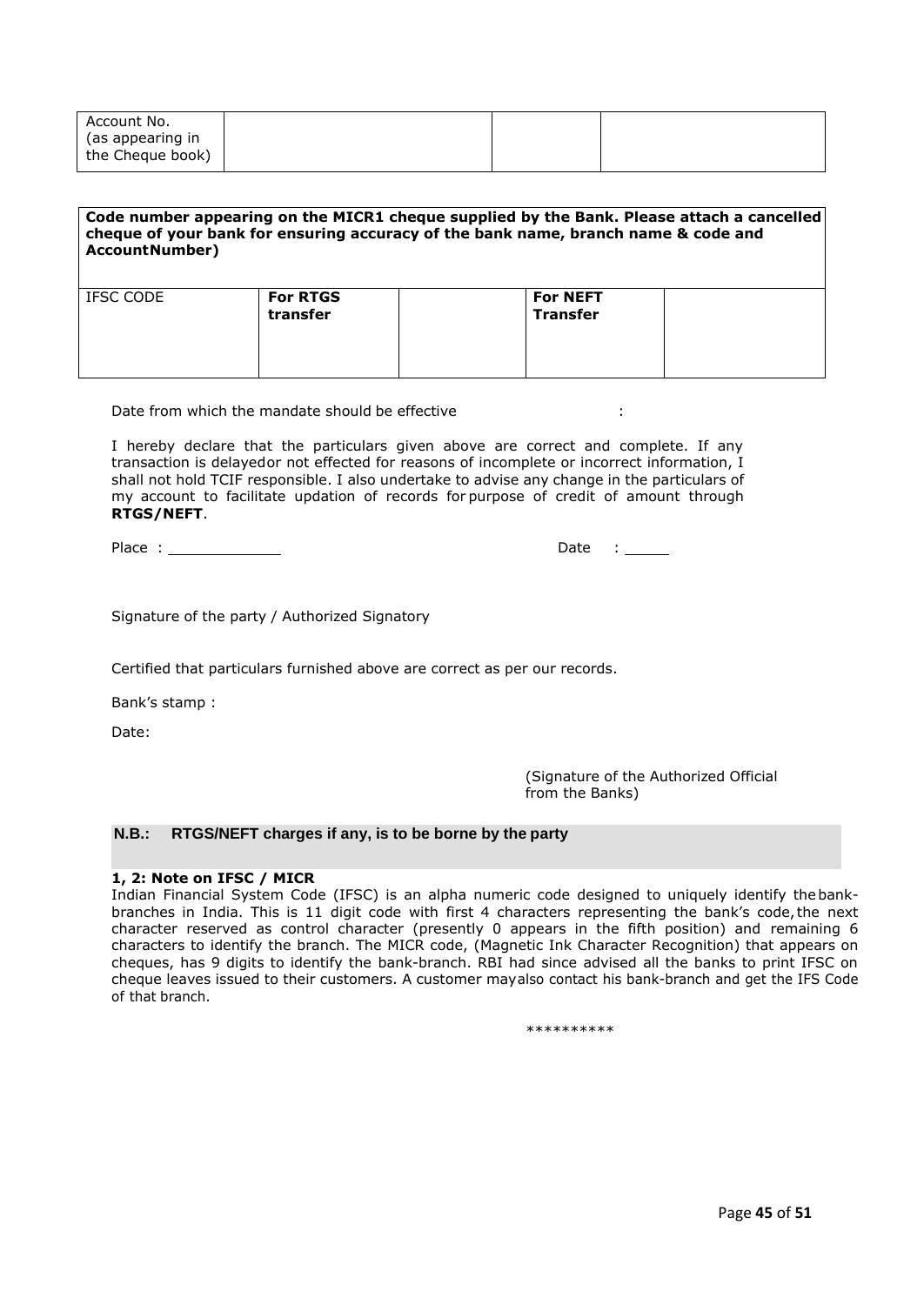#### **Annexure XVIII DELIVERY CERTIFICATE**

(To be submitted for respective locations)

| $\mathbf{1}$   | Supplier's Name                                                                                                      |                  |                                                                 |  |
|----------------|----------------------------------------------------------------------------------------------------------------------|------------------|-----------------------------------------------------------------|--|
| $\overline{2}$ | <b>RFP No</b>                                                                                                        |                  |                                                                 |  |
| 3              | Purchase Order No and Date                                                                                           |                  |                                                                 |  |
| 4              | Description of microscope                                                                                            |                  |                                                                 |  |
| 5              | Date of Delivery & Location                                                                                          |                  |                                                                 |  |
| 6              | Serial No's of microscope delivered<br>at this location (If the list is big, a<br>separate sheet may be<br>attached) |                  |                                                                 |  |
| $\overline{7}$ | Certificate                                                                                                          |                  | Microscope [as per ordered configuration] has been<br>delivered |  |
| Date<br>Seal   | <b>Authorized Person</b><br>Signature                                                                                | Designation<br>÷ | <u> 1980 - Johann Barbara, martxa alemaniar a</u>               |  |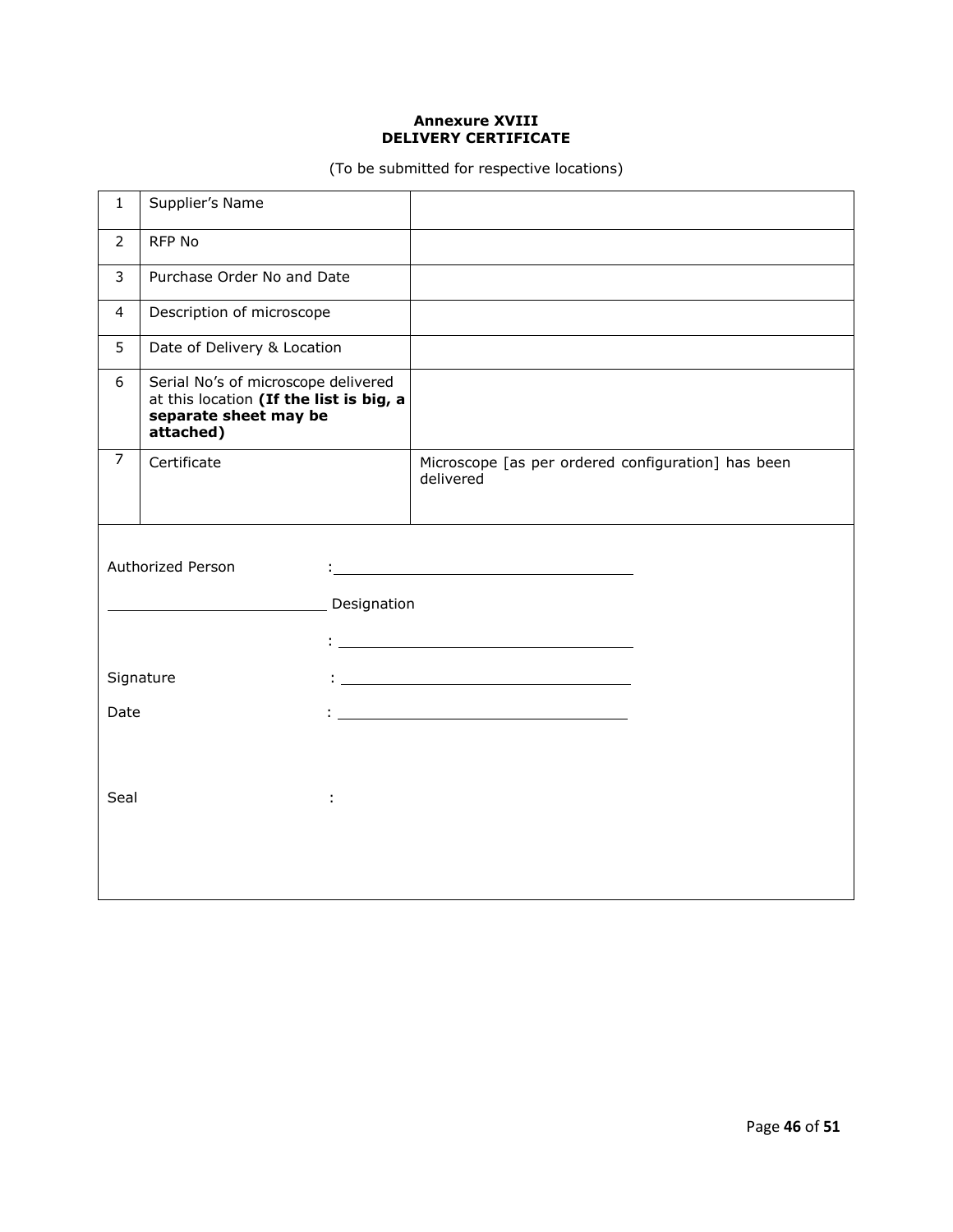#### **Annexure XIX Installation-cum-Acceptance Certificate**

| $\mathbf{1}$   | Supplier's Name                                                                                           |                  |                                                                                                                                                                                                                                                                                                                                                                                                       |  |
|----------------|-----------------------------------------------------------------------------------------------------------|------------------|-------------------------------------------------------------------------------------------------------------------------------------------------------------------------------------------------------------------------------------------------------------------------------------------------------------------------------------------------------------------------------------------------------|--|
| $\overline{2}$ | RFP No                                                                                                    |                  |                                                                                                                                                                                                                                                                                                                                                                                                       |  |
| 3              | Purchase Order No and Date                                                                                |                  |                                                                                                                                                                                                                                                                                                                                                                                                       |  |
| 4              | Description of Microscope                                                                                 |                  |                                                                                                                                                                                                                                                                                                                                                                                                       |  |
| 5              | Date of delivery                                                                                          |                  |                                                                                                                                                                                                                                                                                                                                                                                                       |  |
| 6              | <b>Installation Date</b>                                                                                  |                  |                                                                                                                                                                                                                                                                                                                                                                                                       |  |
| 7              | Serial<br>No's<br>installed at this location (If the list<br>is big, a separate sheet may be<br>attached) | of Microscope    |                                                                                                                                                                                                                                                                                                                                                                                                       |  |
| 8              | Certificate                                                                                               |                  | Microscope [as per ordered configuration] has been<br>successfully installed, configured and the adequate training<br>during the process of installation describing the functional<br>component of the microscope as per our requirements has<br>been done. It is to also certify that all the systems are<br>working satisfactorily for past one week.<br>Accordingly, the hardware may be accepted. |  |
| Date<br>Seal   | Authorized Person<br>Signature                                                                            | Designation<br>÷ | <u> 1980 - Johann Barn, mars ann an t-Amhain Aonaich an t-Aonaich an t-Aonaich ann an t-Aonaich ann an t-Aonaich</u>                                                                                                                                                                                                                                                                                  |  |
|                |                                                                                                           |                  |                                                                                                                                                                                                                                                                                                                                                                                                       |  |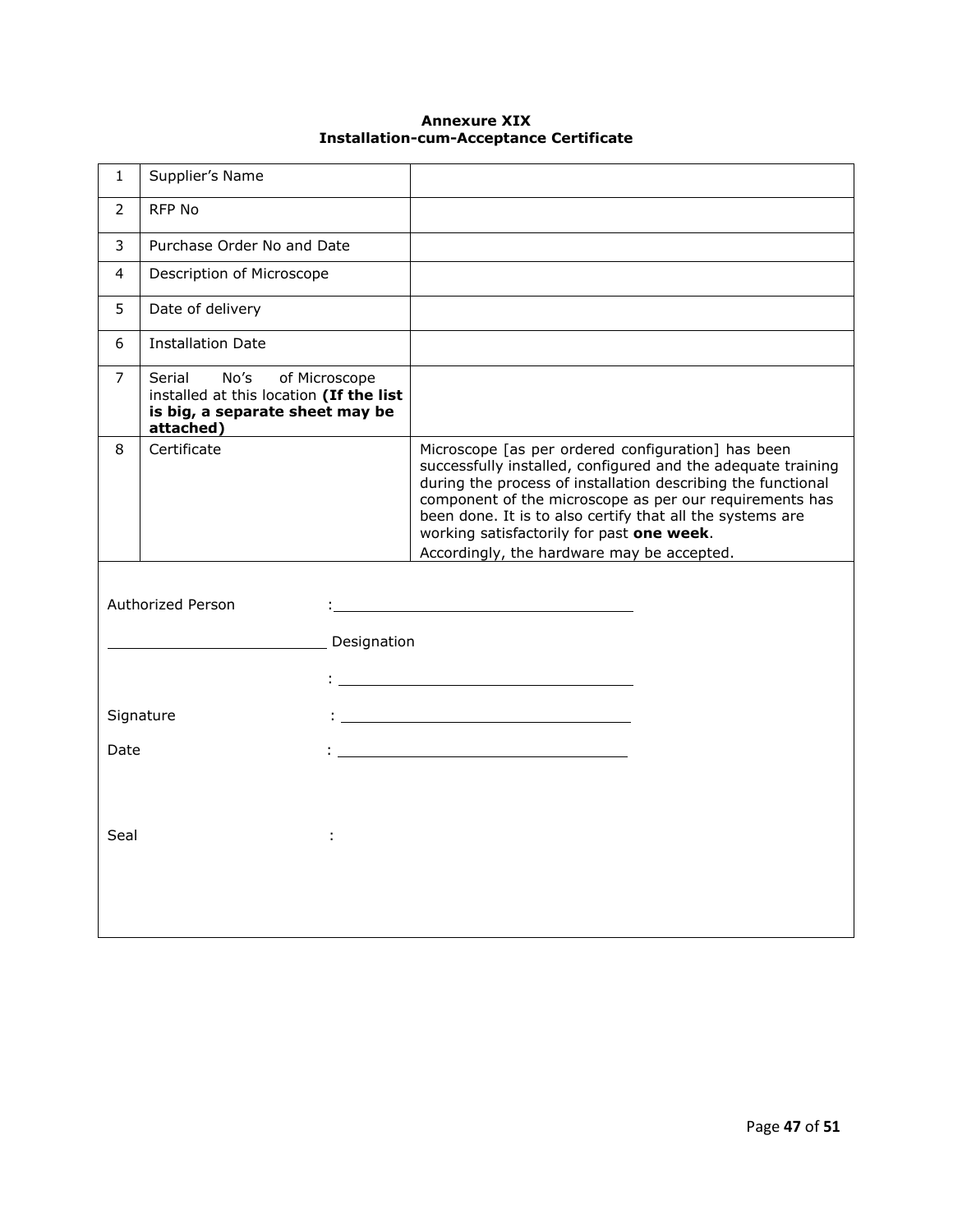#### **Annexure XX Declaration – Conflict of Interest**

TCIF operates a procurement process which is fair, transparent and able to withstand probity. In view of this, TCIF requires that anyone nominated to participate in its procurement processes declares any potential conflicts of interest and maintains strictest confidence. Anyone who does not sign this form will not be permitted to participate in any part of TCIF's procurement process.

#### **I. Conflict of interest declaration**

Potential conflicts of interest include the following (but the list is not exhaustive):-

- 1. Relationship/ Association with any of the bidders.
- 2. Previously worked with/for any of the bidders.
- 3. Involvement in earlier phases of the project for which bids/proposals were sought.
- 4. Knowledge of a bid or proposal before it was formally opened.
- 5. Interaction any of the bidders regarding their bid.
- 6. Shareholder/ Board Member/ Office bearer of firm which is bidding.

If you are in any doubt about whether something is a potential conflict of interest, you are advised to declare it below.

Either:

A) I wish to declare the following conflict(s) of interest:-

1........................................................................................................... 2.........................................................................................................

3. ……………………………………………………………………………………………….

Or

B) I have no conflicts of interest to declare.

#### **II. Confidentiality Declaration**

I hereby declare that all the information that comes into my possession and that is deliberated upon during the procurement process, especially during the evaluation, shall not be disclosed to any other party other than the financier and client, as approved by the panel. I understand that disclosure of information to unauthorized parties may lead to my input being disqualified, rejection of the entire report and/ or the termination of the procurement process.

I confirm that the declarations I have made above are, to the best of my knowledge, correct. I fully understand that, if TCIF concludes that the declarations I have made are false or materially misleading, TCIF may refer the matter to the relevant legal authorities for them to investigate as they see fit and to take whatever legal action they may consider appropriate.

Name: ............................................. Signature: ................................... Date: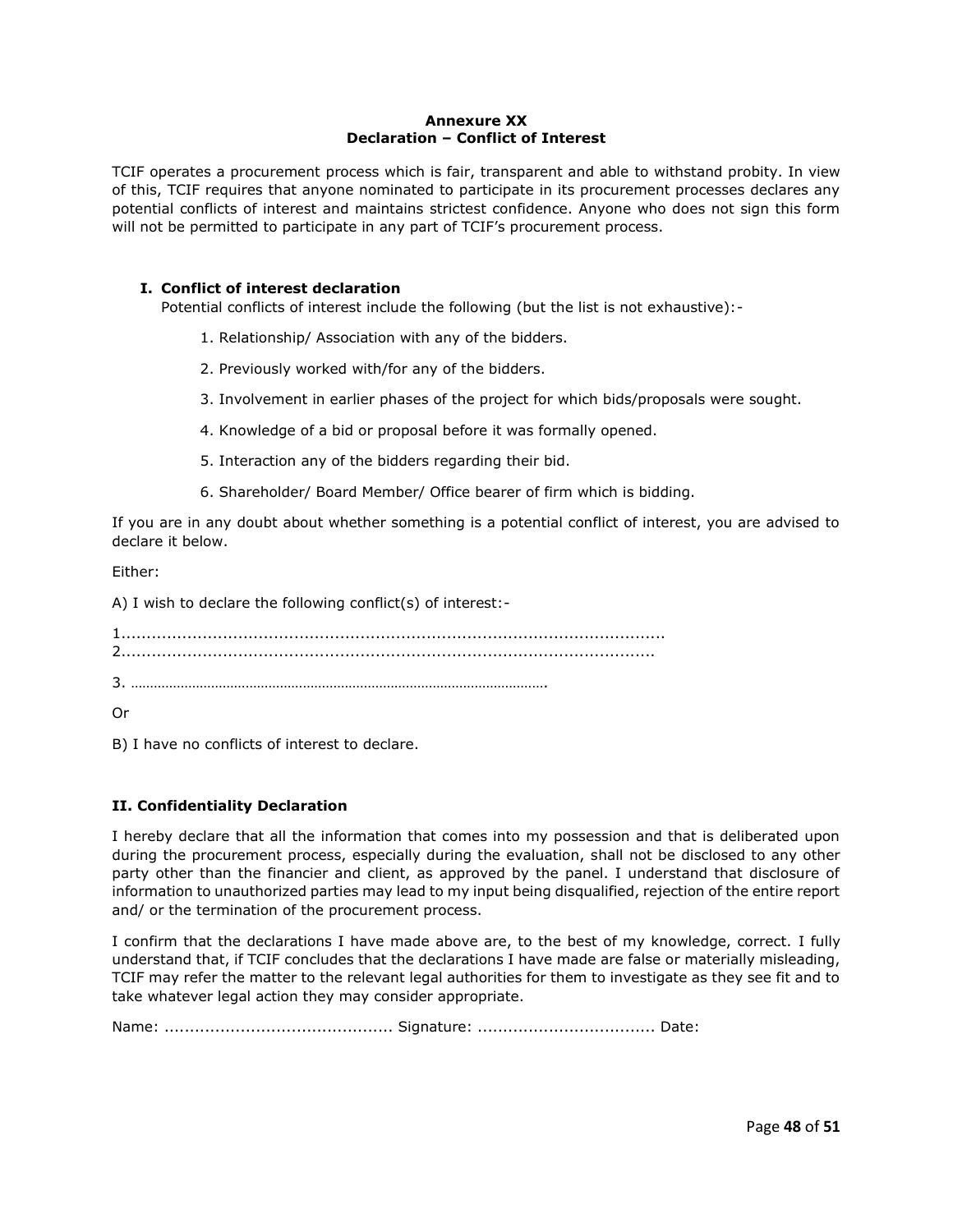#### **Annexure XXI**

#### **CHECKLIST**

| 1              | Copy of Certificate of Registration/Incorporation                                                                                                                             |  |
|----------------|-------------------------------------------------------------------------------------------------------------------------------------------------------------------------------|--|
| 2              | Copy of PAN, if any                                                                                                                                                           |  |
| 3              | Copy of Tax Registration                                                                                                                                                      |  |
| $\overline{4}$ | <b>OEM: Manufacturing License</b>                                                                                                                                             |  |
| 5              | Certificate of authorized Agent issued by the Original Equipment Manufacturer (OEM) with<br>certificate validity of next year(s).                                             |  |
| 6              | Certificate from statutory auditor citing the revenue/ turnover for each of the last three financial<br>years                                                                 |  |
| 7              | Article of Association of the bidder organization Or Certificate from statutory auditor Or Work<br>Oder/Copy of contract.                                                     |  |
| 8              | Affidavit on Non-Judicial stamp paper of Rs. 100/- duly signed by the contract executor and<br>verified by the Public Notary. Annexure-XIV                                    |  |
| 9              | Certificate ISO-13485 for Microscopes to be attached.                                                                                                                         |  |
| 10             | Certificate ISO-9000 series for Microscopes to be attached.                                                                                                                   |  |
| 11             | Detailed support matrix as per Annexure - XVI.                                                                                                                                |  |
| 12             | Registration Certificate to be attached issued under the Drugs and Cosmetics Act, 1940 and also<br>registered as per Medical Devices (Amendment) Rules, 2020 for Microscopes. |  |
| 13             | EMD-Refundable - Annexure -III.                                                                                                                                               |  |
| 14             | Technical Bid as per Annexure - IV, V, VI.                                                                                                                                    |  |
| 15             | Bid Forwarding Letter as per Annexure $- X$                                                                                                                                   |  |
| 16             | Form of Declaration - Annexure- XI                                                                                                                                            |  |
| 17             | Power of Attorney for authorized signatory - Annexure - XIV.                                                                                                                  |  |
| 18             | Data sheets/ printed literature of all the specifications of microscopes being quoted                                                                                         |  |
| 19             | Commercial bid as per Annexure- VIII                                                                                                                                          |  |
| 20             | Annexure XII                                                                                                                                                                  |  |
| 21             | Annexure XV                                                                                                                                                                   |  |
| 22             | Annexure XX                                                                                                                                                                   |  |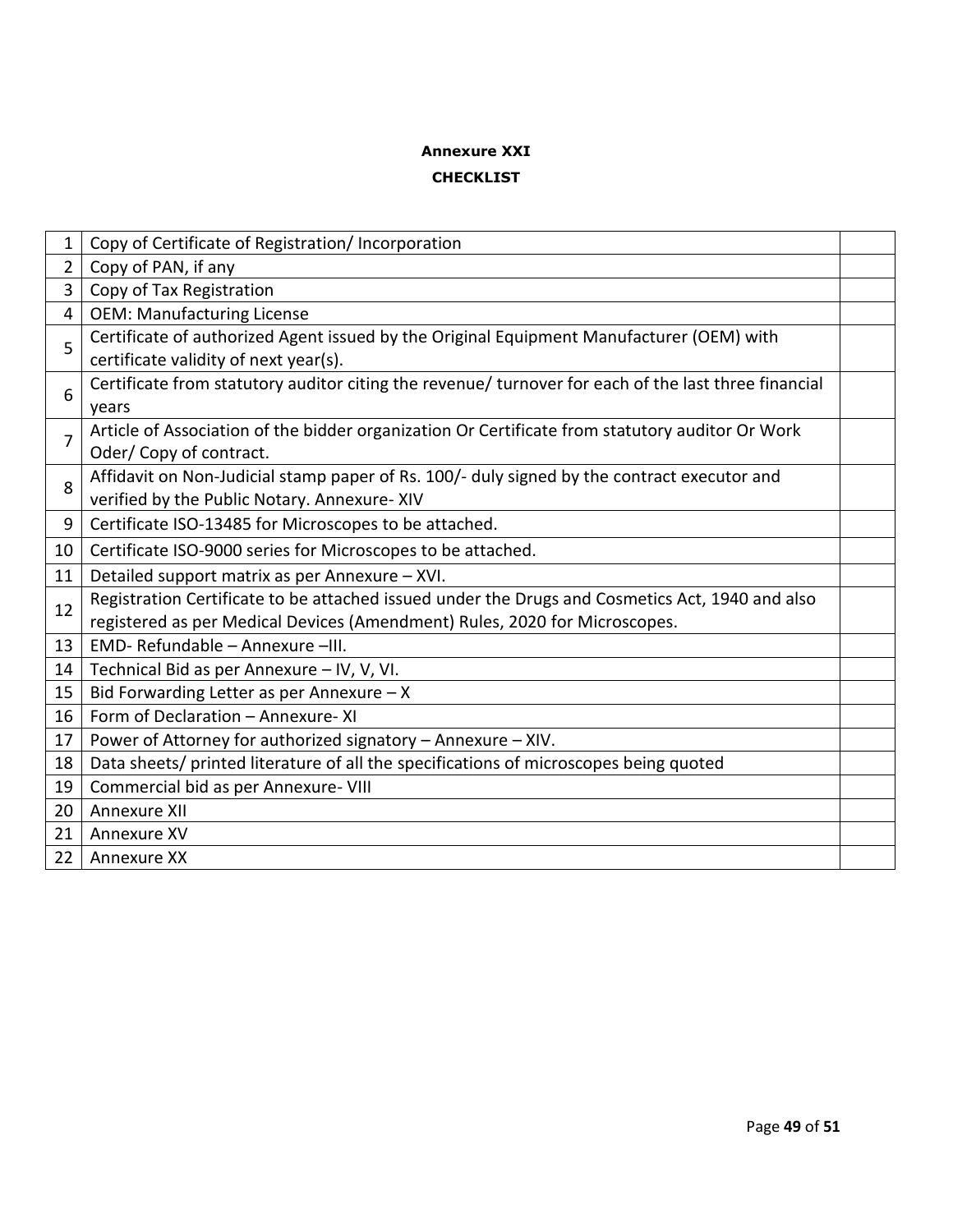#### **Annexure XXII**

#### **CMC Certificate**

| $\mathbf{1}$   | Agency's / Vendors Name                                                                                                   |                                                                                                                                                                                                                                            |
|----------------|---------------------------------------------------------------------------------------------------------------------------|--------------------------------------------------------------------------------------------------------------------------------------------------------------------------------------------------------------------------------------------|
| $\overline{2}$ | CMC service No-                                                                                                           |                                                                                                                                                                                                                                            |
| 3              | Order No and Date                                                                                                         |                                                                                                                                                                                                                                            |
| 4              | Description of Microscope to be<br>serviced                                                                               |                                                                                                                                                                                                                                            |
| 5              | Date of service                                                                                                           |                                                                                                                                                                                                                                            |
| 6              | Type of service done/ Parts<br>replaced/ full microscope replaced                                                         |                                                                                                                                                                                                                                            |
| 7              | Microscope taken to service center<br>with replacement with a working<br>microscope                                       |                                                                                                                                                                                                                                            |
| 8              | No's<br>of Microscope<br>Serial<br>serviced at this location (If the list<br>is big, a separate sheet may be<br>attached) |                                                                                                                                                                                                                                            |
| 9              | Certificate                                                                                                               | Equipment has been successfully serviced, configured and<br>calibrated. It is to also certify that all the microscope<br>systems are working satisfactorily for past one week.<br>Accordingly, the hardware may be accepted after service. |
| Date           | Authorized Person<br>Designation<br>Signature                                                                             |                                                                                                                                                                                                                                            |
| Seal           |                                                                                                                           |                                                                                                                                                                                                                                            |